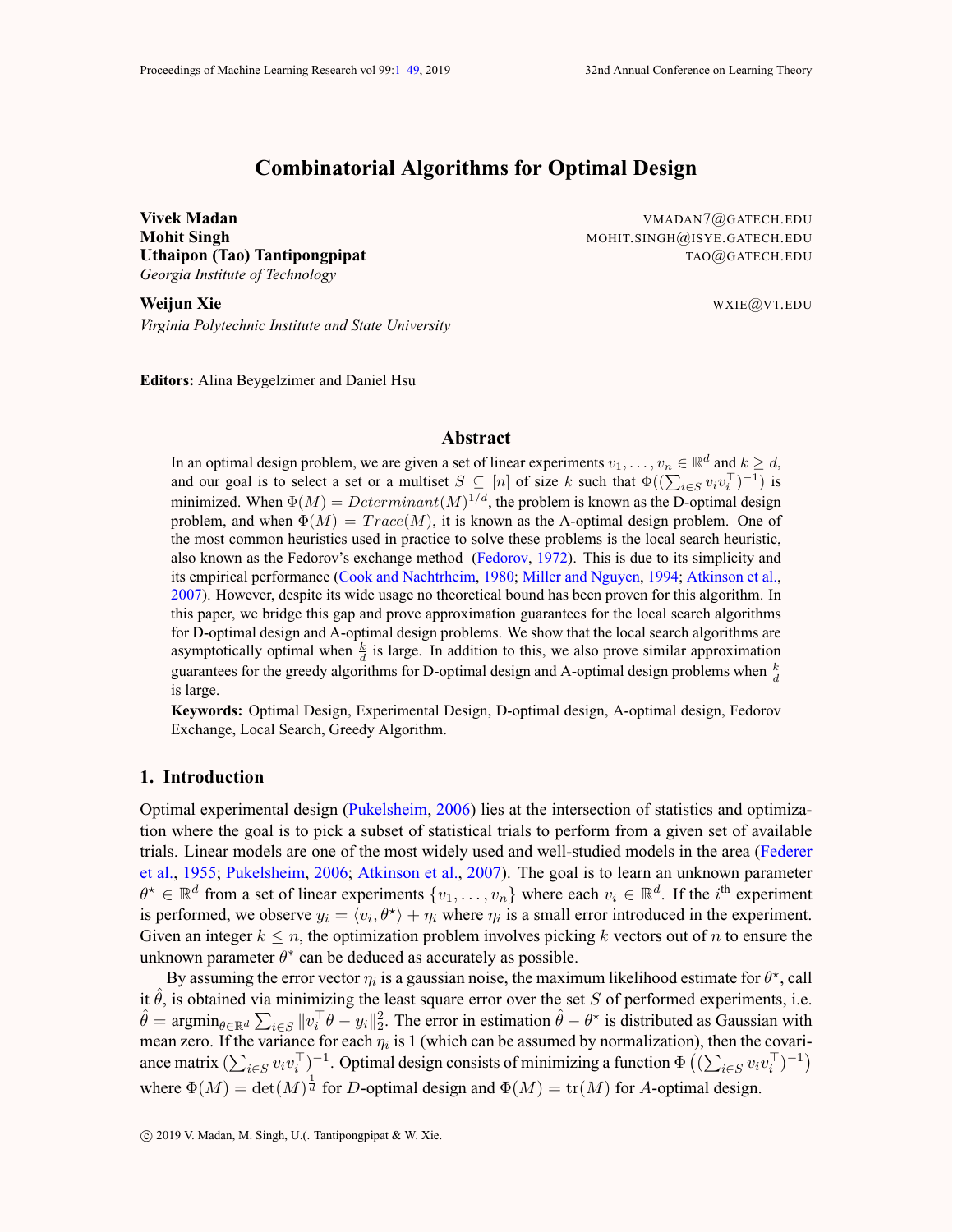<span id="page-1-0"></span>D-DESIGN: Given a set of vectors  $v_1, \ldots, v_n \in \mathbb{R}^d$  for some  $d \in \mathbb{N}$ , and a parameter  $k \geq d$ , our goal is to find a set or a multiset  $S \subseteq [n]$  of size k such that  $\det \left( \sum_{i \in S} v_i v_i^\top \right)^{1/d}$  is maximized<sup>1</sup>. Here,  $det(M)$  denote the determinant of the matrix M.

A**-DESIGN:** Given a set of vectors  $v_1, \ldots, v_n \in \mathbb{R}^d$  for some  $d \in \mathbb{N}$ , and a parameter  $k \geq d$ , our goal is to find a set or a multiset  $S \subseteq [n]$  of size k such that  $tr\left(\left(\sum_{i \in S} v_i v_i^\top\right)^{-1}\right)$  is minimized. Here,  $tr(M)$  denote the trace of the matrix M.

When selecting a multiset, we refer to the problem as optimal design with repetitions and when selecting a set, we refer to the problem as optimal design without repetitions. Statistically, D-DESIGN objective aims to minimize the volume of the confidence ellipsoid and the A-DESIGN objective aims to minimize the expected length square of the error vector  $\hat{\theta}-\theta^*$ . Several other objective functions such as E-design, G-design, and I-design have also been studied in literature ([Atkinson](#page-12-0) [et al.](#page-12-0), [2007](#page-12-0)).

One of the classical optimization methods that is used for optimal design problems is the local search heuristic which is also called the Fedorov's exchange method ([Fedorov,](#page-12-0) [1972\)](#page-12-0) (see also [Mitchell and Miller Jr](#page-12-0) [\(1970](#page-12-0))). The method starts with any set of  $k$  experiments from the given set of  $n$  experiments and aims to exchange one of the design vectors if it improves the objective. The ease in implementing the method as well as its efficacy in practice makes the method widely used ([Nguyen and Miller](#page-12-0), [1992](#page-12-0)) and implemented in statistics softwares such as SAS (see [Atkinson](#page-12-0) [et al.](#page-12-0) ([2007\)](#page-12-0), Chapter 13). Moreover, there has been considerable study on heuristically improving the performance of the algorithm. Surprisingly, theoretical analysis of this classical algorithm has not been performed despite its wide usage. In this paper, we bridge this gap and give theoretical guarantees on the performance of local search heuristic for  $D$  and  $A$ -optimal design problems. In addition to local search, we analyze the greedy heuristic for the  $D$  and  $A$ -optimal design problems.

#### **1.1. Our Results and Contributions**

Our main contribution is to prove worst case bounds on the performance of simple local search algorithm (also known as Fedorov Exchange method) and greedy algorithms. Our results also give worst case performance guarantee on the variants of local search algorithm.

Our first result is for the D-optimal design problem where we show the following guarantee. We consider both settings when the design vectors are allowed to be repeated in the solution and when they are not allowed to be repeated.

**Theorem 1** *For any*  $\epsilon > 0$ *, the local search algorithm returns a*  $(1 + \epsilon)$ *-approximate solution for* D-DESIGN with or without repetitions whenever  $k \geq d + \frac{d}{\epsilon}$ .

Our analysis method crucially uses the convex relaxation for the D-DESIGN problem. In recent works, the convex relaxation has been studied extensively and various rounding algorithms have been designed ([Wang et al.](#page-13-0) [\(2016](#page-13-0)); [Allen-Zhu et al.](#page-12-0) ([2017\)](#page-12-0); [Singh and Xie](#page-13-0) [\(2018](#page-13-0)); [Nikolov et al.](#page-13-0) ([2019](#page-13-0))). Solving the convex relaxation is usually the bottleneck in the running time of all these algorithms. Our results differ from this literature in that we only use the convex relaxation for the analysis of the local search heuristic. The algorithm does not need to solve the convex program (or even formulate it). We use the *dual-fitting* approach to prove the guarantee. We also remark

<sup>1.</sup> Since  $\det(M^{-1}) = 1/\det(M)$ , for notational convenience, we consider an equivalent formulation of D-DESIGN where instead of minimizing  $\det((\sum_{i \in S} v_i v_i^{\top})^{-1})^{1/d}$ , we maximize  $\det(\sum_{i \in S} v_i v_i^{\top})^{1/d}$ .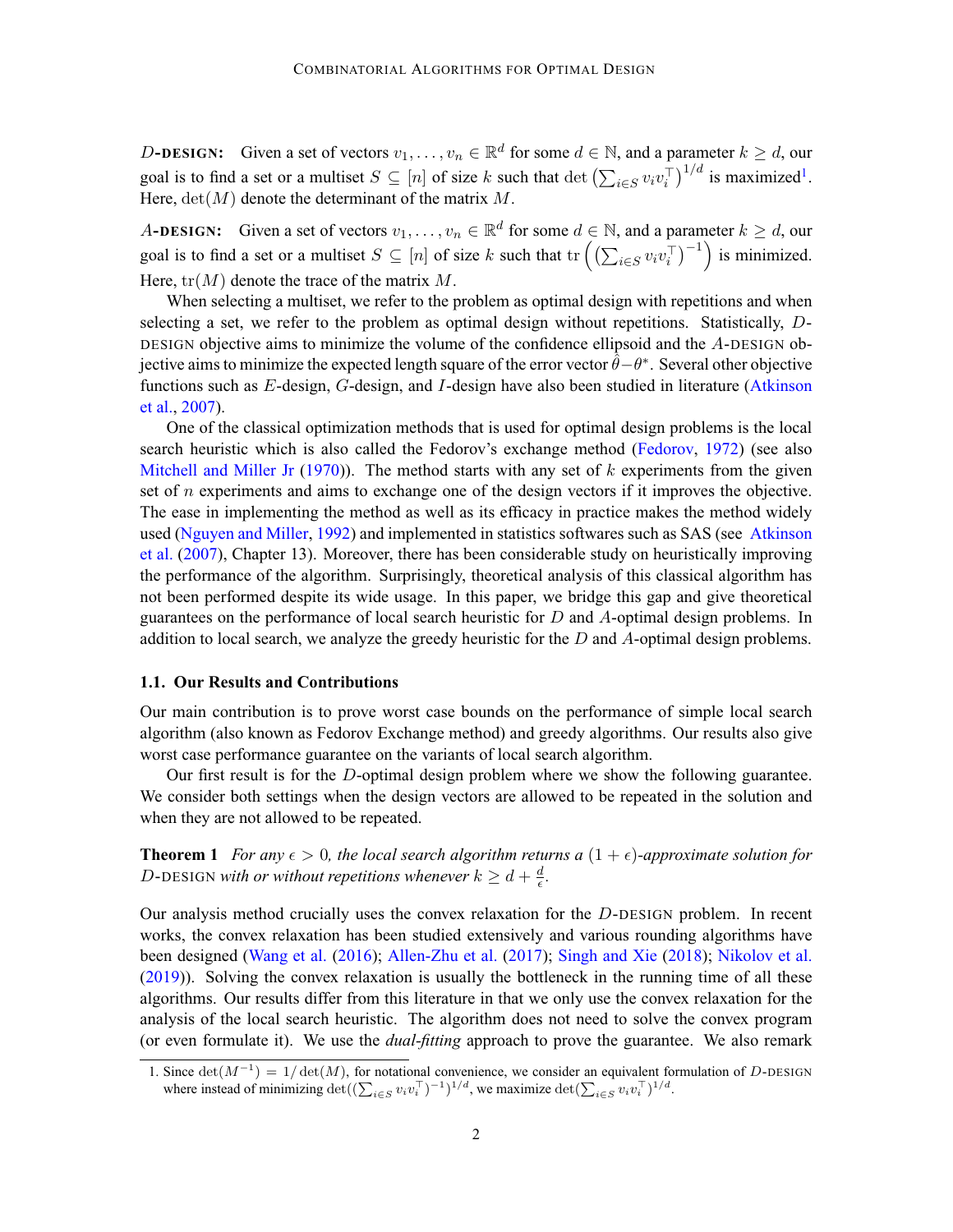<span id="page-2-0"></span>the above guarantee improves on the best previous bound which had an additional additive term of  $\frac{1}{\epsilon^2}$ log  $\frac{1}{\epsilon}$  in the requirement on the size of k.

We also consider the natural greedy algorithm for D-DESIGN problem. Indeed this algorithm has also been implemented and tested in empirical studies (see for example [Atkinson et al.](#page-12-0) ([2007\)](#page-12-0), Chapter 12) and is referred to as the forward procedure algorithm. The algorithm is initialized to a small set of experiments and new experiments are added greedily. We show that the guarantee is slightly specific to the initialized set. If the initialized set is a local optimum set of size d, we obtain the following result. Again we employ the dual-fitting approach to prove the bounds.

**Theorem 2** *For any*  $\epsilon > 0$ *, the greedy algorithm for D-DESIGN with repetitions returns a*  $(1 + \epsilon)$ *approximate solution whenever*  $k \geq \Omega \left( \frac{d}{\epsilon} \left( \log \frac{1}{\epsilon} + \log \log d \right) \right)$ .

A**-DESIGN.** While the simple combinatorial algorithms have tight asymptotic guarantee for D-DESIGN, we show that a similar guarantee *cannot* be proven for A-DESIGN. Indeed, there are examples where local optimum can be arbitrarily bad as compared to the optimum solution as we show in Section [3.3.](#page-10-0) We note that the bad local optima arise due to presence of long vectors among design vectors. In particular, we show that this is the *only* bottleneck to obtain an asymptotic guarantee on the performance of the local search algorithm. Moreover, we show a combinatorial iterative procedure to truncate the length of all the vectors while ensuring that the value of the optimal solution does not change significantly. This allows us to obtain a modified local search procedure with the following guarantee.

**Theorem 3** *The modified local search algorithm for A-DESIGN with repetitions returns a*  $(1 + \epsilon)$ *approximate solution whenever*  $k = \Omega\left(\frac{d}{\epsilon^4}\right)$ .

We note that the above asymptotic guarantee does not match the best approximation algo-rithms [\(Nikolov et al.](#page-13-0), [2019\)](#page-13-0) for A-DESIGN as was the case of  $D$ -DESIGN. Nonetheless, it specifically points why local search algorithm performs well in practice as has been noted widely [\(Atkin](#page-12-0)[son et al.](#page-12-0), [2007](#page-12-0)).

We also consider the natural greedy algorithm for the A-DESIGN problem, which again requires truncating the length of all vectors. As in  $D$ -DESIGN problem, the guarantee depends on the initialized set. If the initialized set is a local optimum set of size  $cd$  for an absolute constant  $c$ , we obtain the following guarantee.

**Theorem 4** *The modified greedy algorithm for A-DESIGN with repetitions returns a*  $(1 + \epsilon)$ *approximate solution whenever*  $k \ge \Omega \left( \frac{d}{\epsilon^3} \log^2 \frac{1}{\epsilon} \right)$ .

**Approximate Local Search:** Theorem [1](#page-1-0) and 3 show that the local search for D-DESIGN and modified local search for A-DESIGN yield  $(1 + \epsilon)$ -approximation algorithm. But, as are typical of local search algorithms, they are usually not polynomial time algorithms. However, the standard fix is to make local improvements only when the objectives improves by a factor of  $1 + \delta$ . With appropriately chosen  $\delta$ , this implies a polynomial running time at the cost of a slight degradation in the approximation guarantee. We show that under the same assumption on parameter  $k$ , approximate local search for D-DESIGN and modified approximate local search for A-DESIGN yield  $(1 + 2\epsilon)$ approximation when  $\delta$  is small enough and take polynomially many iterations.

**Theorem 5** *The* (1+δ)*-approximate local search algorithm for* D-DESIGN *with repetitions returns*  $a(1+2\epsilon)$ -approximate solution whenever  $k \geq d + \frac{d}{\epsilon}$  and  $\delta < \frac{\epsilon d}{2k}$ , and the algorithm runs in *polynomial time.*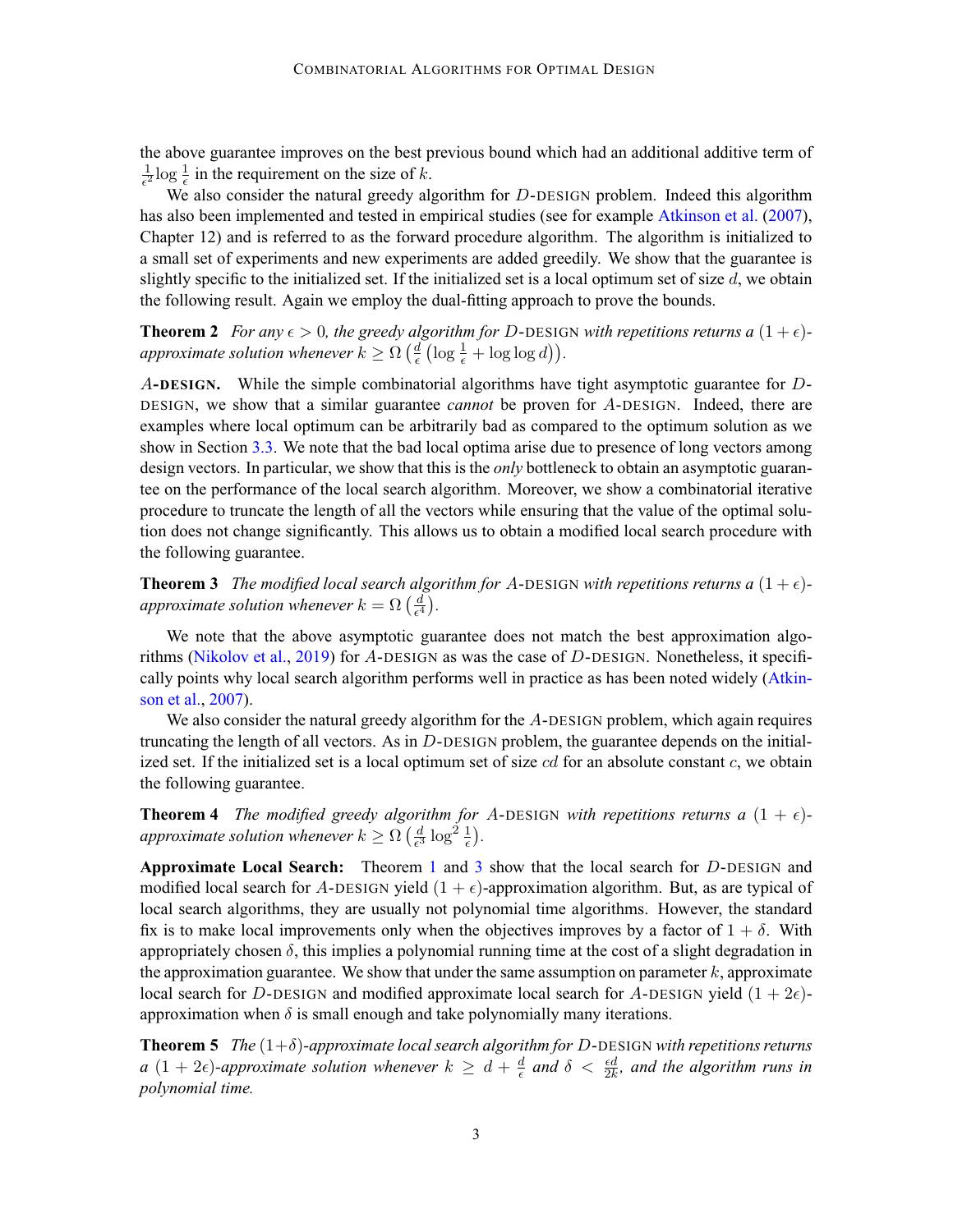**Theorem 6** *The modified*  $(1 + \delta)$ -approximate local search algorithm for A-DESIGN with repetitions returns a  $(1+2\epsilon)$ -approximate solution whenever  $k = \Omega\left(\frac{d}{\epsilon^4}\right)$  and  $\delta < \frac{\epsilon d}{2k}$ , and the algorithm *runs in polynomial time.*

We note that approximate local optimum sets are sufficient for initialization of greedy algorithms, implying that greedy algorithms run in polynomial time.

# **1.2. Related Work**

As we remarked earlier, experimental design is a classical problem and has attracted significant attention throughout the years. We refer the reader to [Pukelsheim](#page-13-0) ([2006](#page-13-0)) for a broad survey on the experimental design. Here, we mention the results known for the problems discussed in this paper.

D**-DESIGN:** When experiments can be picked fractionally, D-DESIGN reduces to the natural convex program which can be solved efficiently ([Sagnol and Harman](#page-13-0) [\(2015\)](#page-13-0)). In contrast, when experiments need to be chosen integrally as in this paper, D-DESIGN is NP-hard ([Welch](#page-13-0) [\(1982](#page-13-0))). Hence, there has been a series of approximation algorithms known for the problem. [Bouhtou et al.](#page-12-0) ([2010](#page-12-0)) gave a  $\frac{n}{k}$ -approximation algorithm based on rounding the solution of the natural convex pro-gram. [Wang et al.](#page-13-0) [\(2016](#page-13-0)) improved the approximation ratio to  $(1 + \epsilon)$  when  $k \ge \frac{d^2}{\epsilon}$ . [Allen-Zhu](#page-12-0) [et al.](#page-12-0) ([2017\)](#page-12-0) gave a  $(1 + \epsilon)$ -approximation algorithm when  $k = \Omega\left(\frac{d}{\epsilon^2}\right)$ . [Singh and Xie](#page-13-0) [\(2018](#page-13-0)) improved this result and gave  $(1 + \epsilon)$ -approximation algorithm when repetitions are not allowed and  $k = \Omega\left(\frac{d}{\epsilon} + \frac{1}{\epsilon^2}\log\frac{1}{\epsilon}\right)$ , and  $(1 + \epsilon)$ -approximation when repetitions are allowed and  $k \geq \frac{2d}{\epsilon}$ . Our results improve on these bounds as they achieve  $(1 + \epsilon)$ -approximation when  $k \geq d + \frac{d}{\epsilon}$ .

A**-DESIGN:** As in case of D-DESIGN, A-DESIGN reduces to solving the natural convex program which can be done efficiently when experiments are picked fractionally. On the other hand, when experiments are picked integrally as in this paper, A-DESIGN is NP-hard ([Nikolov et al.](#page-13-0) [\(2019\)](#page-13-0)). Several of the results mentioned above for D-DESIGN work in more generality and in particular for A-DESIGN as well. For instance, algorithm by [Avron and Boutsidis](#page-12-0) [\(2013\)](#page-12-0) gives  $\frac{n-d+1}{k-d+1}$ -approximation ratio for A-DESIGN as well. Algorithm by [Wang et al.](#page-13-0) ([2016](#page-13-0)) gives  $(1 + \epsilon)$ -approximation ratio when  $k \geq \frac{d^2}{\epsilon}$ . Algorithm by [Allen-Zhu et al.](#page-12-0) [\(2017](#page-12-0)) gives  $(1 + \epsilon)$ -approximation ratio when  $k = \Omega\left(\frac{d}{\epsilon^2}\right)$ . Recently, [Nikolov et al.](#page-13-0) ([2019](#page-13-0)) showed d-approximation for A-DESIGN when  $k = d$ ,  $(1 + \epsilon)$ -approximation when repetitions are not allowed and  $k = \Omega\left(\frac{d}{\epsilon} + \frac{1}{\epsilon^2}\log\frac{1}{\epsilon}\right)$ , and  $(1 + \epsilon)$ approximation when repetitions are allowed and  $k \geq \frac{(1+\epsilon)(d-1)}{\epsilon}$ . On the hardness side, [Nikolov](#page-13-0) [et al.](#page-13-0) [\(2019\)](#page-13-0) showed that A-DESIGN is APX-hard for  $k = d$ ; there is no c-approximation for some constant  $c > 1$ .

Other variants of optimal design have been studied such as E-DESIGN problem where our goal is to select set  $S \subseteq [n]$  of size k such that the minimum eigenvalue of  $\sum_{i \in S} v_i v_i^{\top}$  is maximized. E-DESIGN is also known to be an NP-hard problem (Civril and Magdon-Ismail [\(2009](#page-12-0))). Algorithm by [Avron and Boutsidis](#page-12-0) [\(2013](#page-12-0)) gives  $d \cdot \frac{n-d+1}{k-d+1}$ -approximation algorithm. [Wang et al.](#page-13-0) [\(2016](#page-13-0)) gave  $(1 + \epsilon)$ -approximation algorithm when  $k \geq \frac{d^2}{\epsilon}$ . [Allen-Zhu et al.](#page-12-0) ([2017\)](#page-12-0) improved this result and gave  $(1 + \epsilon)$ -approximation algorithm when  $k = \Omega\left(\frac{d}{\epsilon^2}\right)$ .

### **1.3. Organization**

In Section [2,](#page-4-0) we analyze the local search algorithm for  $D$ -DESIGN and prove Theorem [1.](#page-1-0) In Section [3,](#page-7-0) we analyze the modified local search algorithm for A-DESIGN and prove Theorem [3](#page-2-0). Sec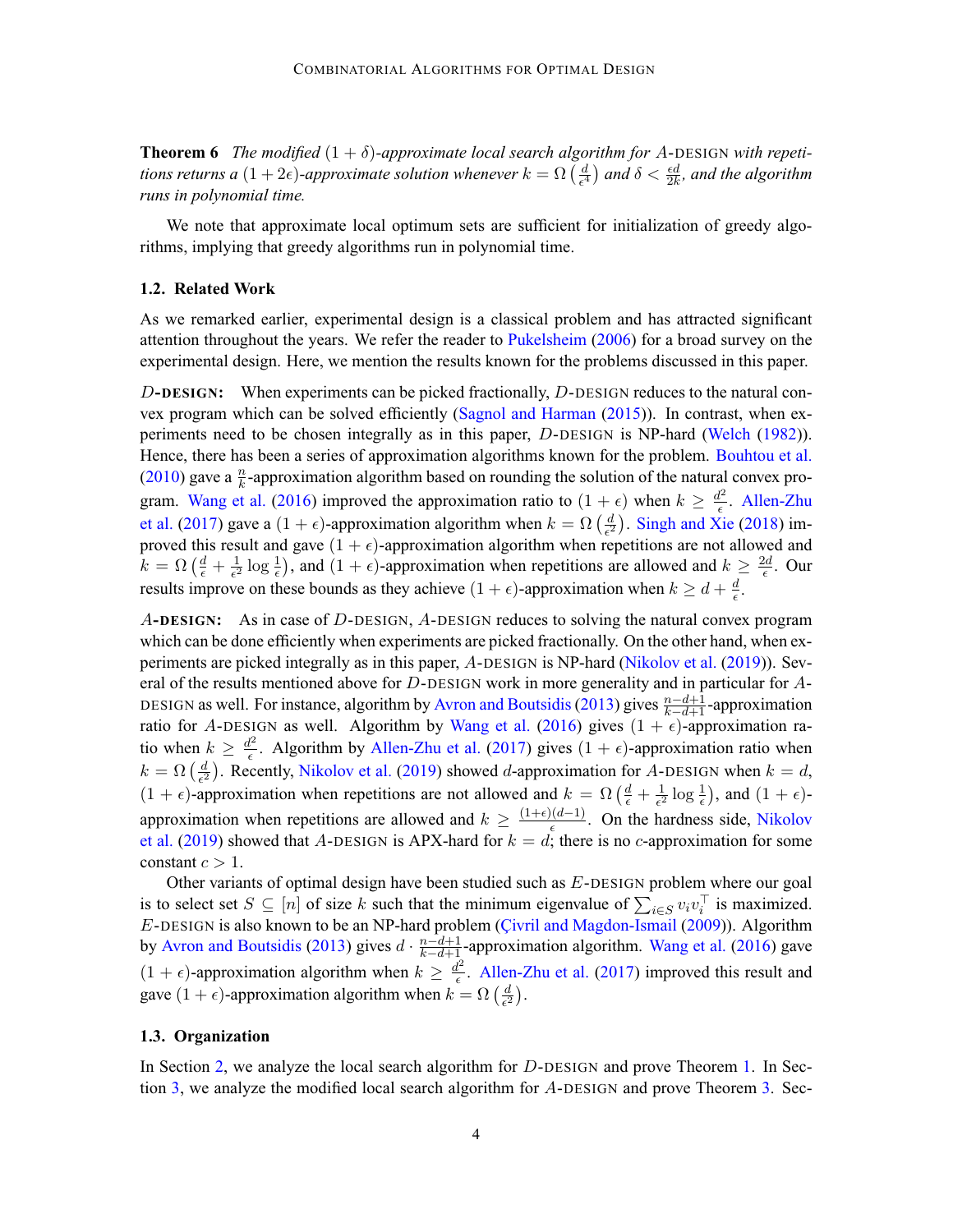<span id="page-4-0"></span>tions [A](#page-13-0) and [B](#page-17-0) include details and proofs deferred from the main body of the paper. We present approximate local search algorithms for  $D$ -DESIGN and  $A$ -DESIGN and their analysis in Sections [C](#page-33-0) and [D,](#page-36-0) respectively, proving Theorems [5](#page-2-0) and [6](#page-2-0). Greedy algorithms and their analysis for D-DESIGN and A-DESIGN are presented in Sections [E](#page-37-0) and [F](#page-42-0), respectively, which prove Theorems [2](#page-2-0) and [4.](#page-2-0)

# **2. Local Search for** D**-DESIGN**

We first give the local search algorithm for D-DESIGN with repetitions.

# **2.1. Local Search Algorithm**

# **2.2. Relaxations**

To prove the performance of local search algorithm, presented earlier as Theorem [1](#page-1-0), we use the convex programming relaxation for the D-DESIGN problem. We first describe these relaxations in Figure [3](#page-5-0) (see Chapter 7 of [Boyd and Vandenberghe](#page-12-0) [\(2004](#page-12-0))). Let  $\phi_f^D$  denote the be the common optimum value of (D-REL) and its dual (D-REL-DUAL). Let  $I^*$  denote the indices of the vector in the optimal solution and let  $\phi^D = \det \left( \sum_{i \in I^*} v_i v_i^\top \right)^{\frac{1}{d}}$  be its objective. Observe that  $\phi_f^D \ge \log \phi^D$ . Theorem [1](#page-1-0) now follows from the following result.

**Theorem 7** *Let* X *be the solution returned by Algorithm 1. Then,*

$$
\det(X) \ge \left(\frac{k-d+1}{k}\right)^d e^{d \cdot \phi_f^D}
$$

*and therefore,*

$$
\det(X)^{\frac{1}{d}} \ge \frac{k-d+1}{k} \cdot \phi^{\mathsf{D}}.
$$

Before we prove Theorem 7, we begin with a few definitions. Let  $(I, X)$  be the returned solution of the algorithm. Let  $V_I$  be the  $d \times |I|$  matrix whose columns are  $v_i$  for each  $i \in I$ . Observe that  $X = V_I V_I^{\perp}$  and X is invertible since  $\det(X) > 0$  at the beginning of the algorithm and  $\det(X)$ only increases in later iterations. We let  $\tau_i = v_i^{\top} X^{-1} v_i$  for any  $1 \leq i \leq n$ . Observe that if  $i \in I$ , then  $\tau_i$  is the leverage score of row  $v_i$  with respect to the matrix  $V_I^{\top}$ . We also let  $\tau_{ij} = v_i^{\top} X^{-1} v_j$ for any  $1 \leq i, j \leq n$ .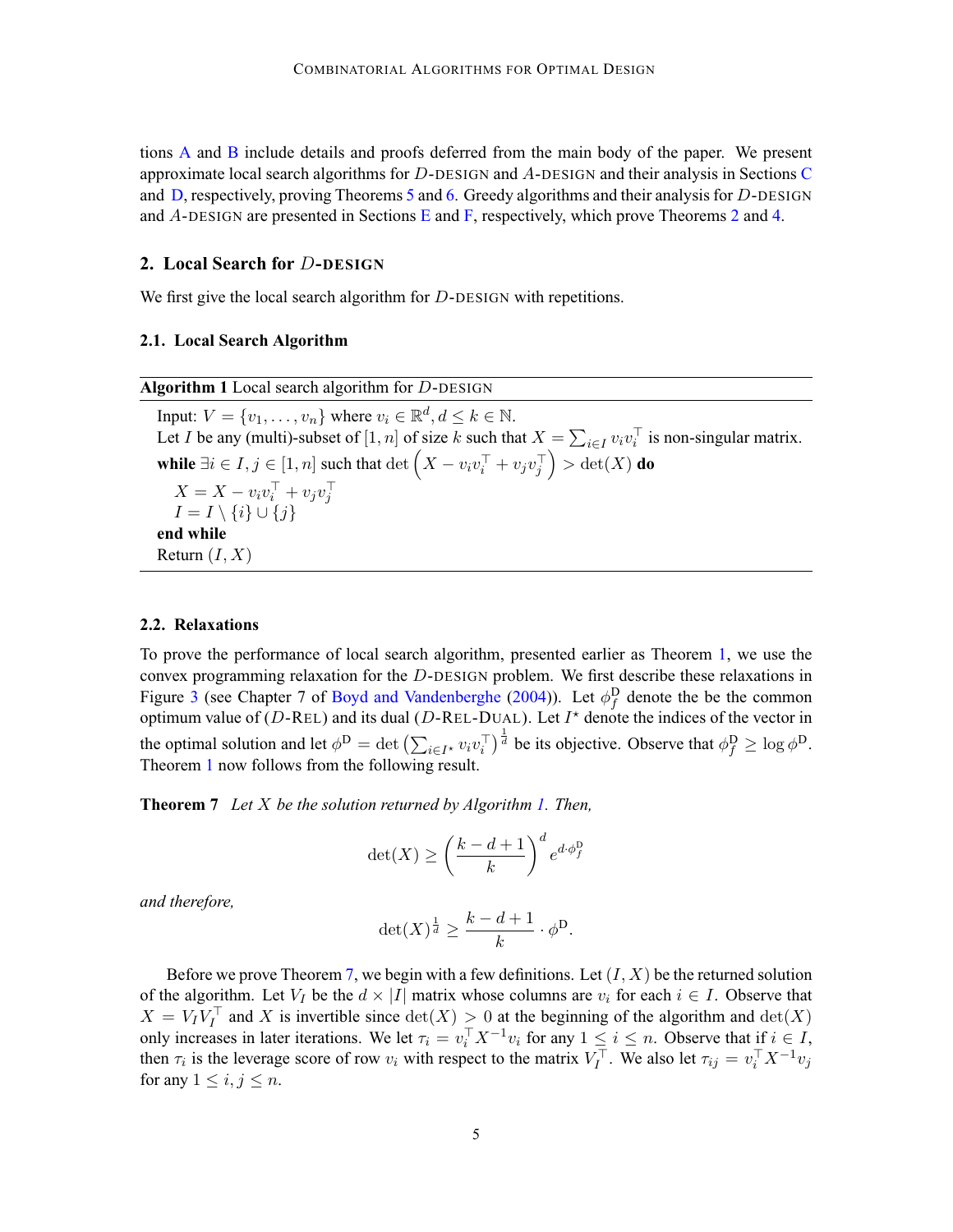<span id="page-5-0"></span>

Figure 3: Convex Relaxation and its Dual for the D-DESIGN problem

**Notations:** For convenience, we summarize the notations used in this section.

- $\phi_f^D$  is the common optimum value of (D-REL) and its dual (D-REL-DUAL).
- $I^* \subseteq [1, n]$  is the set of indices of the vectors in the optimal solution.
- $\phi^D = \det \left( \sum_{i \in I^*} v_i v_i^\top \right)^{\frac{1}{d}}$ , the integral optimum value of D-DESIGN
- $I \subseteq [1, n], X = \sum_{i \in I} v_i v_i^{\top}$  is the solution returned by the algorithm.
- For  $1 \le i \le n$ ,  $\tau_i = v_i^{\top} X^{-1} v_i$ .
- For  $1 \le i, j \le n, \tau_{ij} = v_i^{\top} X^{-1} v_j$ .

The following lemma states standard properties about leverage scores of vectors with respect to the PSD matrix  $X = \sum_{i \in I} v_i v_i^\top$  (see for example [Drineas et al.](#page-12-0) ([2012](#page-12-0))). These results hold even when  $X$  is not an output from a local search algorithm and the proof is included in the appendix.

**Lemma 8** *Let*  $v_1, \ldots, v_n \in \mathbb{R}^d$  *and*  $I \subseteq [n]$ *. For any matrix*  $X = \sum_{i \in I} v_i v_i^{\top}$ *, we have:* 

- *1. For any*  $i \in I$ *, we have*  $\tau_i \leq 1$ *. Moreover, for any*  $i \in I$ *,*  $\tau_i = 1$  *if and only if*  $X v_i v_i^{\dagger}$  *is singular.*
- 2. We have  $\sum_{i \in I} \tau_i = d$ .
- *3. For any*  $1 \leq j \leq n$ , we have  $\sum_{i \in I} \tau_{ij} \tau_{ji} = \tau_j$ .
- *4. For any*  $1 \leq i, j \leq n$ , we have  $\tau_{ij} = \tau_{ji}$  and  $\tau_{ij} \leq \sqrt{\tau_i \tau_j}$ .

We now prove an upper bound on  $\tau_i$  for the local optimal solution. This lemma utilizes the local optimality condition crucially.

**Lemma 9** *For any*  $j \in [1, n]$ ,  $\tau_j \leq \frac{d}{k-d+1}$ *.*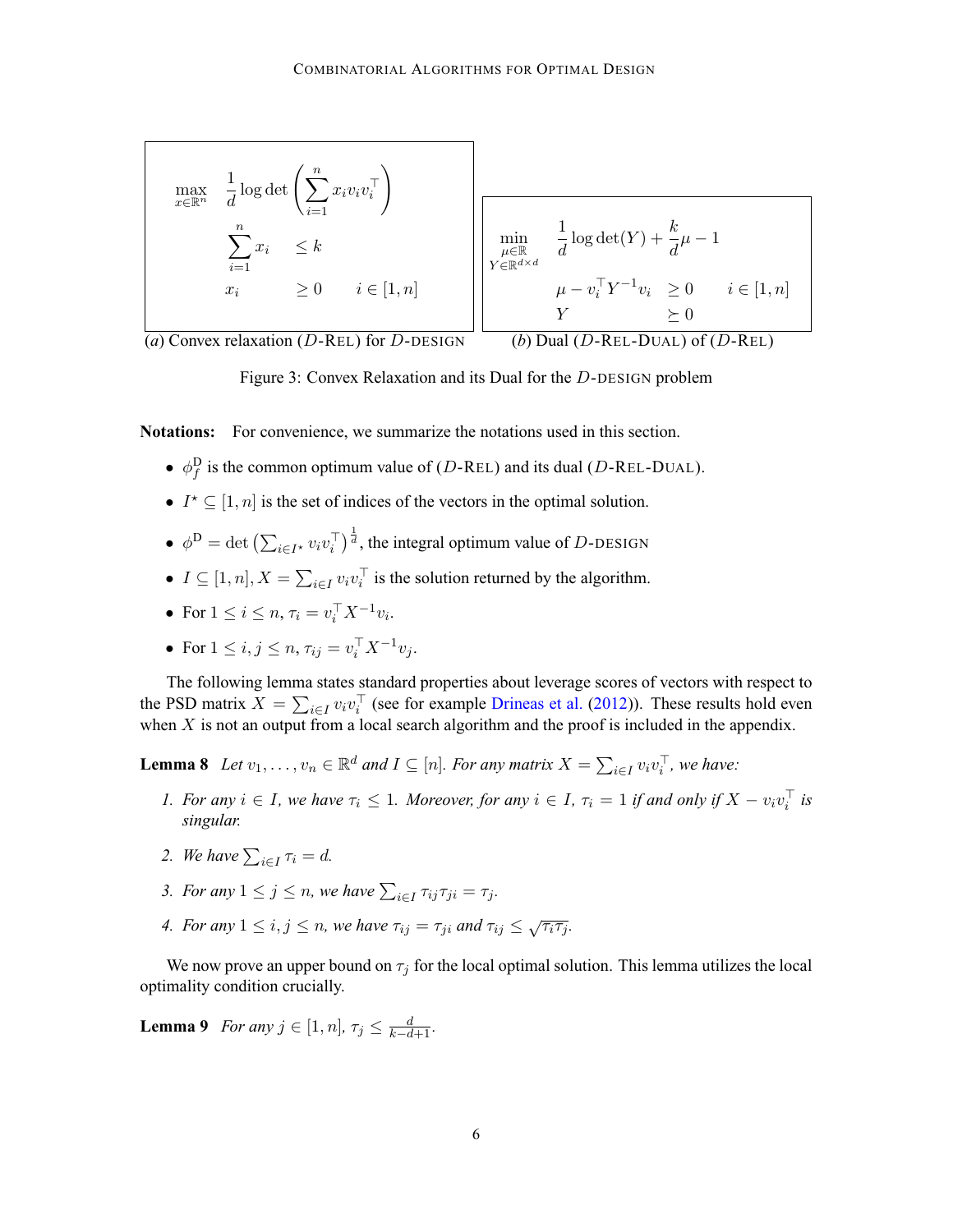<span id="page-6-0"></span>Before we prove the lemma, we complete the proof of Theorem [7](#page-4-0) using Lemma [9.](#page-5-0) **Proof** [Theorem [7\]](#page-4-0) We construct a feasible solution to the (D-REL-DUAL) of the objective value at most  $\frac{1}{d} \log \det(X) + \log \frac{k}{k-d+1}$ . This would imply that

$$
\phi_f^D \le \frac{1}{d} \log \det(X) + \log \frac{k}{k - d + 1}
$$

which proves the first part of the theorem. The second part follows since  $\phi_f^D \ge \log \phi^D$ .

Let  $Y = \alpha X, \mu = \max_{1 \le j \le n} v_j^{\top} Y^{-1} v_j = \frac{1}{\alpha} \max_{j \in [1,n]} v_j^{\top} X^{-1} v_j$  where  $\alpha > 0$  will be fixed later. Then,  $(Y, \mu)$  is a feasible solution of (D-REL-DUAL). Hence,

$$
\phi_f^D \le \frac{1}{d} \log \det(\alpha X) + \frac{k}{d} \cdot \frac{1}{\alpha} \max_{j \in [1,n]} v_j^\top X^{-1} v_j - 1
$$
  
 
$$
\le \log \alpha + \frac{1}{d} \log \det(X) + \frac{k}{d\alpha} \cdot \frac{d}{k - d + 1} - 1
$$
 (Lemma 9)

Setting  $\alpha = \frac{k}{k-d+1}$ , we get

$$
\phi_f^{\mathbf{D}} \le \log \frac{k}{k-d+1} + \frac{1}{d} \log \det(X) + 1 - 1 = \log \frac{k}{k-d+1} + \frac{1}{d} \log \det(X)
$$

**College** 

as required.

We now prove Lemma [9.](#page-5-0)

**Proof** [Lemma [9](#page-5-0)] Since X is a symmetric matrix,  $X^{-1}$  is also a symmetric matrix and therefore  $\tau_{ij} = \tau_{ji}$  for each i, j. We first show that the local optimality condition implies the following claim:

**Claim 1** *For any*  $i \in I$  *and*  $1 \leq j \leq n$ *, we have*  $\tau_j - \tau_i \tau_j + \tau_{ij} \tau_{ji} \leq \tau_i$ *.* 

**Proof** Let  $i \in I$ ,  $j \in [1, n]$ . By local optimality of I,

$$
\det(X - v_i v_i^{\top} + v_j v_j^{\top}) \le \det(X).
$$

Next we cite the following lemma for a determinant formula.

**Lemma 10** *(Matrix Determinant Lemma, [Harville](#page-12-0) ([1997](#page-12-0))) For any invertible matrix*  $A \in \mathbb{R}^{d \times d}$ *and*  $a, b \in \mathbb{R}^d$ ,

$$
\det(A + ab^{\top}) = \det(A)(1 + b^{\top}A^{-1}a)
$$

Applying the Lemma twice to  $\det(X - v_i v_i^{\top} + v_j v_j^{\top})$ , the local optimality condition implies that

$$
\det(X) \ge \det(X - v_i v_i^{\top} + v_j v_j^{\top}) = \det(X + v_j v_j^{\top})(1 - v_i^{\top}(X + v_j v_j^{\top})^{-1} v_i)
$$
  
=  $\det(X)(1 + v_j^{\top} X^{-1} v_j)(1 - v_i^{\top} (X + v_j v_j^{\top})^{-1} v_i)$ 

Hence,  $(1 + v_j^{\top} X^{-1} v_j)(1 - v_i^{\top} (X + v_j v_j^{\top})^{-1} v_i) \leq 1$ . Applying Sherman-Morrison formula, we get

$$
(1 + v_j^{\top} X^{-1} v_j) \left( 1 - v_i^{\top} \left( X^{-1} - \frac{X^{-1} v_j v_j^{\top} X^{-1}}{1 + v_j^{\top} X^{-1} v_j} \right) v_i \right) \le 1
$$

$$
(1 + \tau_j) \left( 1 - \tau_i + \frac{\tau_{ij} \tau_{ji}}{1 + \tau_j} \right) \le 1
$$

$$
(1 - \tau_i)(1 + \tau_j) + \tau_{ij} \tau_{ji} \le 1
$$

$$
\tau_j - \tau_i \tau_j + \tau_{ij} \tau_{ji} \le \tau_i.
$$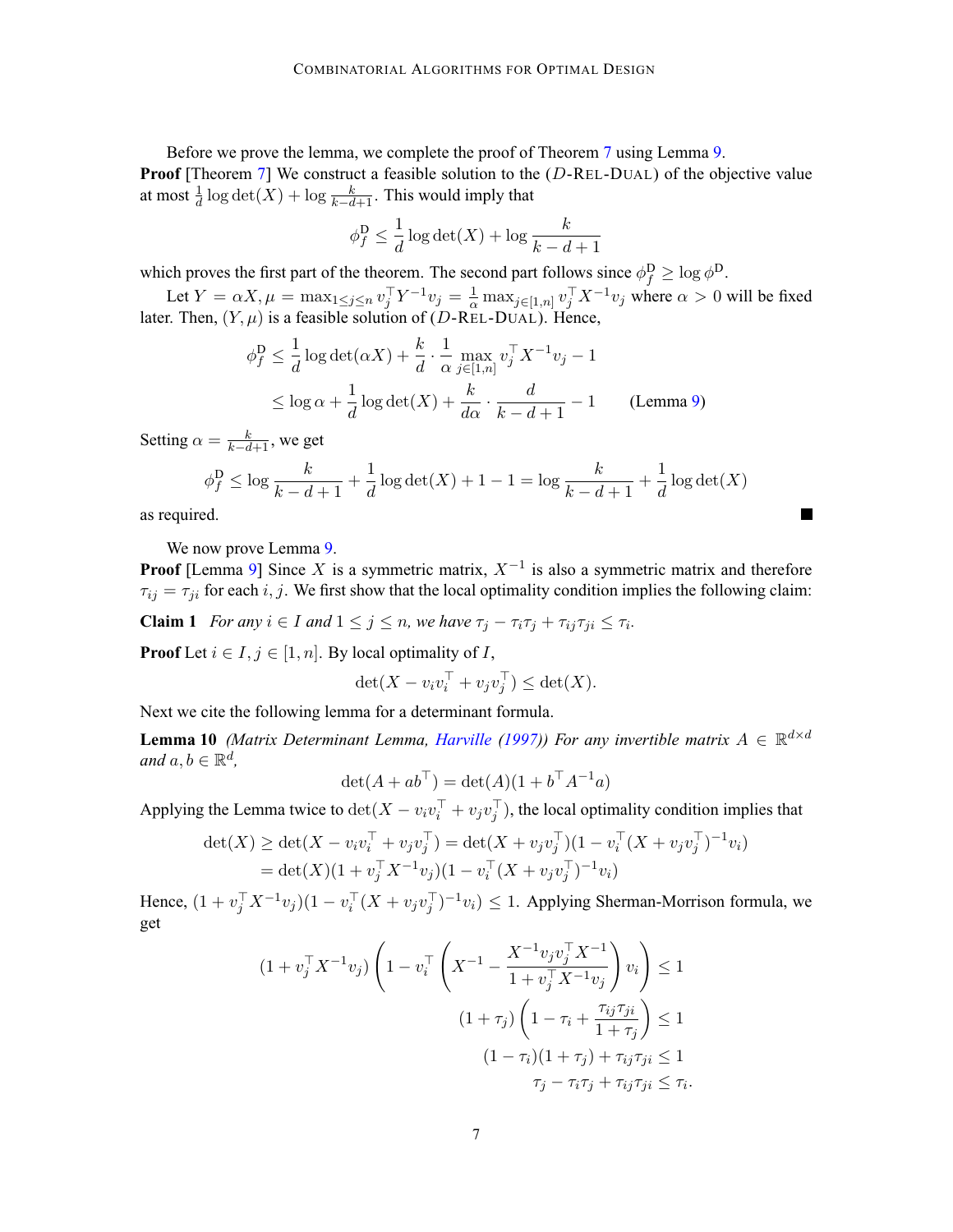<span id="page-7-0"></span>This finishes the proof of Claim [1](#page-6-0).

Now summing the inequality in Claim [1](#page-6-0) over all  $i \in I$ , we get

$$
\sum_{i \in I} (\tau_j - \tau_i \tau_j + \tau_{ij} \tau_{ji}) \le \sum_{i \in I} \tau_i.
$$

Applying Lemma [8](#page-5-0), we obtain that  $k\tau_j - d\tau_j + \tau_j \leq d$ . Rearranging, we obtain that

$$
\tau_j \le \frac{d}{k-d+1}
$$

as desired.

#### **2.3.** D**-DESIGN without Repetitions**

Due to space constraints, we defer the proof of local search for D-DESIGN without repetitions to the appendix.

## **3. Local Search for** A**-DESIGN**

In this section, we prove the performance of modified local search, presented earlier as Theorem [3](#page-2-0). As remarked earlier, we need to modify the instance to cap the length of the vectors before applying the local search procedure. This is done in Section 3.1. We show that the value of any feasible solution only increases after capping. Moreover, the value of the natural convex programming relaxation increases by at most a small factor. We then analyze that the local search algorithm applied to vectors of short length returns a near optimal solution. Combining these facts give a complete analysis of modified local search for A-DESIGN in Section [3.2](#page-8-0) which implies Theorem [3](#page-2-0).

# **3.1. Capping Vectors**

| <b>Algorithm 2</b> Capping vectors length for $A$ -DESIGN                                        |
|--------------------------------------------------------------------------------------------------|
| Input: $V = \{v_1, \ldots, v_n\} \subseteq \mathbb{R}^d$ , parameter $\Delta$ .                  |
| while $\exists i \in [1, n],   v_i  _2^2 > \Delta$ do                                            |
| $t = \text{argmax}_{i \in [n]}   v_i  _2.$                                                       |
| For $j \in [1, n], v_j = \left(I_d - \frac{1}{2} \frac{v_t v_t^{\perp}}{  v_t  _2^2}\right) v_j$ |
| end while                                                                                        |
| For $j \in [1, n], u_j = v_j$ .                                                                  |
| Return $U = \{u_1, \ldots, u_n\} \subseteq \mathbb{R}^d$                                         |
|                                                                                                  |

The algorithm to cap the length of input vectors is given in Algorithm 2. In each iteration, it considers the longest vector  $v_t$ . If the length of this vector (and thus every vector) is at most  $\Delta$ , then it returns the current updated vectors. Else, it scales down all the vectors along the direction of the longest vector. Here,  $I_d$  denotes the d-by-d identity matrix.

Before we give the guarantee about the algorithm, we introduce the convex program for the A-DESIGN problem in Figure [6](#page-8-0) (see Chapter 7 of [Boyd and Vandenberghe](#page-12-0) [\(2004\)](#page-12-0)). For any input

П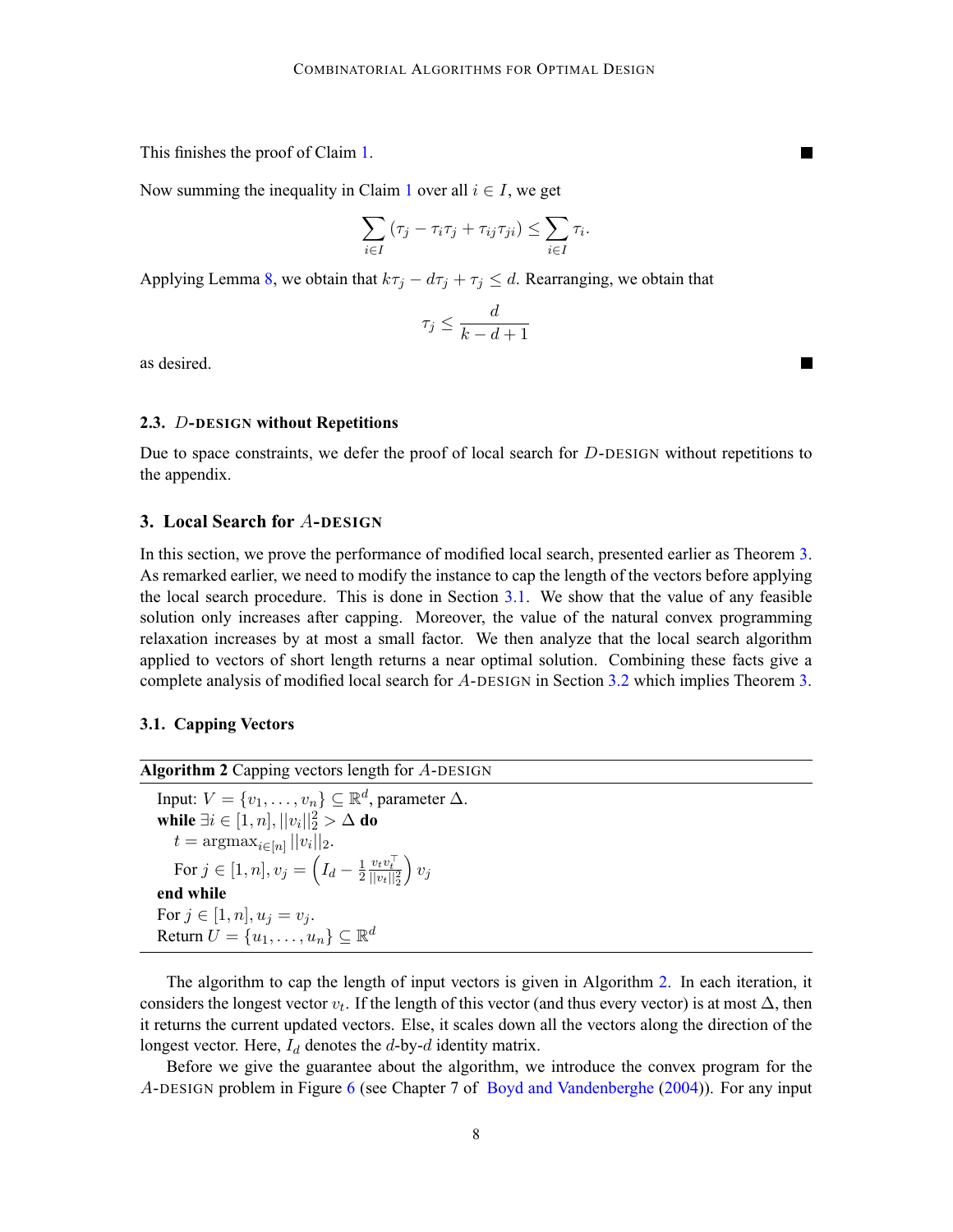<span id="page-8-0"></span>

Figure 6: Convex Relaxation and its Dual for the A-DESIGN problem

vectors  $V = \{v_1, \ldots, v_n\}$ , the primal program is A-REL(V) and the dual program is A-REL- $DUAL(V)$ . We index these convex programs by input vectors V as we will analyze their objectives when the input vectors change by the capping algorithm. We let  $\phi_f^{\mathcal{A}}(V)$  denote the (common) optimal objective value of both convex programs with input vectors  $V$ .

We prove the following guarantee about Algorithm [2.](#page-7-0) The proof along with some intuition of Algorithm [2](#page-7-0) appears in the appendix.

**Lemma 11** *For any input vectors*  $V = \{v_1, \ldots, v_n\} \subseteq \mathbb{R}^d$  *and*  $k \ge d$ *, if*  $k \ge 15$  *then the capping algorithm returns a set of vectors*  $U = \{u_1, \ldots u_n\}$  *such that* 

*1.*  $||u_i||_2^2 \leq \Delta$  *for all*  $i \in [n]$ *.* 

2. For any (multi-)set 
$$
S \subseteq [n]
$$
,  $\text{tr}\left(\left(\sum_{i \in S} v_i v_i^\top\right)^{-1}\right) \leq \text{tr}\left(\left(\sum_{i \in S} u_i u_i^\top\right)^{-1}\right)$ .

$$
3. \ \ \phi_f^{\mathcal{A}}(U) \le \left(1 + \frac{3000 \cdot d}{k}\right) \left(\phi_f^{\mathcal{A}}(V) + \frac{135 \cdot d}{\Delta}\right)
$$

Lemma 11 states that if an algorithm returns a good solution from capped vectors, then the objective remains small after we map the solution back to the original (uncapped) input vectors. Moreover, by choosing a sufficiently large capping length  $\Delta$ , we may bound the increase in optimal value of the natural convex programming relaxation after capping by a small factor. Optimizing for  $\Delta$  is to be done later.

*.*

#### **3.2. Local Search Algorithm**

We now consider the local search algorithm with the capped vectors. The performance of the algorithm is stated as follows.

**Theorem 12** *Let*  $(I, X)$  *be the solution returned by Algorithm [3.](#page-9-0) If*  $||u_i||_2^2 \leq \Delta$  *for all*  $i \in [n]$ *,* 

$$
\text{tr}(X^{-1}) \le \phi_f^{\mathbf{A}}(U) \left( \left( 1 - \frac{d-2}{k} \right) - \sqrt{\frac{\Delta \phi_f^{\mathbf{A}}(U)}{k}} \right)^{-1}.
$$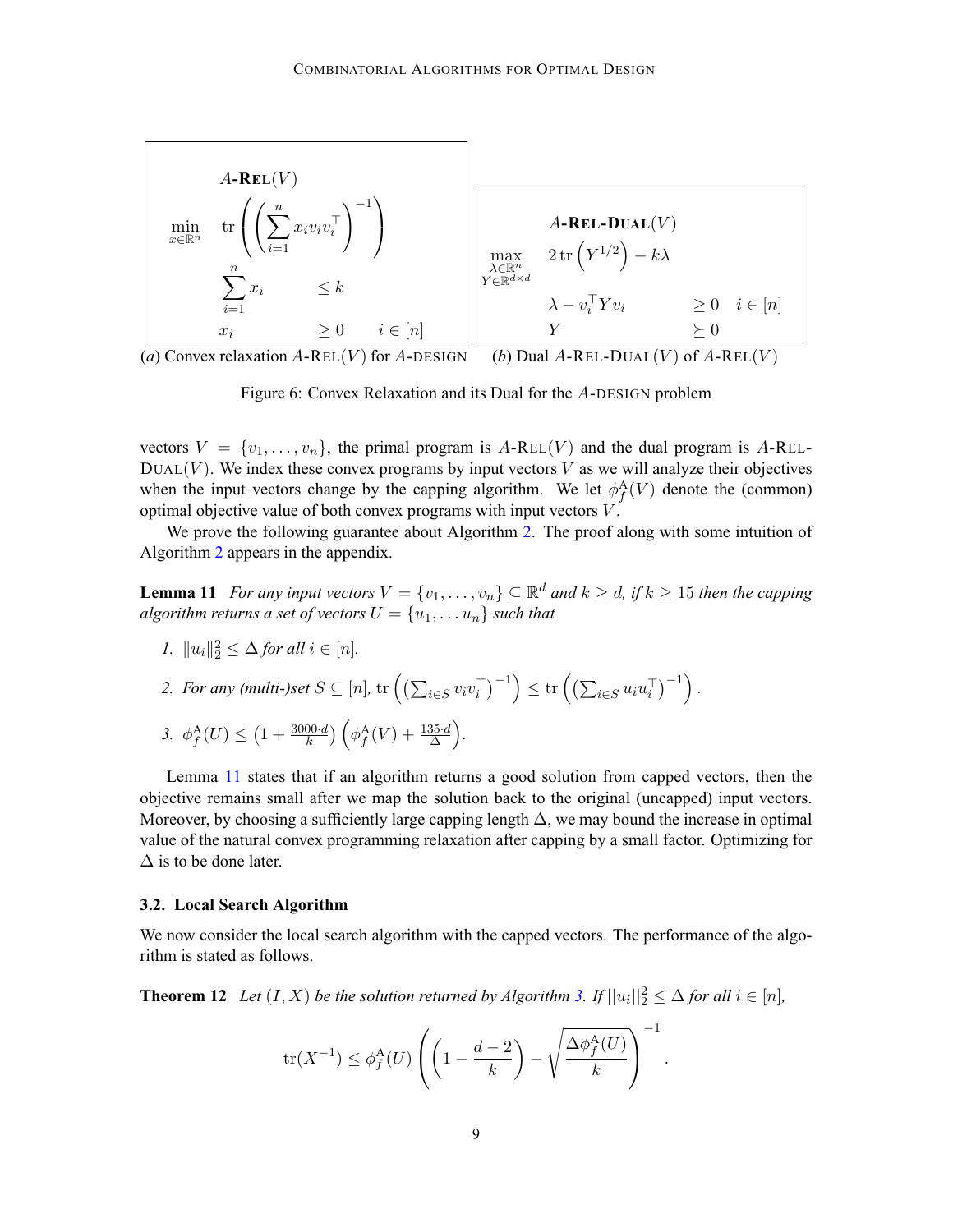<span id="page-9-0"></span>**Algorithm 3** Local search algorithm for A-DESIGN with capped vectors

Input:  $U = \{u_1, \ldots, u_n\} \subseteq \mathbb{R}^d, d \leq k \in \mathbb{N}$ . Let I be any (multi)-subset of  $[1, n]$  of size k such that  $X = \sum_{i \in I} u_i u_i^\top$  is nonsingular. **while**  $\exists i \in I, j \in [1, n]$  such that  $\text{tr}\left( (X - u_i u_i^\top + u_j u_j^\top)^{-1} \right) < \text{tr}(X^{-1})$  **do**  $X = X - u_i u_i^{\dagger} + u_j u_j^{\dagger}$  $I = I \setminus \{i\} \cup \{j\}$ **end while** Return  $(I, X)$ 

The proof of Theorem [12](#page-8-0) is deferred to the appendix. We now analyze the modified local search algorithm presented as Algorithm 4 with input vectors  $V = \{v_1, \ldots, v_n\}$  which may contain vectors with long length using Theorem [12](#page-8-0). Let  $I^*$  be the set of indices of the vectors in the optimal solution of A-DESIGN with input vector set V and let  $\phi^{\mathcal{A}}(V) = \text{tr}\left(\left(\sum_{i \in I^*} v_i v_i^{\top}\right)^{-1}\right)$  be its objective. Observe that  $\phi_f^{\mathcal{A}}(V) \leq \phi^{\mathcal{A}}(V)$ .

**Algorithm 4** Modified local search algorithm for A-DESIGN Input:  $V = \{v_1, \ldots, v_n\}, d \leq k \in \mathbb{N}.$ Let  $\Delta = \frac{d}{\epsilon^2 \phi^{\rm A}(V)}$ . Let  $U = \{u_1, \ldots, u_n\}$  be the output of Vector Capping Algorithm [2](#page-7-0) with input  $(V, \Delta)$ . Let  $I \subseteq [1, n], X = \sum_{i \in I} u_i u_i^{\top}$  be the output of Local Search Algorithm 3 with input  $(U, k)$ . Return I.

**Theorem 13** *For input vectors*  $V = \{v_1, \ldots, v_n\}$  *where*  $v_i \in \mathbb{R}^d$  *and parameter* k, let I be the solution returned by Algorithm 4. If  $k \geq \frac{2d}{\epsilon^4}$  and  $\epsilon \leq 0.001$ , then

$$
\mathrm{tr}\left(\left(\sum_{i\in I}v_iv_i^\top\right)^{-1}\right)\leq (1+\epsilon)\phi^{\mathbf{A}}(V).
$$

The  $(1 + \epsilon)$ -approximation of Algorithm 4 is achieved by setting an appropriate capping length  $\Delta$ and combining the guarantees from Lemma [11](#page-8-0) and Theorem [12](#page-8-0). **Proof** By Theorem [12](#page-8-0),

$$
\operatorname{tr}\left(\left(\sum_{i\in I} u_i u_i^\top\right)^{-1}\right) \le \phi_f^{\mathbf{A}}(U) \left(1 - \frac{d-2}{k} - \sqrt{\frac{\Delta \phi_f^{\mathbf{A}}(U)}{k}}\right)^{-1}
$$

$$
= \phi_f^{\mathbf{A}}(U) \left(1 - \frac{\epsilon^4}{2} + \frac{\epsilon^4}{d} - \epsilon \sqrt{\frac{\phi_f^{\mathbf{A}}(U)}{2\phi^{\mathbf{A}}(V)}}\right)^{-1}
$$

The last inequality follows since  $k \ge \frac{2d}{\epsilon^4}$  and  $\Delta = \frac{d}{\epsilon^2 \phi^A(V)}$ . By Lemma [11,](#page-8-0)

$$
\phi_f^{\mathcal{A}}(U) \le \left(1 + 1500\epsilon^4\right) \left(\phi_f^{\mathcal{A}}(V) + 135\epsilon^2 \phi_f^{\mathcal{A}}(V)\right).
$$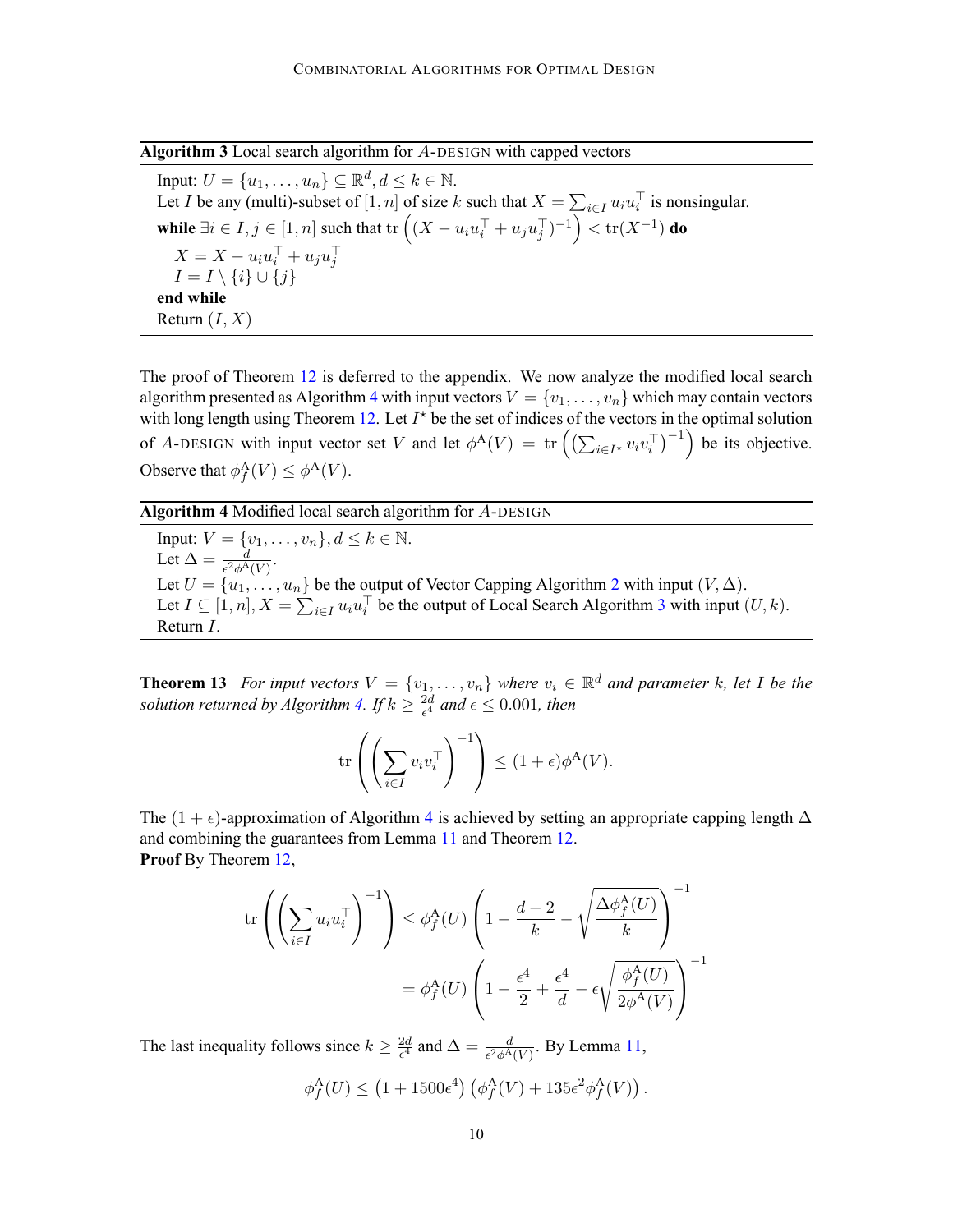<span id="page-10-0"></span>Since  $\phi_f^{\mathcal{A}}(V) \leq \phi^{\mathcal{A}}(V)$ , we get  $\phi_f^{\mathcal{A}}(U) \leq (1 + 1500\epsilon^4)(1 + 135\epsilon^2)\phi^{\mathcal{A}}(V)$ . Substituting in the equation above, we get

$$
\operatorname{tr}\left(\left(\sum_{i\in I} u_i u_i^\top\right)^{-1}\right) \le \phi^{\mathbf{A}}(V) \frac{(1+1500\epsilon^4)(1+135\epsilon^2)}{1-\frac{\epsilon^4}{2}+\epsilon^4/d-\epsilon\sqrt{(1+1500\epsilon^4)(1+135\epsilon^2)/2}} \le (1+\epsilon)\phi^{\mathbf{A}}(V)
$$

where the last inequality follows from the fact that  $\epsilon < 0.001$ . By Lemma [11](#page-8-0), we also have that  $\mathrm{tr}\left(\left(\sum_{i\in I} v_i v_i^\top\right)^{-1}\right) \leq \mathrm{tr}\left(\left(\sum_{i\in I} u_i u_i^\top\right)^{-1}\right)$ . Hence,

$$
\mathrm{tr}\left(\left(\sum_{i\in I} v_i v_i^\top\right)^{-1}\right)\leq (1+\epsilon)\phi^{\mathbf{A}}(V).
$$

This finishes the proof of Theorem [13](#page-9-0).

Algorithm [4](#page-9-0) requires the knowledge of the optimum solution value  $\phi^{A}(V)$ . We can guess this value efficiently by performing a binary search. The details appear in the appendix.

# **3.3. Instances with Bad Local Optima**

In this section, we show that preprocessing input vectors to the A-DESIGN problem is required for the local search algorithm to have any approximation guarantee. This is because a locally optimal solution can give an arbitrarily bad objective value compared to the optimum. Hence, this requirement applies regardless of implementations of the local search algorithm. We summarize the result as follows.

**Theorem 14** *For any*  $k \geq d \geq 2$ *, there exists an instance of A-DESIGN, either with or without repetitions, such that a locally optimal solution has an arbitrarily bad approximation ratio.*

We note that any instance to A-DESIGN with repetitions can be used for A-DESIGN without repetitions by making  $k$  copies of each input vector. Therefore, it is enough to show example of instances only in A-DESIGN with repetitions. For each i, let  $e_i$  be the unit vector in the i<sup>th</sup> dimension. In this section, N is a real number tending to infinity, and the  $A(N) \sim B(N)$  notation indicates that  $\lim_{N\to\infty}\frac{A(N)}{B(N)}=1$ . All asymptotic notions such as big-Oh are with respect to  $N\to\infty$ . We first show the bad instance when  $k \geq d = 2$ . Though  $d = 2$  seems a small case to consider, the calculation presented is central to prove the main theorem later.

**Lemma 15** *There exists an instance of A-DESIGN for*  $k \geq d = 2$ , with repetitions, such that a *locally optimal solution has an arbitrarily bad approximation ratio.*

The construction in Lemma 15 can be generalized to  $d > 2$  dimensions by adding a vector with an appropriate length to each additional dimension. The proof of Theorem 14 appears in the appendix. We now prove the Lemma.

**Proof** Let  $v_1 = [1; \frac{1}{N^2}], v_2 = [1; -\frac{1}{N^2}], w_1 = [N^4; \frac{1}{N}], w_2 = [N^4; -\frac{1}{N}],$  and let the input of A-DESIGN be these four vectors. We first make straightforward calculations, summarized as the following claim.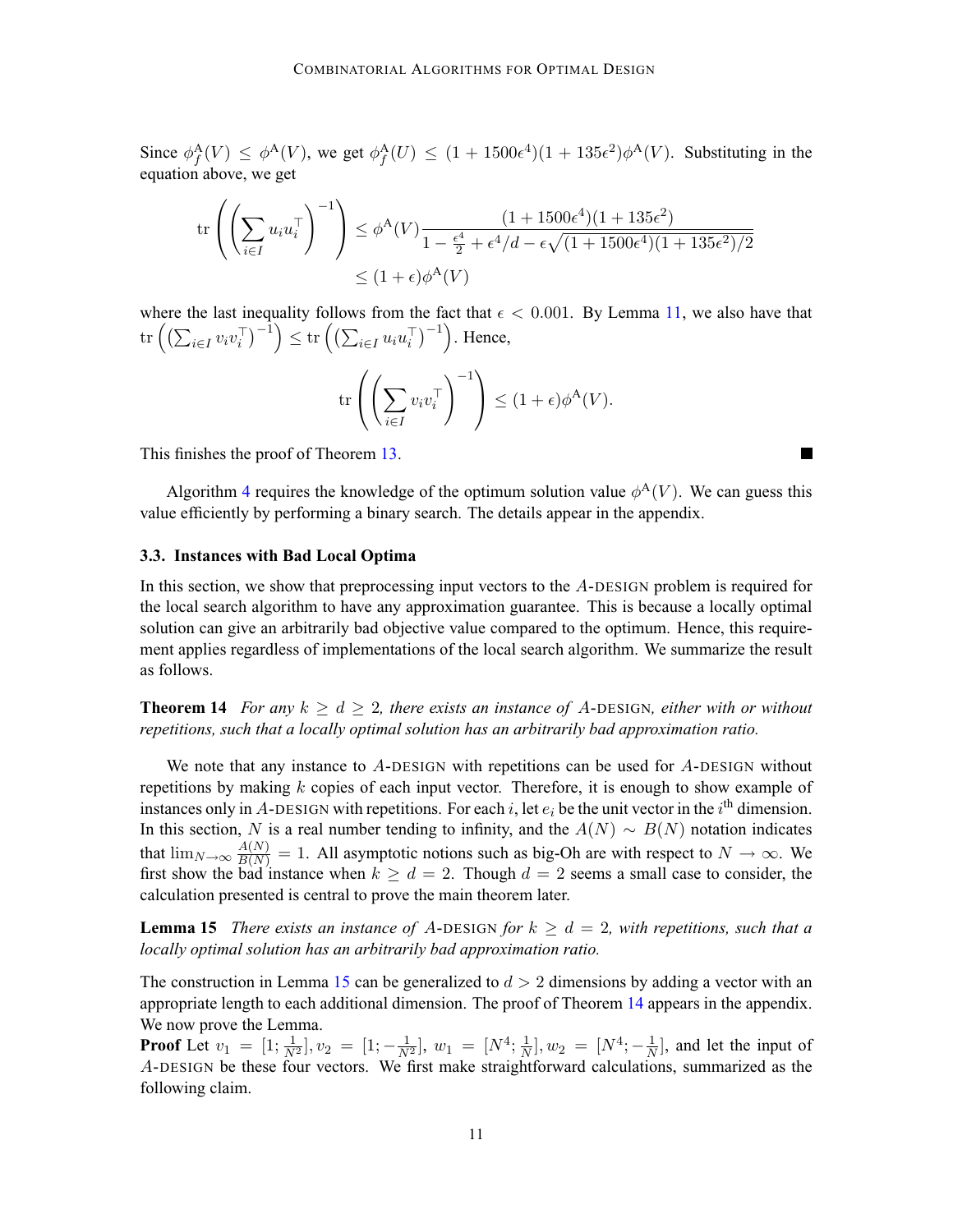**Claim 2** *Let* p, q *be positive integers. Then,*

$$
\text{tr}\left(\left(pv_1v_1^\top + qv_2v_2^\top\right)^{-1}\right) = \frac{p+q}{4pq}N^4 + O(1) \tag{1}
$$

$$
\operatorname{tr}\left(\left(pv_1v_1^\top + qv_2v_2^\top + w_1w_1^\top\right)^{-1}\right) = \frac{1}{p+q}N^4 + O(N) \tag{2}
$$

$$
\operatorname{tr}\left(\left(pv_1v_1^\top + qv_2v_2^\top + w_2w_2^\top\right)^{-1}\right) = \frac{1}{p+q}N^4 + O(N) \tag{3}
$$

$$
\operatorname{tr}\left(\left(w_1 w_1^\top + w_2 w_2^\top\right)^{-1}\right) = \frac{N^2}{2} + O(N^{-8})\tag{4}
$$

**College** 

**Proof** We will repeatedly use the formula  $\text{tr}\left(\begin{bmatrix} a & b \\ c & d \end{bmatrix}^{-1}\right)$  $=\frac{a+d}{ad-bc}$ . We have

$$
\operatorname{tr}\left(\left(pv_1v_1^\top + qv_2v_2^\top\right)^{-1}\right) = \operatorname{tr}\left(\begin{bmatrix}p+q & (p-q)N^{-2} \\ (p-q)N^{-2} & (p+q)N^{-4}\end{bmatrix}^{-1}\right)
$$

$$
= \frac{p+q+(p+q)N^{-4}}{(p+q)^2N^{-4}-(p-q)^2N^{-4}} = \frac{p+q}{4pq}N^4 + O(1)
$$

$$
\operatorname{tr}\left(\left(pv_1v_1^\top + qv_2v_2^\top + w_1w_1^\top\right)^{-1}\right) = \operatorname{tr}\left(\begin{bmatrix} N^8 + p + q & N^3 + (p - q)N^{-2} \\ N^3 + (p - q)N^{-2} & N^{-2} + (p + q)N^{-4} \end{bmatrix}^{-1}\right)
$$

$$
= \frac{N^8 + O(1)}{(p + q)N^4 + O(N)} = \frac{1}{p + q}N^4 + O(N)
$$

The calculation for  $tr\left(\left(pv_1v_1^\top+qv_2v_2^\top+w_2w_2^\top\right)^{-1}\right)$  is symmetric. Finally, we have

$$
\operatorname{tr}\left(w_1 w_1^\top + w_2 w_2^\top\right)^{-1} = \operatorname{tr}\left(\begin{bmatrix} 2N^8 & 0\\ 0 & 2N^{-2} \end{bmatrix}^{-1}\right) = \frac{N^2}{2} + \frac{1}{2N^8}
$$

finishing the proof.

We now continue the proof of Lemma [15](#page-10-0). Let  $p = \lfloor \frac{k}{2} \rfloor, q = \lceil \frac{k}{2} \rceil$  and consider the solution S which has p and q copies of  $v_1$  and  $v_2$  respectively. By Claim [2,](#page-10-0) the current objective of S is tr  $((pv_1v_1^\top + qv_2v_2^\top)^{-1}) \sim \frac{k}{4pq} N^4$  and the objective of  $S \setminus \{v_i\} \cup \{w_j\}$  for any pair  $i, j \in \{1, 2\}$ is  $\frac{1}{p+q-1}N^4 + O(N) \sim \frac{1}{k-1}N^4$ . As  $\frac{k}{4pq}N^4 \ge \frac{k}{k^2-1}N^4 > \frac{1}{k-1}N^4$  for  $k \ge 2$ , S is locally optimal.

However, consider another solution  $S^*$  which picks p and q copies of  $w_1$  and  $w_2$ . Since  $\text{tr}\left(w_1w_1^\top+w_2w_2^\top\right)^{-1}=O(N^2)$ , by monotonicity of  $\text{tr}((\cdot)^{-1})$  under Loewner ordering, we must have that the objective given by  $S^*$  is also at most  $O(N^2)$ , which is a  $\Theta(N^2)$ -factor smaller than the objective value of  $S$ . The result follows because  $N$  tends to infinity.

# **4. Acknowledgement**

Vivek Madan, Mohit Singh, and Uthaipon (Tao) Tantipongpipat are supported by NSF grant 1717947.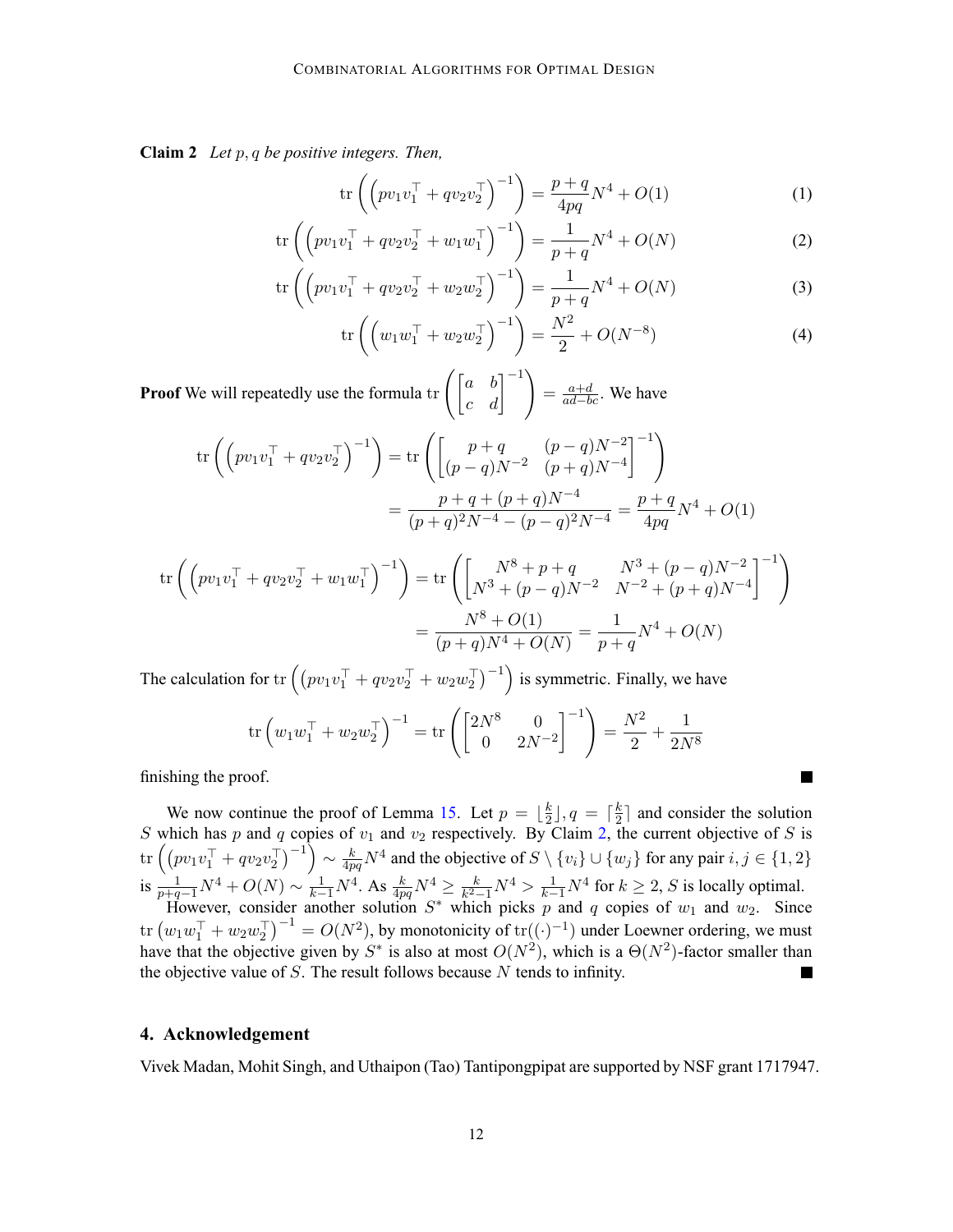# <span id="page-12-0"></span>**References**

- Zeyuan Allen-Zhu, Yuanzhi Li, Aarti Singh, and Yining Wang. Near-optimal design of experiments via regret minimization. In Doina Precup and Yee Whye Teh, editors, *Proceedings of the 34th International Conference on Machine Learning, ICML 2017, Sydney, NSW, Australia, 6-11 August 2017*, volume 70 of *Proceedings of Machine Learning Research*, pages 126–135. PMLR, 2017.
- Anthony Atkinson, Alexander Donev, and Randall Tobias. *Optimum experimental designs, with SAS*, volume 34. Oxford University Press, 2007.
- Haim Avron and Christos Boutsidis. Faster subset selection for matrices and applications. *SIAM Journal on Matrix Analysis and Applications*, 34(4):1464–1499, 2013.
- Dennis S Bernstein. *Matrix mathematics: Theory, facts, and formulas with application to linear systems theory*, volume 41. Princeton university press Princeton, 2005.
- Mustapha Bouhtou, Stephane Gaubert, and Guillaume Sagnol. Submodularity and randomized rounding techniques for optimal experimental design. *Electronic Notes in Discrete Mathematics*, 36:679–686, 2010.
- Stephen Boyd and Lieven Vandenberghe. *Convex optimization*. Cambridge university press, 2004.
- Ali Civril and Malik Magdon-Ismail. On selecting a maximum volume sub-matrix of a matrix and related problems. *Theoretical Computer Science*, 410(47-49):4801–4811, 2009.
- R Dennis Cook and Christopher J Nachtrheim. A comparison of algorithms for constructing exact D-optimal designs. *Technometrics*, 22(3):315–324, 1980.
- Michał Dereziński and Manfred K Warmuth. Subsampling for ridge regression via regularized volume sampling. *arXiv preprint arXiv:1710.05110*, 2017.
- Petros Drineas, Malik Magdon-Ismail, Michael W Mahoney, and David P Woodruff. Fast approximation of matrix coherence and statistical leverage. *Journal of Machine Learning Research*, 13 (Dec):3475–3506, 2012.
- Walter Theodore Federer et al. *Experimental design.* Macmillan Co., New York and London, 1955.
- Valerii Vadimovich Fedorov. *Theory of optimal experiments*. Elsevier, 1972.
- David A Harville. *Matrix algebra from a statistician's perspective*, volume 1. Springer, 1997.
- Carl D Meyer, Jr. Generalized inversion of modified matrices. *SIAM Journal on Applied Mathematics*, 24(3):315–323, 1973.
- Alan J Miller and Nam-Ky Nguyen. Algorithm as 295: A fedorov exchange algorithm for D-optimal design. *Journal of the royal statistical society. series c (applied statistics)*, 43(4):669–677, 1994.
- Toby J Mitchell and FL Miller Jr. Use of design repair to construct designs for special linear models. *Math. Div. Ann. Progr. Rept.(ORNL-4661)*, 13, 1970.
- Nam-Ky Nguyen and Alan J Miller. A review of some exchange algorithms for constructing discrete D-optimal designs. *Computational Statistics & Data Analysis*, 14(4):489–498, 1992.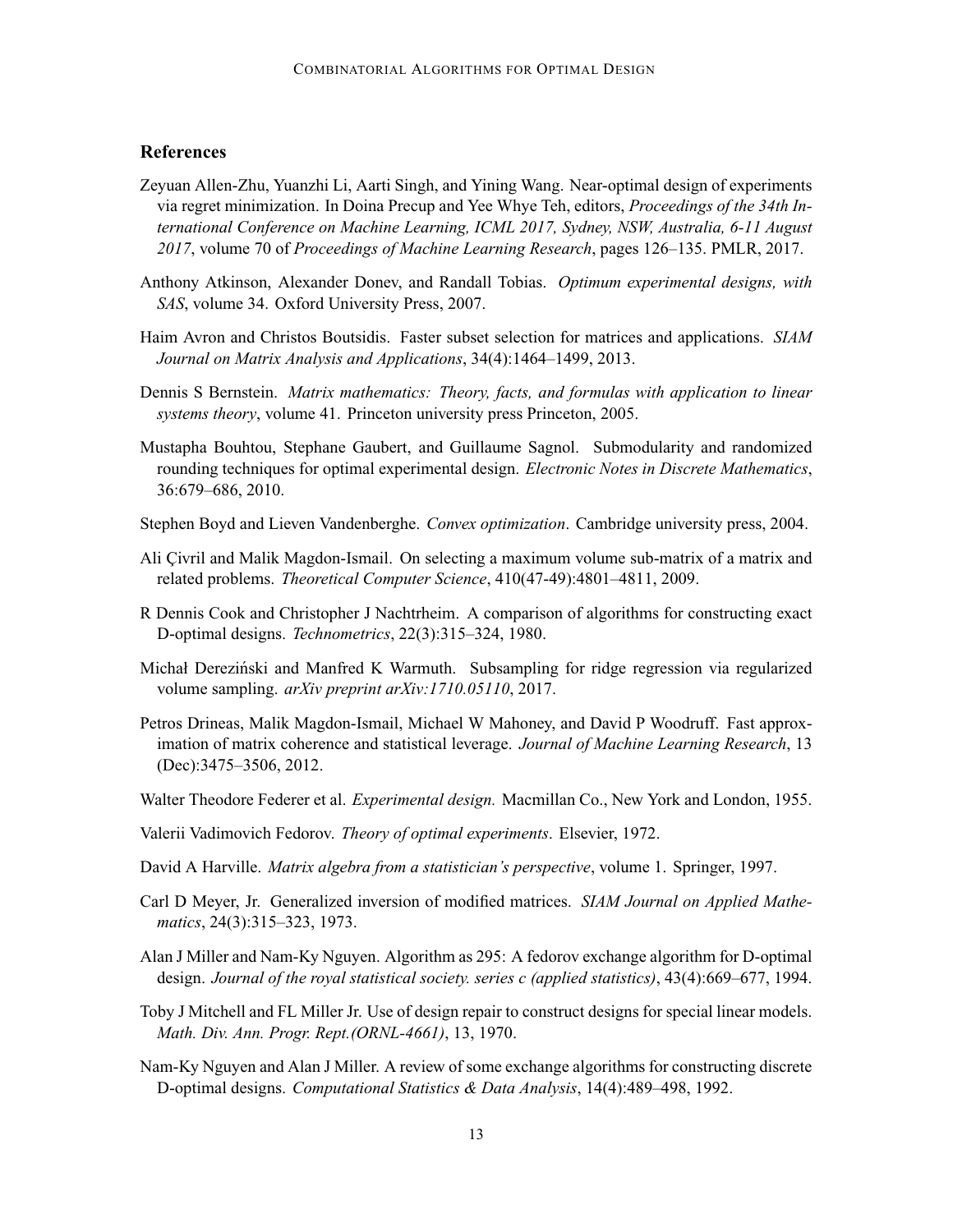- <span id="page-13-0"></span>Aleksandar Nikolov, Mohit Singh, and Uthaipon Tao Tantipongpipat. Proportional volume sampling and approximation algorithms for A-optimal design. In *Proceedings of the Thirtieth Annual ACM-SIAM Symposium on Discrete Algorithms*, pages 1369–1386. SIAM, 2019.
- Friedrich Pukelsheim. *Optimal design of experiments*. SIAM, 2006.
- Guillaume Sagnol and Radoslav Harman. Computing exact d-optimal designs by mixed integer second-order cone programming. *The Annals of Statistics*, 43(5):2198–2224, 2015.
- Alexander Schrijver. *Theory of linear and integer programming*. John Wiley & Sons, 1998.
- Mohit Singh and Weijun Xie. Approximate positive correlated distributions and approximation algorithms for D-optimal design. *To appear in SODA*, 2018.
- Yining Wang, Adams Wei Yu, and Aarti Singh. On computationally tractable selection of experiments in regression models. *arXiv preprint arXiv:1601.02068*, 2016.
- William J Welch. Algorithmic complexity: three np-hard problems in computational statistics. *Journal of Statistical Computation and Simulation*, 15(1):17–25, 1982.

### **Appendix A. Proofs from Section [2](#page-4-0)**

We use the notation  $\langle A, B \rangle$  for an inner product of two matrices A, B of the same size. We begin by stating the Sherman-Morrison formula that is important in our calculations. We instantiate it for symmetric matrices.

**Theorem 16** *Let L be an*  $d \times d$  *invertible matrix and*  $v \in \mathbb{R}^d$ *. Then* 

$$
\left(L + vv^\top\right)^{-1} = L^{-1} - \frac{L^{-1}vv^\top L^{-1}}{1 + v^\top L^{-1}v}
$$

**Lemma 17** *(Matrix Determinant Lemma, [Harville](#page-12-0) [\(1997](#page-12-0))) For any invertible matrix*  $L \in \mathbb{R}^{d \times d}$  *and*  $v \in \mathbb{R}^d$ ,

$$
\det(L + vv^{\top}) = \det(L)(1 + v^{\top}L^{-1}v)
$$

We now detail the missing proofs.

**Proof** [Lemma [8\]](#page-5-0) Let  $W = X_{-i} = X - v_i v_i^\top = \sum_{j \in I \setminus \{i\}} v_j v_j^\top$ . To show  $\tau_i \leq 1$ , we make two cases depending on whether  $W$  is singular or not.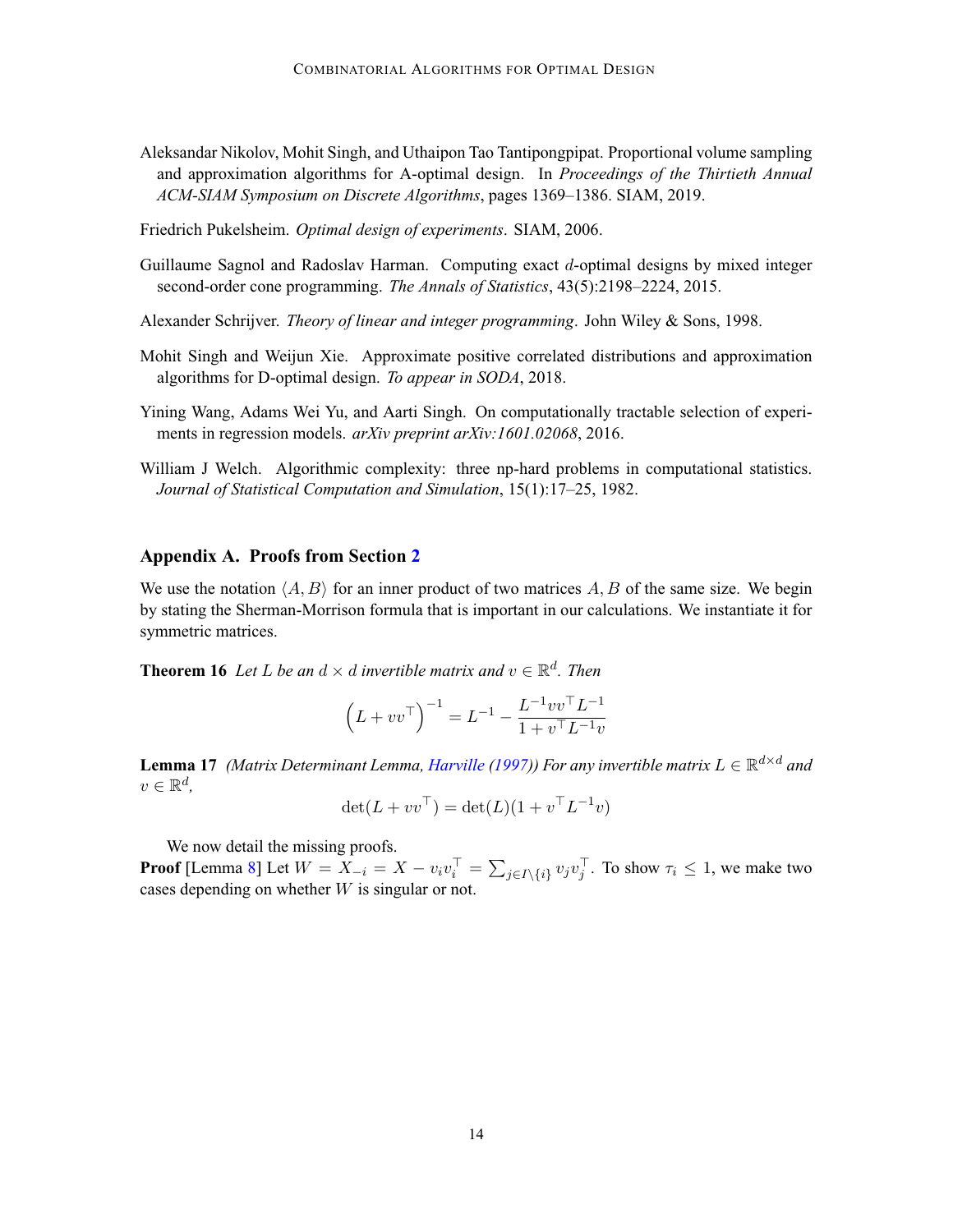# **Case 1:** W is non-singular.

$$
\tau_i = v_i^{\top} (W + v_i v_i^{\top})^{-1} v_i
$$
\n
$$
= v_i^{\top} \left( W^{-1} - \frac{W^{-1} v_i v_i^{\top} W^{-1}}{1 + v_i^{\top} W^{-1} v_i} \right) v_i
$$
\n
$$
= v_i^{\top} W^{-1} v_i - \frac{v_i^{\top} W^{-1} v_i v_i^{\top} W^{-1} v_i}{1 + v_i^{\top} W^{-1} v_i}
$$
\n
$$
= \frac{v_i^{\top} W^{-1} v_i + (v_i^{\top} W^{-1} v_i)^2 - (v_i^{\top} W^{-1} v_i)^2}{1 + v_i^{\top} W^{-1} v_i}
$$
\n
$$
= \frac{v_i^{\top} W^{-1} v_i}{1 + v_i^{\top} W^{-1} v_i}
$$
\n
$$
< 1.
$$

Last inequality follows from the fact that  $v_i^{\top} W^{-1}v_i > 0$  since  $W^{-1}$  is non-singular.

**Case 2:** W is singular. We have that X is non-singular and  $W = X - v_i v_i^{\dagger}$  is a singular matrix. Let  $Y^{\dagger}$  denote the Moore-Penrose pseudo-inverse of Y for any matrix Y. Observe that  $X^{\dagger} = X^{-1}$ . From Theorem 1 [\(Meyer,](#page-12-0) [1973\)](#page-12-0), we have that

$$
X^{-1} = W^{\dagger} - \frac{W^{\dagger}v_{i}v_{i}^{\top}(I - WW^{\dagger})^{\top}}{\|(I - WW^{\dagger})v_{i}\|_{2}^{2}} - \frac{(I - W^{\dagger}W)^{\top}v_{i}v_{i}^{\top}W^{\dagger}}{\|(I - W^{\dagger}W)^{\top}v_{i}\|_{2}^{2}} + \frac{(1 + v_{i}^{\top}W^{\dagger}v_{i})(I - W^{\dagger}W)^{\top}v_{i}v_{i}^{\top}(I - WW^{\dagger})^{\top}}{\|(I - W^{\dagger}W)^{\top}v_{i}\|_{2}^{2}\|(I - WW^{\dagger})v_{i}\|_{2}^{2}}
$$

Now we use the fact that  $(I - WW^{\dagger})$  and  $(I - W^{\dagger}W)$  are projection matrices. Since  $v^{\top}Pv =$  $||Pv||_2^2$  for any projection matrix P and vector v, we obtain that

$$
v_i^{\top} X^{-1} v_i = v_i^{\top} W^{\dagger} v_i - \frac{(v_i^{\top} W^{\dagger} v_i) (v_i^{\top} (I - W W^{\dagger})^{\top} v_i)}{\|(I - W W^{\dagger}) v_i\|_2^2} - \frac{(v_i^{\top} (I - W^{\dagger} W)^{\top} v_i) v_i^{\top} W^{\dagger} v_i}{\|(I - W^{\dagger} W)^{\top} v_i\|_2^2} + \frac{(1 + v_i^{\top} W^{\dagger} v_i) v_i^{\top} (I - W^{\dagger} W)^{\top} v_i v_i^{\top} (I - W W^{\dagger})^{\top} v_i}{\|(I - W^{\dagger} W)^{\top} v_i\|_2^2 \|(I - W W^{\dagger}) v_i\|_2^2} = v_i^{\top} W^{\dagger} v_i - v_i^{\top} W^{\dagger} v_i - v_i^{\top} W^{\dagger} v_i + (1 + v_i^{\top} W^{\dagger} v_i) = 1
$$

as claimed.

We now show that  $\sum_{i \in I} \tau_i = d$ . Indeed

$$
\sum_{i \in I} \tau_i = \sum_{i \in I} v_i^{\top} X^{-1} v_i = \sum_{i \in I} \langle X^{-1}, v_i v_i^{\top} \rangle = \langle X^{-1}, \sum_{i \in I} v_i v_i^{\top} \rangle = \langle X^{-1}, X \rangle = d
$$

Similarly, we have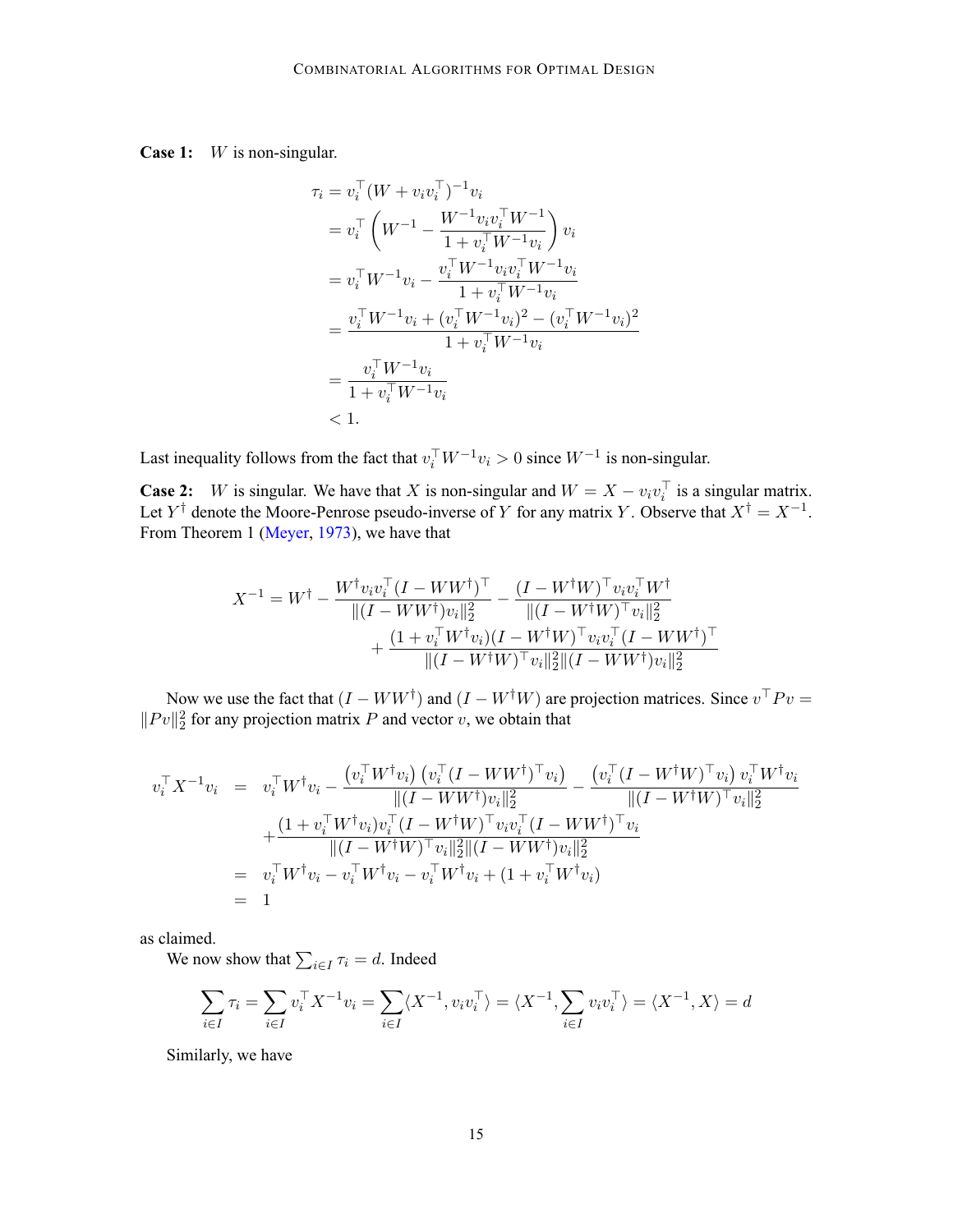<span id="page-15-0"></span>
$$
\begin{array}{|l|l|}\n\hline\n\text{max} & \frac{1}{d} \log \det \left( \sum_{i=1}^{n} x_i v_i v_i^{\top} \right) \\
& \sum_{i=1}^{n} x_i & \leq k \\
1 \geq x_i & \geq 0 \\
\hline\n\text{max} & i \in [1, n] \\
1 \geq x_i & \geq 0 \\
\hline\n\text{max} & i \in [1, n] \\
1 \geq x_i & \geq 0 \\
\hline\n\text{(a) Convex relaxation (D-REL) for } D\n\end{array}\n\quad\n\begin{array}{|l|}\n\hline\n\text{min} & \frac{1}{d} \log \det(Y) + \frac{k}{d} \mu + \frac{1}{d} \sum_{i=1}^{n} \eta_i - 1 \\
& \mu + \eta_i - v_i^{\top} Y^{-1} v_i & \geq 0 \\
& \mu + \eta_i - v_i^{\top} Y^{-1} v_i & \geq 0 \\
& \mu + \eta_i - v_i^{\top} Y^{-1} v_i & \geq 0 \\
& \sum_{i=1}^{n} \eta_i - 1 \\
& \sum_{i=1}^{n} \eta_i - 1 \\
& \sum_{i=1}^{n} \eta_i - 1 \\
& \sum_{i=1}^{n} \eta_i - 1 \\
& \sum_{i=1}^{n} \eta_i - 1 \\
& \sum_{i=1}^{n} \eta_i - 1 \\
& \sum_{i=1}^{n} \eta_i - 1 \\
& \sum_{i=1}^{n} \eta_i - 1 \\
& \sum_{i=1}^{n} \eta_i - 1 \\
& \sum_{i=1}^{n} \eta_i - 1 \\
& \sum_{i=1}^{n} \eta_i - 1 \\
& \sum_{i=1}^{n} \eta_i - 1 \\
& \sum_{i=1}^{n} \eta_i - 1 \\
& \sum_{i=1}^{n} \eta_i - 1 \\
& \sum_{i=1}^{n} \eta_i - 1 \\
& \sum_{i=1}^{n} \eta_i - 1 \\
& \sum_{i=1}^{n} \eta_i - 1 \\
& \sum_{i=1}^{n} \eta_i - 1 \\
& \sum_{i=1}^{n} \eta_i - 1 \\
& \sum_{i=1}^{n} \eta_i - 1 \\
& \sum_{i=1}^{n} \eta_i - 1 \\
$$

(*a*) Convex relaxation (*D*-KEL) for *D*- (*b*) Dual (*L*) DESIGN

 $\nu$ -Kel-DUAL) of ( $\nu$ -F

٦

Figure 9: Convex Relaxation and its Dual for the D-DESIGN problem without repetitions

$$
\sum_{i \in I} \tau_{ij} \tau_{ji} = \sum_{i \in I} v_i^{\top} X^{-1} v_j v_j^{\top} X^{-1} v_i = \sum_{i \in I} \langle X^{-1} v_j v_j^{\top} X^{-1}, v_i v_i^{\top} \rangle = \langle X^{-1} v_j v_j^{\top} X^{-1}, \sum_{i \in I} v_i v_i^{\top} \rangle
$$
  
=  $\langle X^{-1} v_j v_j^{\top} X^{-1}, X \rangle = v_j^{\top} X^{-1} v_j$ 

For the last part, observe that  $X^{-1}$  is symmetric and thus  $\tau_{ij} = \tau_{ji}$ . Moreover,

$$
\tau_{ij} = v_i^{\top} X^{-1} v_j = (X^{-\frac{1}{2}} v_i)^{\top} (X^{-\frac{1}{2}} v_j) \le \|X^{-\frac{1}{2}} v_i\|_2 \|X^{-\frac{1}{2}} v_j\| = \sqrt{\tau_i \tau_j}
$$

where the inequality follows from Cauchy-Schwarz.

# **A.1. Local Search for** D**-DESIGN without Repetitions**

In this section, we focus on the variant of  $D$ -DESIGN where repetitions of vectors are not allowed, and show the approximation guarantee of the local search in this setting. In comparison to D-DESIGN with repetitions, the relaxation now has an upper bound on  $x_i$  and extra nonnegative variables  $\eta_i$  on the dual.

The local search algorithm [1](#page-4-0) is modified by considering a swap where elements to be included in the set must not be in the current set. We prove a similar approximation ratio of the local search algorithm for the without repetition setting.

**Theorem 18** Let X be the solution returned by the local search algorithm. Then for all  $k \geq d+1$ ,

$$
\det(X) \ge \left(\frac{k-d}{k}\right)^d e^{d \cdot \phi_f^{\text{D}}}
$$

*and therefore,*

$$
\det(X)^{\frac{1}{d}} \ge \frac{k-d}{k} \cdot \phi^{\mathsf{D}}.
$$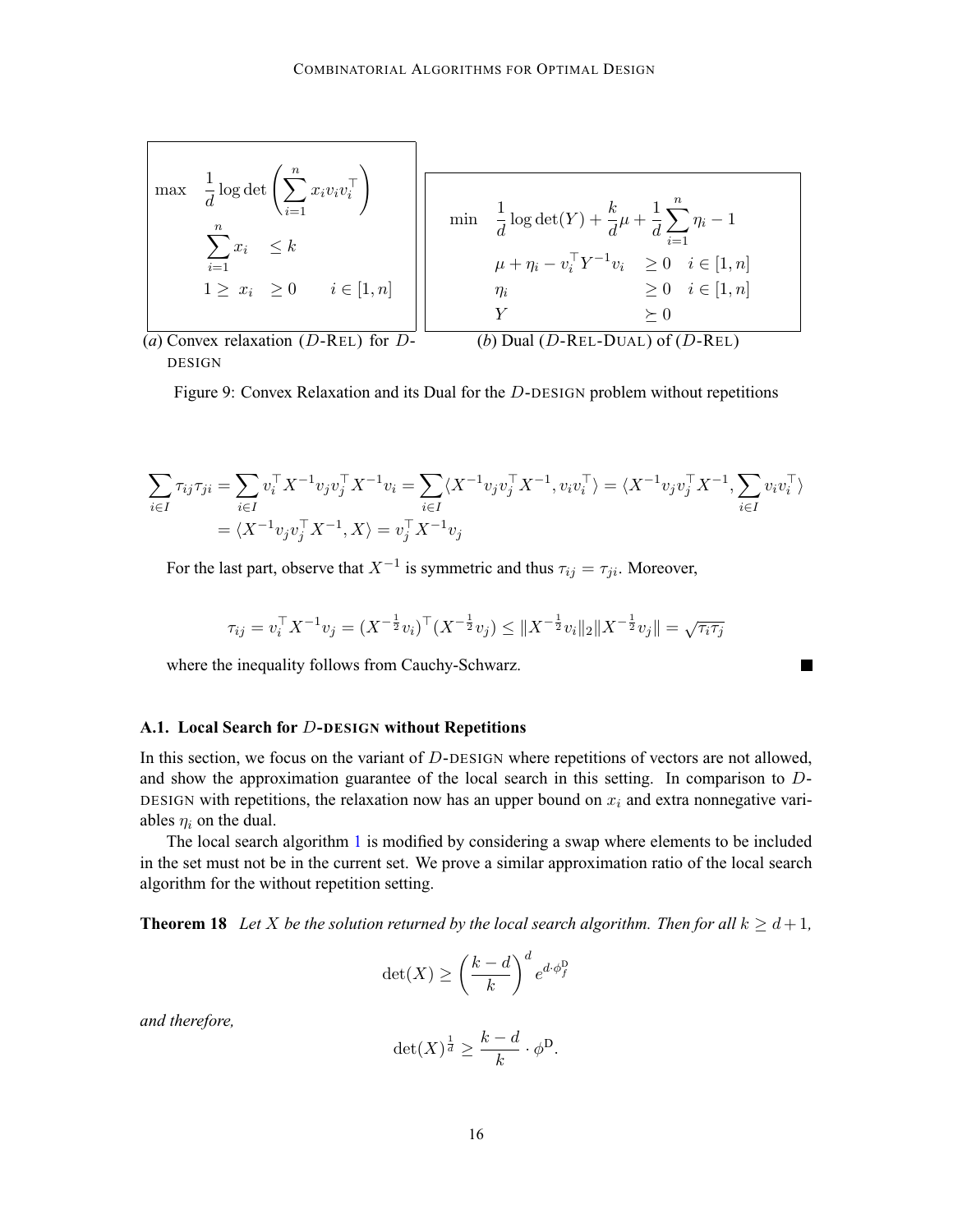We note that in the case  $k = d$ , the design problem without repetition is identical to with repetition since the optimal solution must be linearly independent, and thus the bound from with repetitions of Theorem [7](#page-4-0) applies to obtain d-approximation.

The proof of Theorem [18](#page-15-0) is similar to D design requires a different bound on  $\tau_i$  from the setting with repetitions to set a feasible dual solution, since the local search condition no longer applies to all vectors  $j \in [n]$  but only for those not in output set I. We first give a bound of  $\tau_j$  for  $j \notin I$ .

**Lemma 19** *For any*  $j \notin S$  *and any*  $i \in S$  *such that*  $\tau_i < 1$ *,* 

$$
\tau_j \leq \frac{\tau_i}{1 - \tau_i}.
$$

**Proof** We claim that the local search condition implies that for any  $i \in I$  and  $j \notin I$ , we have

$$
\tau_j - \tau_i \tau_j + \tau_{ij} \tau_{ji} \leq \tau_i. \tag{5}
$$

The proof of the claim is identical to that of Claim [1](#page-6-0). Hence, we have

$$
\tau_i \ge \tau_j - \tau_i \tau_j + \tau_{ij}^2 \ge \tau_j - \tau_i \tau_j \tag{6}
$$

 $\blacksquare$ 

which finishes the proof of the Lemma.

We now prove the main Theorem.

**Proof** [Theorem [18](#page-15-0)]

As in the proof of Theorem [7,](#page-4-0) we construct a feasible solution to the (D-REL-DUAL) of the objective value of at most  $\frac{1}{d} \log \det(X) + \log \frac{k}{k-d}$  which is sufficient as a proof of the theorem. Denote  $\tau_{\min} = \min_{j \in I} v_j^{\top} Y^{-1} v_j$ . Let

$$
Y = \alpha X, \qquad \mu = \frac{k}{\alpha (k - d)} \tau_{\min}, \qquad \eta_j = \begin{cases} 0, & j \notin I \\ \frac{\tau_j - \tau_{\min}}{\alpha} & j \in I \end{cases}
$$

where  $\alpha > 0$  will be fixed later. We first check the feasibility of the solution. It is clear by definition that  $\mu, \eta_j \geq 0$ . For  $j \notin I$ , by Lemma 19, we have

$$
v_j^\top Y^{-1} v_j = \frac{1}{\alpha} \cdot \tau_j \le \frac{1}{\alpha} \cdot \frac{\tau_{\min}}{1 - \tau_{\min}} \le \frac{1}{\alpha} \cdot \frac{k}{k - d} \tau_{\min} = \mu + \eta_j
$$

where the second inequality follows from  $\tau_{\min} \leq \frac{1}{k} \sum_{i \in I} \tau_i = \frac{d}{k}$ . For  $i \in I$ , we have

$$
\mu + \eta_i \ge \frac{1}{\alpha} \cdot (\tau_{\min} + \tau_i - \tau_{\min}) = v_i^{\top} Y^{-1} v_i
$$

Therefore, the solution is dual feasible. This solution obtains the objective of  $\frac{1}{d} \log \det(\alpha X) - 1 +$  $\frac{k}{d}\mu + \frac{1}{d}\sum_{i=1}^{n} \eta_i$  which is equal to

$$
= \frac{1}{d} \log \det(\alpha X) - 1 + \frac{k}{d} \frac{k}{\alpha (k - d)} \tau_{\min} + \frac{1}{\alpha d} \sum_{i \in I} (\tau_i - \tau_{\min})
$$
  

$$
= \frac{1}{d} \log \det(\alpha X) - 1 + \frac{k^2}{\alpha d (k - d)} \tau_{\min} + \frac{1}{\alpha d} (d - k \tau_{\min})
$$
  

$$
= \frac{1}{d} \log \det X + \log \alpha - 1 + \frac{1}{\alpha} \left( \frac{k}{k - d} \tau_{\min} + 1 \right)
$$
  

$$
\leq \frac{1}{d} \log \det X + \log \alpha - 1 + \frac{k}{\alpha (k - d)}
$$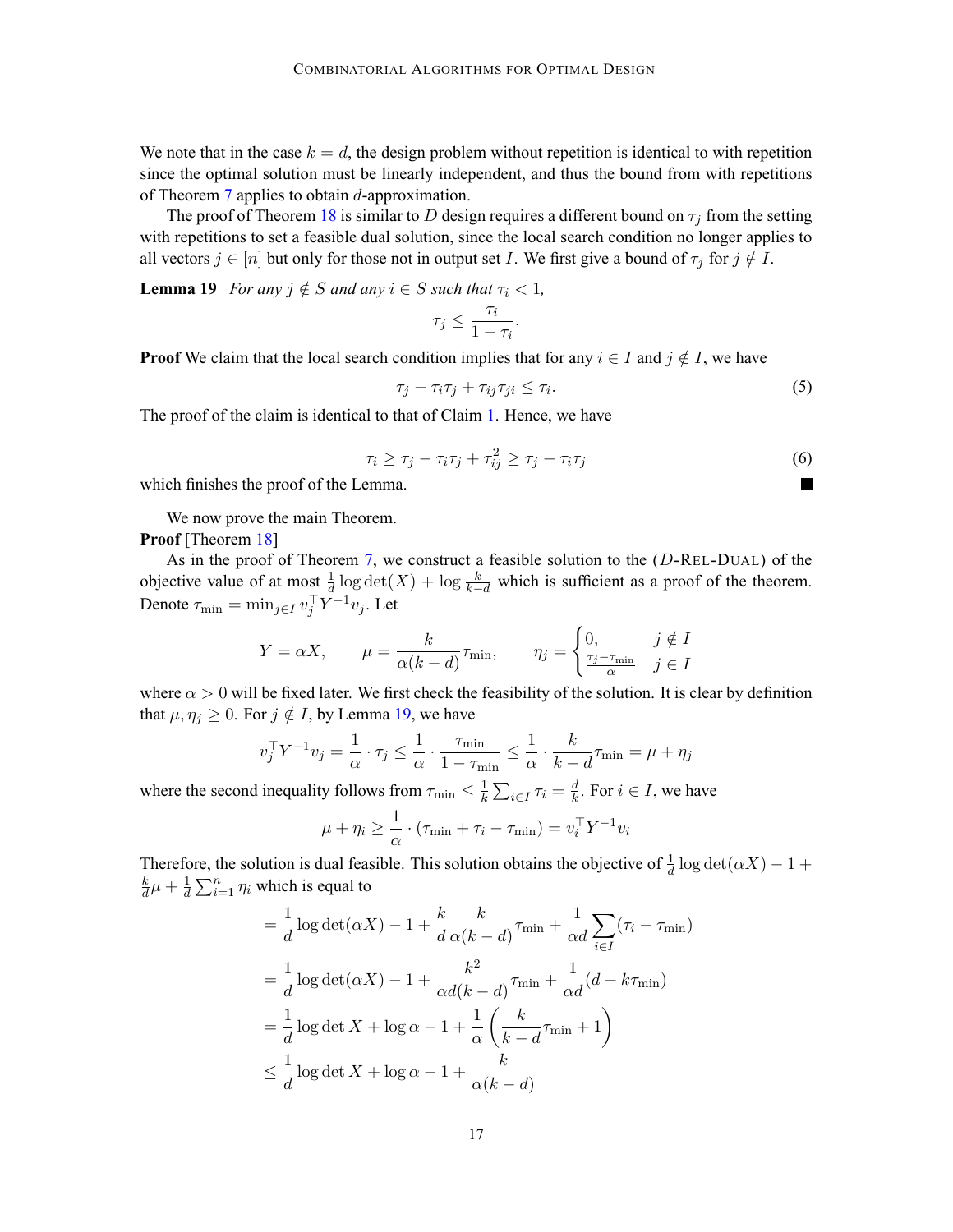<span id="page-17-0"></span>where the last inequality is by  $\tau_{\min} \leq \frac{d}{k}$ . Finally, we set  $\alpha = \frac{k}{k-d}$  to obtain the objective value of dual

$$
\frac{1}{d}\log\det(X) + \log\frac{k}{k-d} - 1 + 1 = \frac{1}{d}\log\det(X) + \log\frac{k}{k-d}
$$

 $\sim$ 

as required.

#### **Appendix B. Proofs from Section [3](#page-7-0)**

# **B.1. Proof of Performance of Modified Local Search Algorithm for** A**-DESIGN**

# B.1.1. PROOF OF THEOREM [12](#page-8-0)

We first outline the proof of Theorem [12.](#page-8-0) Let  $(I, X)$  be the returned solution of the Algorithm [3](#page-9-0). Observe that X is invertible since X is invertible at the beginning and  $tr(X^{-1})$  only decreases in the later iterations. Let  $\tau_{ij} = u_i^{\top} X^{-1} u_j$ ,  $h_{ij} = u_i^{\top} X^{-2} u_j$ ,  $\tau_i = \tau_{ii}$ ,  $h_i = h_{ii}$ , and  $\beta = tr(X^{-1})$ . Since, X is a symmetric matrix,  $X^{-1}$  is also a symmetric matrix and therefore  $\tau_{ij} = \tau_{ji}$  for each  $i, j \in [n]$ .

**Notations** For convenience, we restate the notations used in this section.

- $V$  : Input to Modified Local Search Algorithm [4](#page-9-0).
- $I^*$ : indices of the vectors in the optimal solution of A-DESIGN with input vector set V.

• 
$$
\phi^{\mathbf{A}}(V) = \text{tr}\left(\left(\sum_{i \in I^*} v_i v_i^{\top}\right)^{-1}\right).
$$

- U : Output of Vector Capping Algorithm [2](#page-7-0) and input to Local Search Algorithm with capped vectors [3.](#page-9-0)
- $\Delta$ : For every  $i \in [1, n], ||u_i||_2^2 \leq \Delta$ .
- $(I, X)$ : Output of Local Search Algorithm with capped vectors [3](#page-9-0) on input  $(U, k)$ .
- $\phi_f^{\mathbf{A}}(U)$ , and  $\phi_f^{\mathbf{A}}(V)$  denote the (common) optimal value of objective values of the convex program with input vectors from  $V$  and  $U$  respectively.
- For  $i, j \in [1, n], \tau_{ij} = u_i^{\top} X^{-1} u_j, h_{ij} = u_i^{\top} X^{-2} u_j.$
- For  $i \in [n], \tau_i = \tau_{ii}, h_i = h_{ii}.$

Following lemma shows some standard connections between  $\tau_{ij}$ ,  $\tau_i$ ,  $h_{ij}$  and  $h_i$ 's. Proof of the lemma is presented in Section [B.1.3](#page-29-0).

#### **Lemma 20** *We have the following.*

*1. For any*  $i \in I$ *, we have*  $\tau_i \leq 1$ *. Moreover, for any*  $i \in I$ *,*  $\tau_i = 1$  *if and only if*  $X - v_i v_i^{\dagger}$  *is singular.*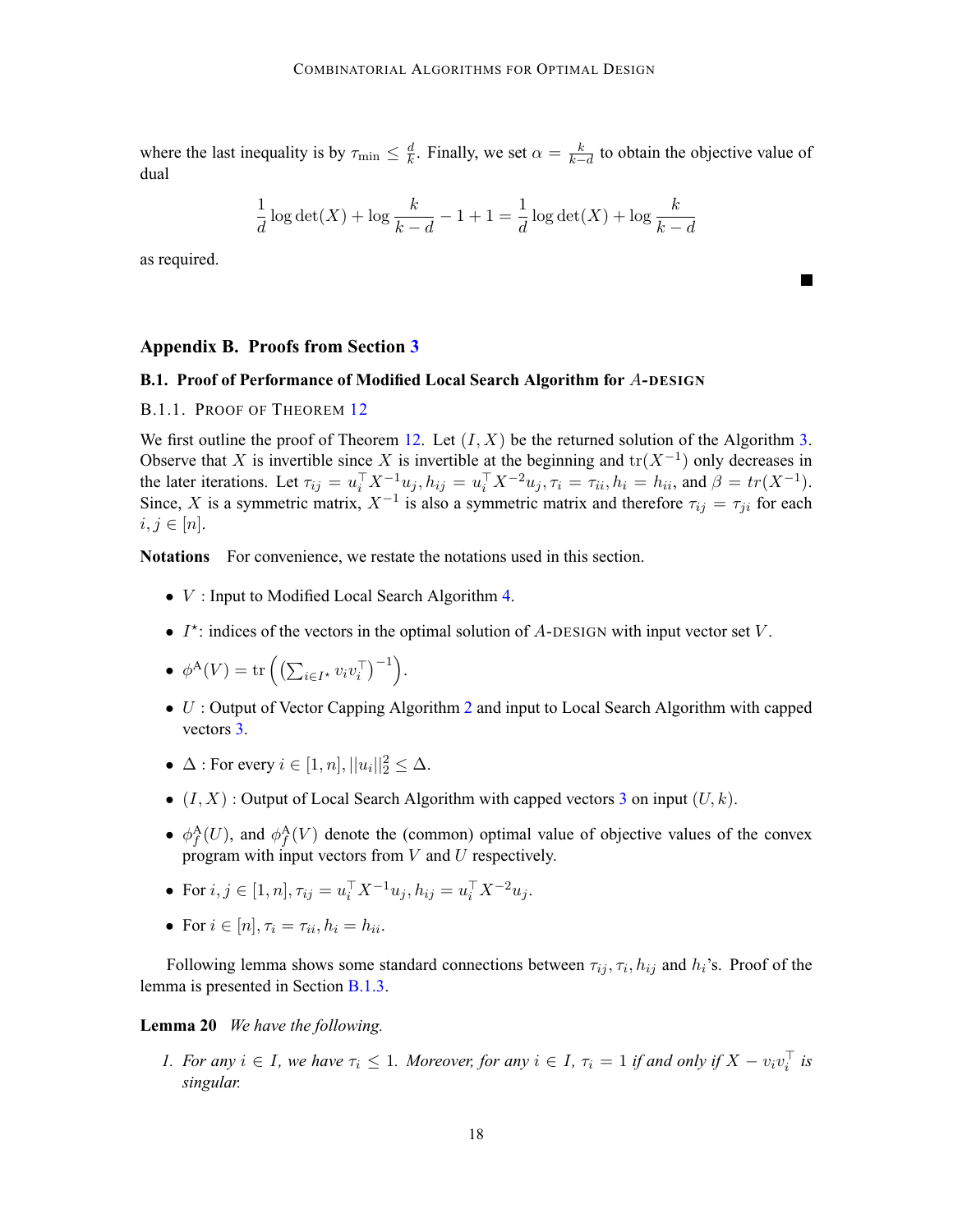- <span id="page-18-0"></span>2. We have  $\sum_{i \in I} \tau_i = d$ .
- *3. For any*  $i, j \in [n]$ ,  $h_i(1 + \tau_i) 2\tau_{ij}h_{ij} \geq 0$ .
- *4. For any*  $j \in [n]$ , we have  $\sum_{i \in I} \tau_{ij}^2 = h_j$ .
- *5. We have*  $\sum_{i \in I} h_i = \beta$ *.*
- *6. For any*  $j \in [n]$ , we have  $\sum_{i \in I} \tau_{ij} h_{ij} = h_j$ .
- *7. For any*  $j \in [n]$ *, we have*  $\tau_j \leq \sqrt{h_j} ||u_j||_2$ *.*
- *8. For any*  $i \in [n]$ , let  $X_{-i} = X u_i u_i^{\perp}$ . If  $X_{-i}$  is invertible, then for any  $j \in [n]$ , we have

• 
$$
u_j^{\top} X_{-i}^{-1} u_j = \frac{\tau_j + \tau_{ij}^2 - \tau_i \tau_j}{1 - \tau_i}
$$
, and  
\n•  $u_j^{\top} X_{-i}^{-2} u_j = h_j + \frac{h_i \tau_{ij}^2}{(1 - \tau_i)^2} + \frac{2\tau_{ij} h_{ij}}{1 - \tau_i}$ .

Next lemma shows a lower bound on  $h_j$  in terms of  $\beta$  and  $\phi_f^{\rm A}(U)$  by constructing a dual feasible solution.

**Lemma 21** *We have*  $\max_{j \in [n]} h_j \ge \frac{\beta^2}{k \cdot \phi_f^A(U)}$ *.* 

Next lemma shows an upper bound on  $h_j$  in terms of  $\beta$  and  $\tau_j$  using the local optimality condition.

**Lemma 22** *For any*  $j \in [n]$ ,  $\frac{h_j}{1+\tau_j} \leq \frac{\beta}{k-d+2}$ *.* 

Before we prove these lemmas, we complete the proof of Theorem [12](#page-8-0). **Proof** [Theorem [12\]](#page-8-0) By Lemma 22, for any  $j \in [n]$ ,  $\frac{h_j}{1+\tau_j} \leq \frac{\beta}{k-d+2}$ . By Lemma [20](#page-17-0),  $\tau_j \leq$  $\sqrt{h_j} ||u_j ||_2 \leq \sqrt{h_j \Delta}$ . Hence, for any  $j \in [n]$ ,

$$
\frac{h_j}{1 + \sqrt{h_j \Delta}} \le \frac{\beta}{k - d + 2}.
$$

By Lemma 21, there exists  $j \in [n]$  such that  $h_j \ge \frac{\beta^2}{k \cdot \phi_j^A(U)}$ . Now we note the following claim.

**Claim 3**  $f(x) = \frac{x}{1+c\sqrt{x}}$  *is a monotonically increasing function for*  $x \ge 0$  *if*  $c \ge 0$ *.* 

**Proof** 
$$
f'(x) = \frac{1}{1+c\sqrt{x}} + x \cdot \frac{-1}{(1+c\sqrt{x})^2} \cdot \frac{c}{2\sqrt{x}} = \frac{2+c\sqrt{x}}{(1+c\sqrt{x})^2}
$$
 which is always positive for  $x \ge 0$  if  $c \ge 0$ .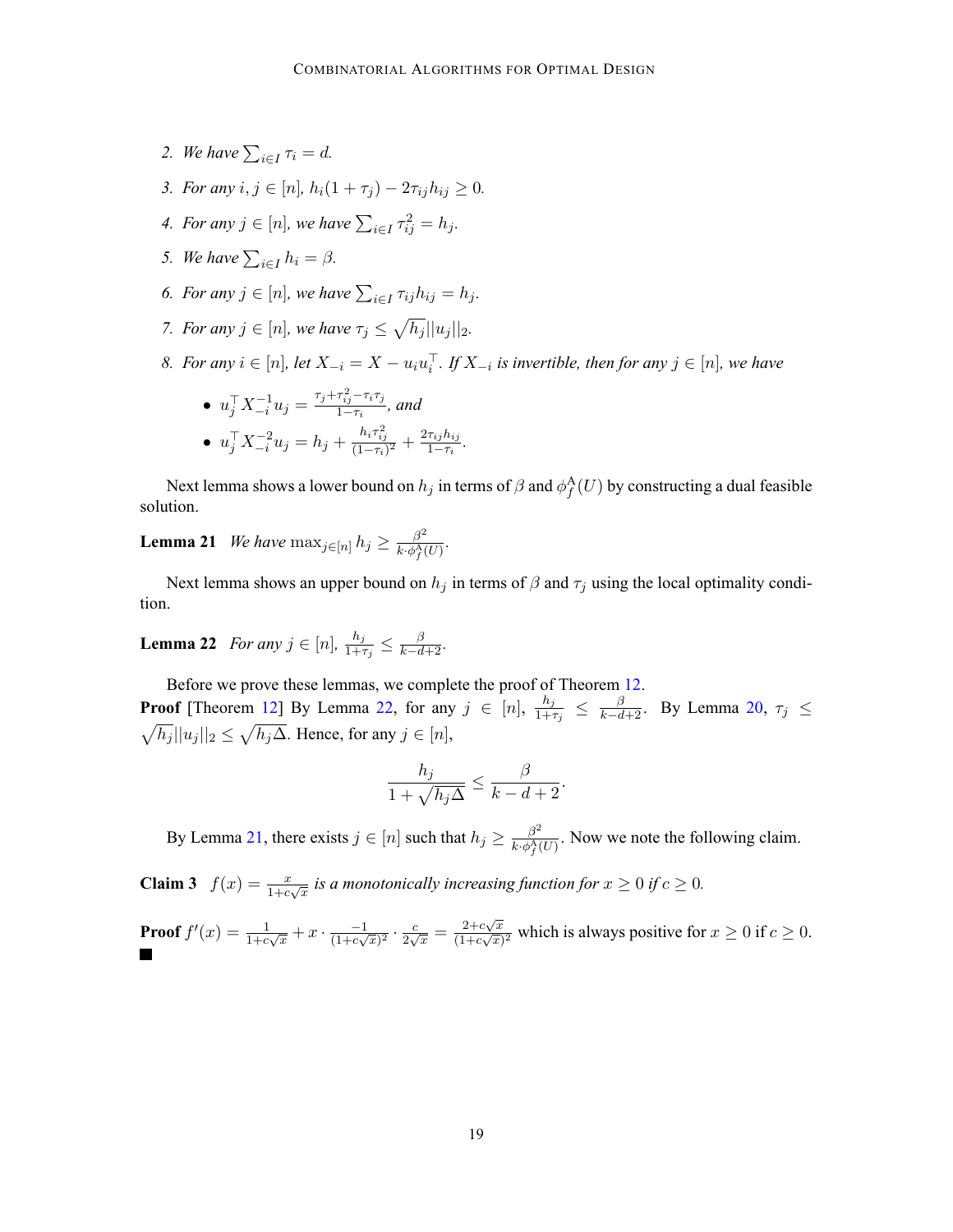<span id="page-19-0"></span>Hence, we have

$$
\frac{\frac{\beta^2}{k \cdot \phi_f^A(U)}}{1 + \sqrt{\frac{\beta^2}{k \cdot \phi_f^A(U)}} \Delta} \le \frac{\beta}{k - d + 2}
$$
\n
$$
\frac{k - d + 2}{k} \frac{\beta}{\phi_f^A(U)} \le 1 + \sqrt{\frac{\Delta \phi_f^A(U)}{k}} \frac{\beta}{\phi_f^A(U)}
$$
\n
$$
\left(1 - \frac{d - 2}{k} - \sqrt{\frac{\Delta \phi_f^A(U)}{k}}\right) \frac{\beta}{\phi_f^A(U)} \le 1
$$
\n
$$
\text{tr}(X^{-1}) = \beta \le \phi_f^A(U) \left(1 - \frac{d - 2}{k} - \sqrt{\frac{\Delta \phi_f^A(U)}{k}}\right)^{-1}
$$

This finishes the proof of Theorem [12](#page-8-0).

Next, we prove Lemma [21](#page-18-0) and Lemma [22](#page-18-0).

**Proof** [Lemma [21](#page-18-0)] We prove the lemma by constructing a feasible solution to  $A$ -REL-DUAL(U). Let

$$
Y = \gamma X^{-2}, \qquad \lambda = \max_{j \in [n]} u_j^{\top} Y u_j = \gamma \max_{j \in [n]} h_j
$$

where  $\gamma > 0$  will be fixed later. Then,  $(Y, \lambda)$  is a feasible solution to A-REL-DUAL(U). Hence,

$$
\phi_f^{\mathcal{A}}(U) \ge 2 \operatorname{tr} \left( \left( \gamma X^{-2} \right)^{1/2} \right) - k \gamma \max_{j \in [n]} h_j = 2\sqrt{\gamma} \beta - k \gamma \max_{j \in [n]} h_j.
$$

 $\int^2$ , we get  $\phi_f^{\text{A}}(U) \ge \frac{\beta^2}{k \max_{j \in [n]} h_j}$ . This gives us  $\max_{j \in [n]} h_j \ge$ Substituting  $\gamma = \left(\frac{\beta}{k_{\text{max}}} \right)$  $k \max_{j \in [n]} h_j$  $\beta^2$  $\frac{\beta^2}{k\phi_f^A(U)}$  which is the desired inequality in Lemma [21](#page-18-0). Ξ

**Proof** [Lemma [22](#page-18-0)] We start the proof by showing an inequality implied by the local optimality of the solution.

**Claim 4** *For any*  $i \in I, j \in [n]$ *,* 

$$
h_i(1+\tau_j) - h_j(1-\tau_i) - 2\tau_{ij}h_{ij} \ge 0
$$
\n(7)

.

**The State** 

**Proof** For  $i \in I$ , let  $X_{-i} = X - u_i u_i^{\dagger}$ . First consider the case when  $X_{-i}$  is singular. From Lemma [20,](#page-17-0)  $\tau_i = 1$  and  $h_i(1 + \tau_j) - 2\tau_{ij}h_{ij} \geq 0$ . Hence,

$$
h_i(1 + \tau_j) - h_j(1 - \tau_i) - 2\tau_{ij}h_{ij} \ge 0.
$$

Now, consider the case when  $X_{-i}$  is non-singular. By local optimality condition, we have that for any  $i \in I, j \in [n]$ ,

$$
\beta \le \mathrm{tr}\left( \left( X_{-i} + u_ju_j^\top \right)^{-1} \right)
$$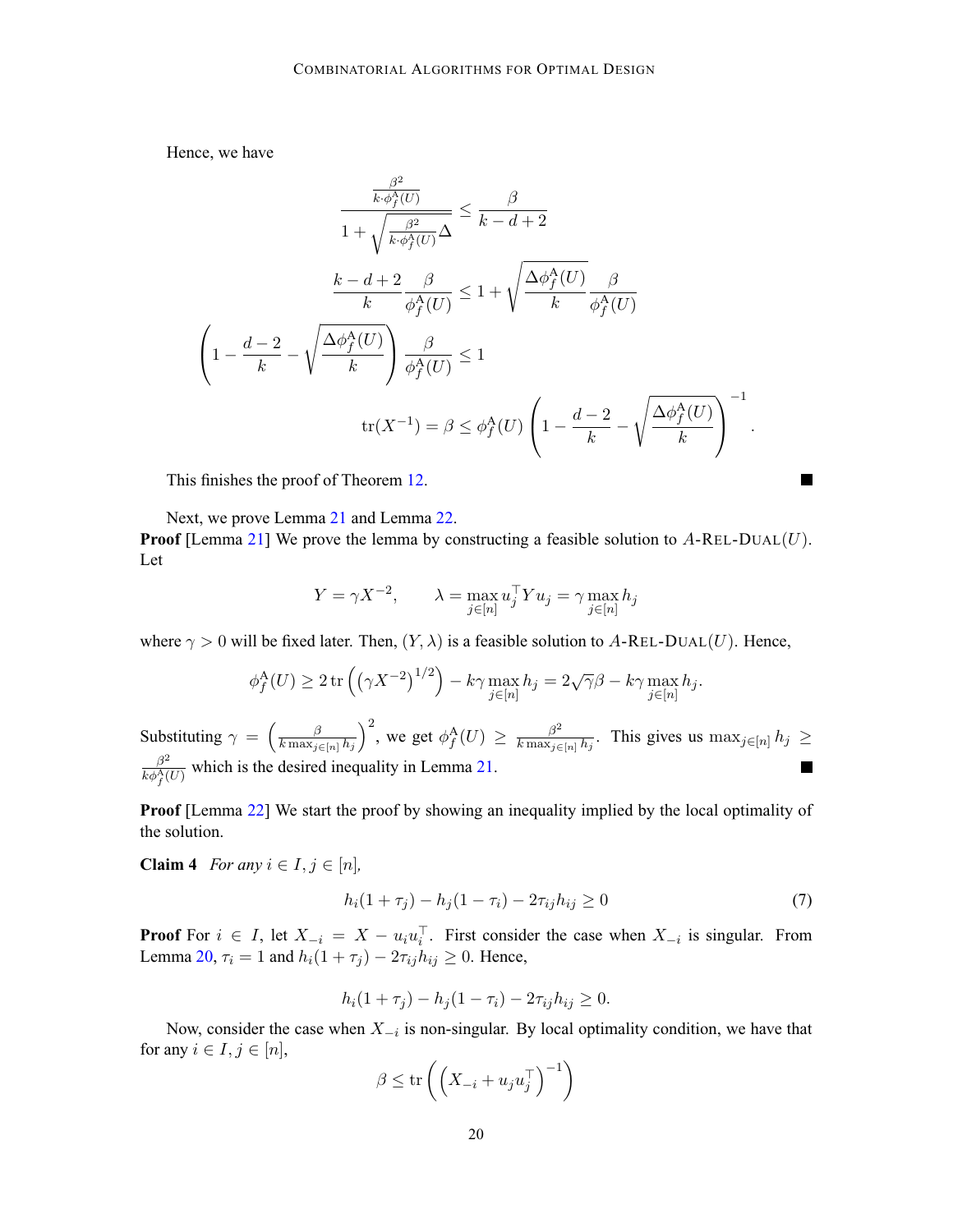By Sherman-Morrison formula,

$$
\text{tr}\left(\left(X_{-i} + u_j u_j^{\top}\right)^{-1}\right) = \text{tr}(X_{-i}^{-1}) - \frac{u_j^{\top} X_{-i}^{-2} u_j}{1 + u_j^{\top} X_{-i} u_j} = \text{tr}(X^{-1}) + \frac{u_i^{\top} X^{-2} u_i}{1 - u_i^{\top} X^{-1} u_i} - \frac{u_j^{\top} X_{-i}^{-2} u_j}{1 + u_j^{\top} X_{-i} u_j}
$$

Hence, local optimality of *I* implies that for any  $i \in I, j \in [n]$ ,

$$
\beta \le \text{tr}(X^{-1}) + \frac{u_i^{\top} X^{-2} u_i}{1 - u_i^{\top} X^{-1} u_i} - \frac{u_j^{\top} X_{-i}^{-2} u_j}{1 + u_j^{\top} X_{-i} u_j} \tag{8}
$$

By Lemma [20,](#page-17-0) we have  $u_j^\top X_{-i}^{-1} u_j = \frac{\tau_j + \tau_{ij}^2 - \tau_i \tau_j}{1 - \tau_i}$  and  $u_j^\top X_{-i}^{-2} u_j = h_j + \frac{h_i \tau_{ij}^2}{(1 - \tau_i)^2} + \frac{2\tau_{ij} h_{ij}}{1 - \tau_i}$ . Substituting these and  $tr(X^{-1}) = \beta$ ,  $u_j^{\top} X^{-2} u_j = h_j$ , and  $u_j^{\top} X^{-1} u_j = \tau_j$  in equation (8), we get

$$
\beta \leq \beta + \frac{h_i}{1 - \tau_i} - \frac{h_j + \frac{h_i \tau_{ij}^2}{(1 - \tau_i)^2} + \frac{2\tau_{ij} h_{ij}}{1 - \tau_i}}{1 + \frac{\tau_j + \tau_{ij}^2 - \tau_i \tau_j}{1 - \tau_i}}
$$
  
\n
$$
0 \leq \frac{h_i}{1 - \tau_i} - \frac{h_j (1 - \tau_i)^2 + h_i \tau_{ij}^2 + 2(1 - \tau_i) \tau_{ij} h_{ij}}{(1 - \tau_i)(1 - \tau_i + \tau_j + \tau_{ij}^2 - \tau_i \tau_j)}
$$
  
\n
$$
0 \leq \frac{h_i}{1 - \tau_i} - \frac{h_i \tau_{ij}^2}{(1 - \tau_i)(1 - \tau_i + \tau_j + \tau_{ij}^2 - \tau_i \tau_j)} - \frac{h_j (1 - \tau_i)^2 + 2(1 - \tau_i) \tau_{ij} h_{ij}}{(1 - \tau_i)(1 - \tau_i + \tau_j + \tau_{ij}^2 - \tau_i \tau_j)}
$$
  
\n
$$
0 \leq \frac{h_i (1 - \tau_i + \tau_j + \tau_{ij}^2 - \tau_i \tau_j - \tau_{ij}^2)}{(1 - \tau_i)(1 - \tau_i + \tau_j + \tau_{ij}^2 - \tau_i \tau_j)} - \frac{h_j (1 - \tau_i) + 2\tau_{ij} h_{ij}}{1 - \tau_i + \tau_j + \tau_{ij}^2 - \tau_i \tau_j}
$$
  
\n
$$
0 \leq \frac{h_i (1 + \tau_j)}{1 - \tau_i + \tau_j + \tau_{ij}^2 - \tau_i \tau_j} - \frac{h_j (1 - \tau_i) + 2\tau_{ij} h_{ij}}{1 - \tau_i + \tau_j + \tau_{ij}^2 - \tau_i \tau_j}
$$
  
\n
$$
0 \leq h_i (1 + \tau_j) - h_j (1 - \tau_i) - 2\tau_{ij} h_{ij}
$$

Last inequality follows from the fact that  $1 - \tau_i + \tau_j - \tau_i \tau_j + \tau_{ij}^2 = (1 - \tau_i)(1 + \tau_j) + \tau_{ij}^2 > 0$  which follows from the fact that  $\tau_i$  < 1 (Lemma [20](#page-17-0) and  $X_{-i}$  is invertible). This concludes the proof of claim [4](#page-19-0).

Next, we sum up equation [\(7\)](#page-19-0) from claim [4](#page-19-0) for all  $i \in Z$  and get

$$
(1 + \tau_j) \sum_{i \in I} h_i - h_j(|I| - \sum_{i \in I} \tau_i) - 2 \sum_{i \in I} \tau_{ij} h_{ij} \ge 0
$$

By Lemma [20](#page-17-0),  $\sum_{i \in I} h_i = \beta$ ,  $\sum_{i \in I} \tau_i = d$ , and  $\sum_{i \in I} \tau_{ij} h_{ij} = h_j$ . We also know that  $|I| = k$ throughout the algorithm. Substituting these in the equation above we get,  $(1 + \tau_j)\beta - h_j(k - d)$  –  $2h_j \geq 0$  or equivalently,

$$
\frac{h_j}{1+\tau_j} \le \frac{\beta}{k-d+2}.
$$

**In the Second** 

This finishes the proof of Lemma [22](#page-18-0).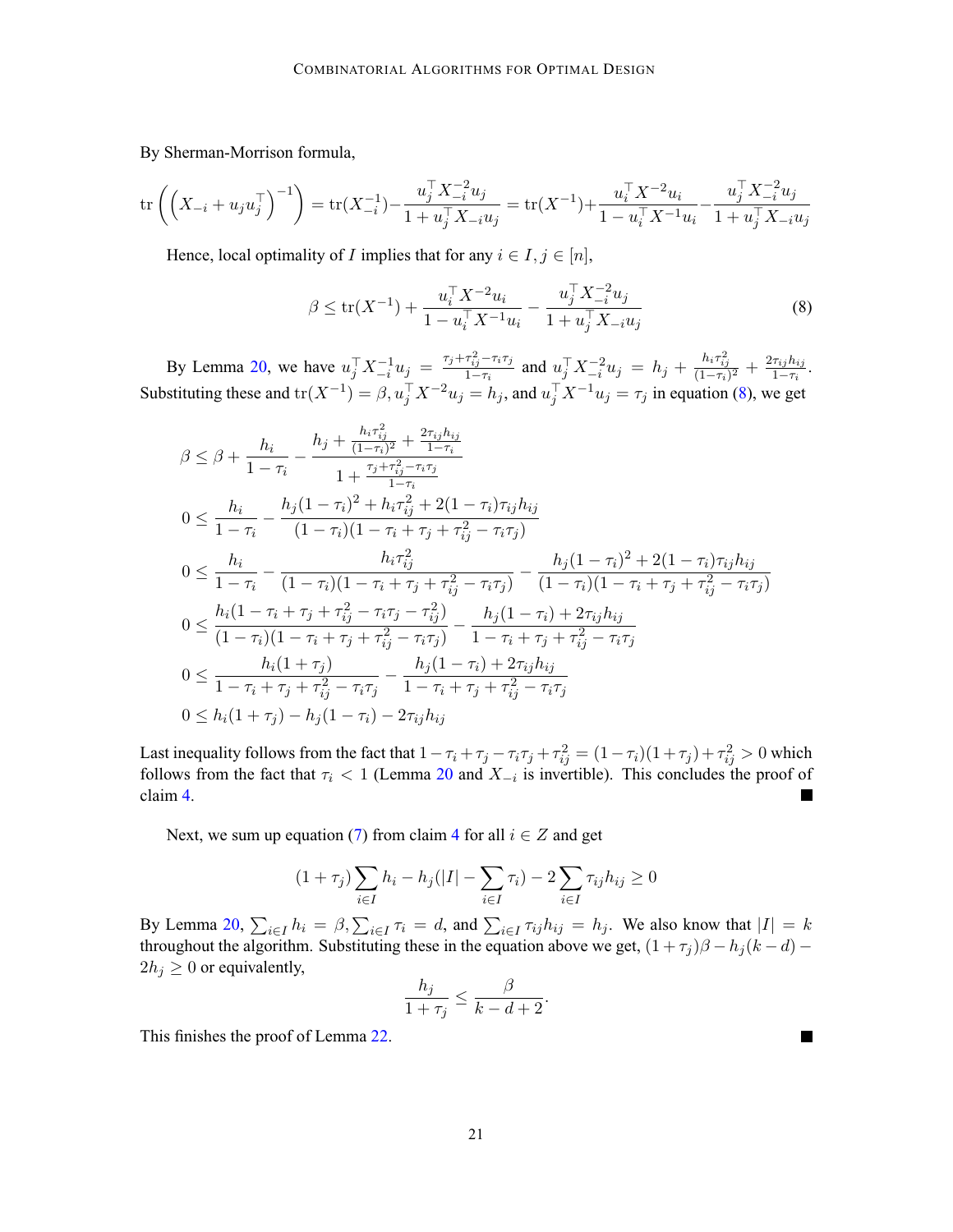# B.1.2. THE CAPPING ALGORITHM AND THE PROOF OF LEMMA [11](#page-8-0)

**Some intuition of the capping algorithm.** Section [3.3](#page-10-0) shows an example where local search outputs a solution with very large cost, thus showing that local search does not provide any approximation algorithm. The failure of local search algorithm is the presence of extremely long vectors  $(||v||_2^2$  much larger than A-optimum) which leads to "skewed" eigenvectors and eigenvalues. Moreover, we were able to show that this is the only bottleneck. That is, if all vector norms are small (compared to A-optimum), solution output by the local search algorithm has cost at most  $(1 + \epsilon)$ times the fractional optimum.

The capping algorithm should then satisfy the following(s): Given an instance with arbitrary length vectors, output a new instance such that

- 1. All vectors in the new instance have small length
- 2. Fractional optimum of the new instance does not increase by more than  $1 + \epsilon$  factor of the old fractional optimum
- 3. Any integral solution in the new instance can be translated into an integral solution in the old instance with the same or lower cost.

If we can get such a procedure, we run the local search on the new instance and get an integral solution with cost at most  $(1 + \epsilon)$  times the fractional optimum of the new solution. Combining with the properties above, we can then get an integral solution in the old instance with cost at most  $(1 + \epsilon)^2$  of the old fractional optimum.

We note that a more natural capping algorithm where we pick the longest vector, scale this vector down, and project all other vectors into the space orthogonal to the large vector satisfies properties (1) and (2) but not (3). That is, given an integral solution in the new instance, we can not always find an integral solution in the old instance with roughly the same cost.

We now proof of Lemma [11,](#page-8-0) which says that our capping algorithm satisfies three properties we want.

**Proof** [Lemma [11](#page-8-0)] For ease of notation, we consider the equivalent algorithm of Algorithm [2](#page-7-0).

# **Algorithm 5** Capping vectors length for A-DESIGN

Input:  $V = \{v_1, \ldots, v_n\} \subseteq \mathbb{R}^d$ , parameter  $\Delta$ . For  $i \in [1, n], w_i^0 := v_i, \ell = 0.$ while  $\exists i \in [1,n], ||w_i^l||_2^2 > \Delta$  do  $t_{\ell} = \operatorname{argmax}_{i \in [1,n]} ||w_i^l||_2.$ % For all vectors, scale the component along with  $w_t$  direction. For  $j \in [1, n], w^{\ell+1}_j =$  $\left(I_d - \frac{1}{2}\right)$  $w^\ell_{t_\ell}(w^\ell_{t_\ell})^\top$  $||w_{t_\ell}^\ell||_2^2$  $\Big) w_j^\ell$  $\ell = \ell + 1.$ **end while** For  $j \in [1, n], u_j = w_j^{\ell}$ . Return  $U = \{u_1, \ldots, u_n\} \subseteq \mathbb{R}^d$ 

First observe that the length of the largest vector reduces by a constant factor and length of any vector does not increase. Thus the algorithm ends in a finite number of iterations. Observe that the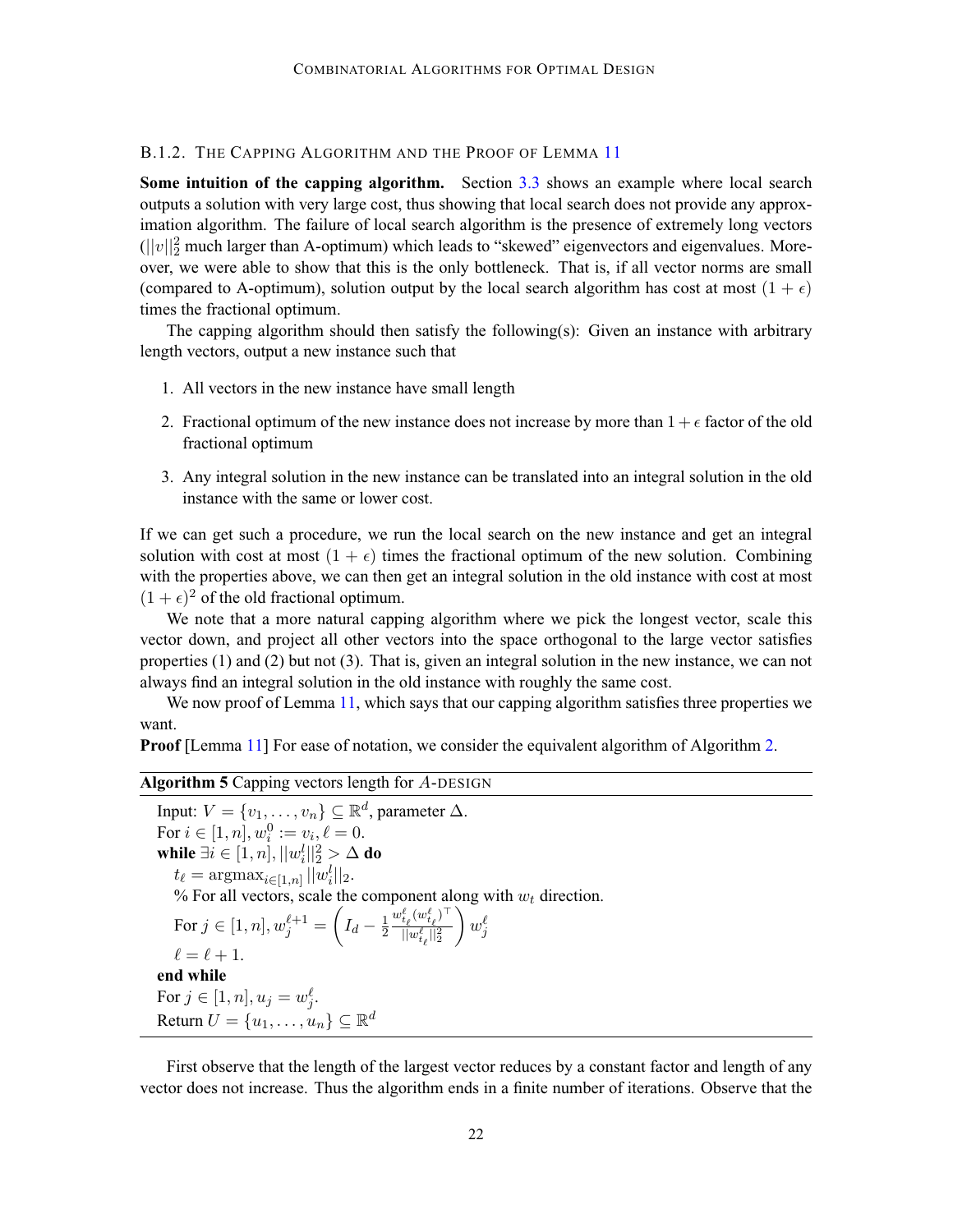<span id="page-22-0"></span>first property is trivially true when the algorithm returns a solution. For the second property, we show that the objective value of any set  $S$  only increases over the iterations. In particular, we show the following claim.

**Claim 5** *For any set*  $S \subset [n]$  *and any*  $\ell \geq 0$ *,* 

$$
\operatorname{trr}\left(\left(\sum_{i\in S} w_i^{\ell}(w_i^{\ell})^{\top}\right)^{-1}\right) \leq \operatorname{tr}\left(\left(\sum_{i\in S} w_i^{\ell+1}(w_i^{\ell+1})^{\top}\right)^{-1}\right)
$$
\nProof Let  $Z = \left(I_{d\times d} - \frac{1}{2} \frac{w_{t_\ell}^{\ell}(w_{t_\ell}^{\ell})^{\top}}{||w_{t_\ell}^{\ell}||_2^2}\right)$   
\n
$$
\operatorname{tr}\left(\left(\sum_{i\in S} w_i^{\ell+1}(w_i^{\ell+1})^{\top}\right)^{-1}\right) = \operatorname{tr}\left(\left(Z \sum_{i\in S} w_i^{\ell}(w_i^{\ell})^{\top} Z^{\top}\right)^{-1}\right)
$$
\n
$$
= \operatorname{tr}\left(Z^{-1}\left(\sum_{i\in S} w_i^{\ell}(w_i^{\ell})^{\top}\right)^{-1} Z^{-1}\right)
$$
\n
$$
= \left\langle Z^{-2}, \left(\sum_{i\in S} w_i^{\ell}(w_i^{\ell})^{\top}\right)^{-1}\right\rangle
$$

Observe that Z has all eigenvalues 1 except for one which is  $\frac{1}{2}$ . Thus  $Z^{-1}$  and  $Z^{-2}$  have all eigenvalues at least one and in particular  $Z^{-2} \succeq I$ . Hence,

$$
\mathrm{tr}\left(\left(\sum_{i\in S} w_i^{\ell+1} (w_i^{\ell+1})^\top\right)^{-1}\right) \geq \mathrm{tr}\left(\left(\sum_{i\in S} w_i^{\ell} (w_i^{\ell})^\top\right)^{-1}\right)
$$

ш

as required.

To prove the last property, we aim to obtain a recursion on the objective value of the convex program over the iterations. Let  $W^\ell = \{w_1^\ell, \ldots, w_n^\ell\}$  be the set of vectors at the end of  $\ell^{\text{th}}$  iteration and let  $\alpha_{\ell}^{\star} = \phi_{f}^{A}(W^{\ell})$  denote the objective value of the convex program with the vectors obtained at the end of  $\ell^{th}$  iteration. We divide the iterations in to epochs where in each epoch the length of the maximum vector drops by a factor of 2. For ease of notation, we let  $p = 0$  be the last epoch and  $p = 1$  to be the second last epoch and so on. For any integer  $p \ge 0$ , we let  $r_p :=$  $\operatorname{argmin}_{\ell} \max_{i \in [n]} \|w_i^{\ell}\|_2^2 \leq 2^p \cdot \Delta$  be the last iteration of  $p^{\text{th}}$  epoch. Thus in the  $p^{\text{th}}$  epoch the length of the largest vector is in the interval  $[2^p \cdot \Delta, 2^{p+1} \cdot \Delta)$ . Let T denote the first epoch and thus  $r_T = 0$ . Next lemma bounds the increase in the relaxation value in each iteration. The bound depends on which epoch does the iteration lies in.

**Lemma 23** *For every*  $\ell \in [r_p, r_{p-1})$ *, we have* 

$$
\alpha_{\ell+1}^{\star} \le \left(1 + \frac{2^{-3p/4}}{k}\right) \left(\alpha_{l}^{\star} + \frac{8}{2^{p/4}\Delta}\right).
$$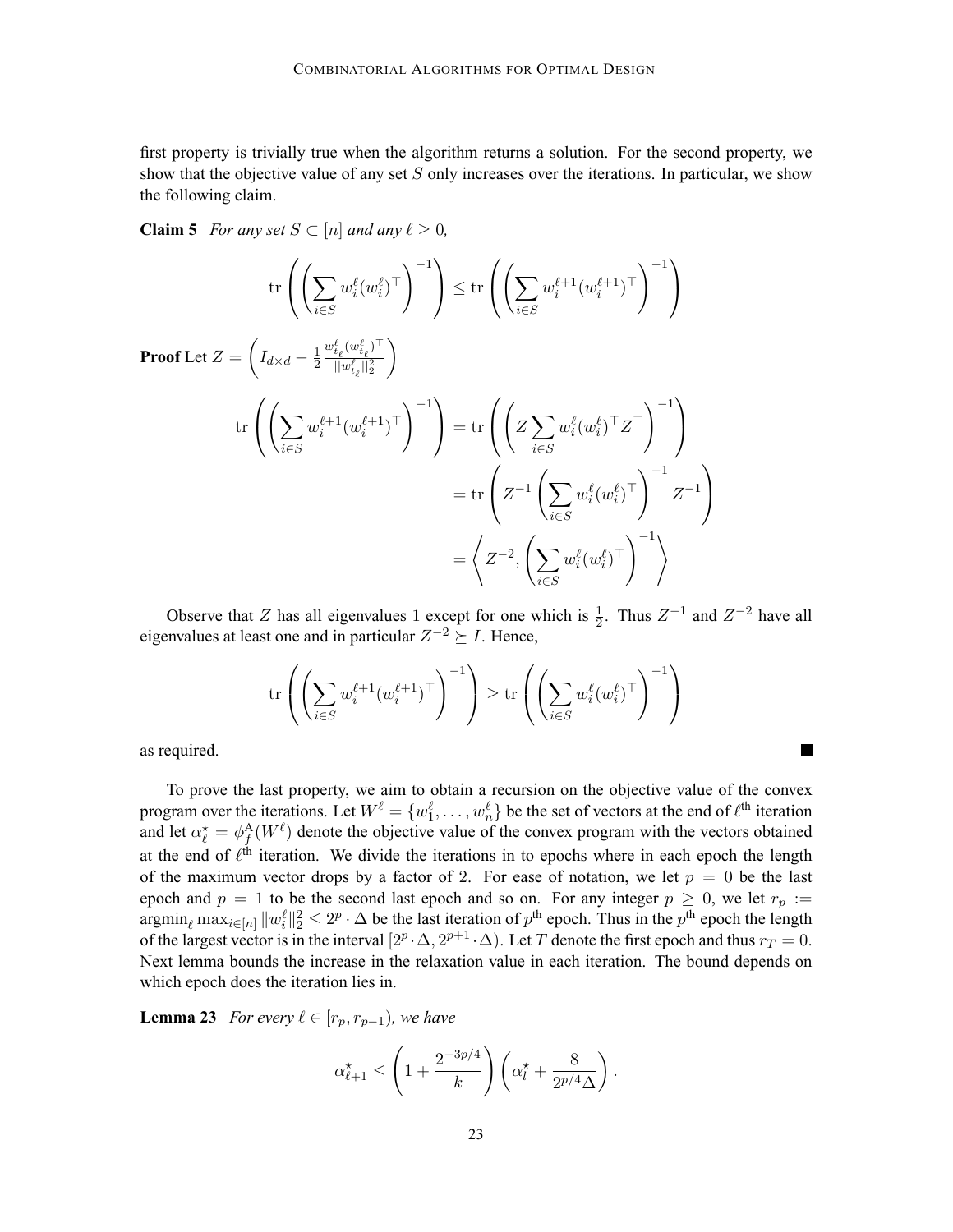<span id="page-23-0"></span>Next lemma bounds the number of iterations in the  $p<sup>th</sup>$  epoch.

**Lemma 24** *For every*  $p \ge 1$ *, we have*  $r_{p-1} - r_p + 1 \le \frac{8}{3}d$ *.* 

We first see the proof of last claim of Lemma [11](#page-8-0) using Lemma [23](#page-22-0) and Lemma 24 and then prove these lemmas.

Using Lemmas [23](#page-22-0) and 24, we bound the increase in relaxation value in each epoch.

**Claim 6** *For every*  $p \geq 1$ *, we have* 

$$
\alpha_{r_{p-1}}^{\star} \le \left(1 + \frac{2^{-3p/4}}{k}\right)^{\frac{8}{3}d} \left(\alpha_{r_p}^{\star} + \frac{64d}{3 \cdot 2^{p/4}\Delta}\right).
$$

**Proof** From Lemma [23,](#page-22-0) we have

$$
\alpha_{r_{p-1}}^{\star} \leq \left(1 + \frac{2^{-3p/4}}{k}\right)^{r_{p-1} - r_p + 1} \alpha_{r_p}^{\star} + \frac{8}{2^{p/4}\Delta} \left(\sum_{i=1}^{r_{p-1} - r_p + 1} \left(1 + \frac{2^{-3p/4}}{k}\right)^i\right)
$$
  
\n
$$
\leq \left(1 + \frac{2^{-3p/4}}{k}\right)^{r_{p-1} - r_p + 1} \left(\alpha_{r_p}^{\star} + \frac{8}{2^{p/4}\Delta}(r_{p-1} - r_p + 1)\right)
$$
  
\n
$$
\leq \left(1 + \frac{2^{-3p/4}}{k}\right)^{r_{p-1} - r_p + 1} \left(\alpha_{r_p}^{\star} + \frac{8}{2^{p/4}\Delta}(r_{p-1} - r_p + 1)\right)
$$
  
\n
$$
\leq \left(1 + \frac{2^{-3p/4}}{k}\right)^{\frac{8}{3}d} \left(\alpha_{r_p}^{\star} + \frac{64d}{3 \cdot 2^{p/4}\Delta}\right) \qquad \text{(Lemma 24)}
$$

as required.

Solving the recurrence in Claim 6, we get a bound on the total increase in the relaxation cost throughout the algorithm.

$$
\alpha_{r_0}^{\star} \le \left(\Pi_{p=0}^{\top} \left(1 + \frac{2^{-3p/4}}{k}\right)^{\frac{8}{3}d}\right) \left(\alpha_{r_T}^{\star} + \sum_{p=0}^{T} \frac{64d}{3 \cdot 2^{p/4}\Delta}\right) \n\le \left(\Pi_{p=0}^{\top} \left(1 + \frac{2^{-3p/4}}{k}\right)\right)^{\frac{8}{3}d} \left(\alpha_{r_T}^{\star} + \frac{2^{1/4}}{2^{1/4} - 1} \frac{64d}{3\Delta}\right) \n\le \left(\Pi_{p=0}^{\top} \left(1 + \frac{2^{-p/2}}{k}\right)\right)^{\frac{8}{3}d} \left(\alpha_{r_T}^{\star} + \frac{135d}{\Delta}\right)
$$
\n(9)

 $\blacksquare$ 

**Claim 7** *For any*  $k \geq 15$ *,* 

$$
\Pi_{p=0}^{\infty} \left( 1 + \frac{2^{-3p/4}}{k} \right) \le 1 + \frac{3}{k}.
$$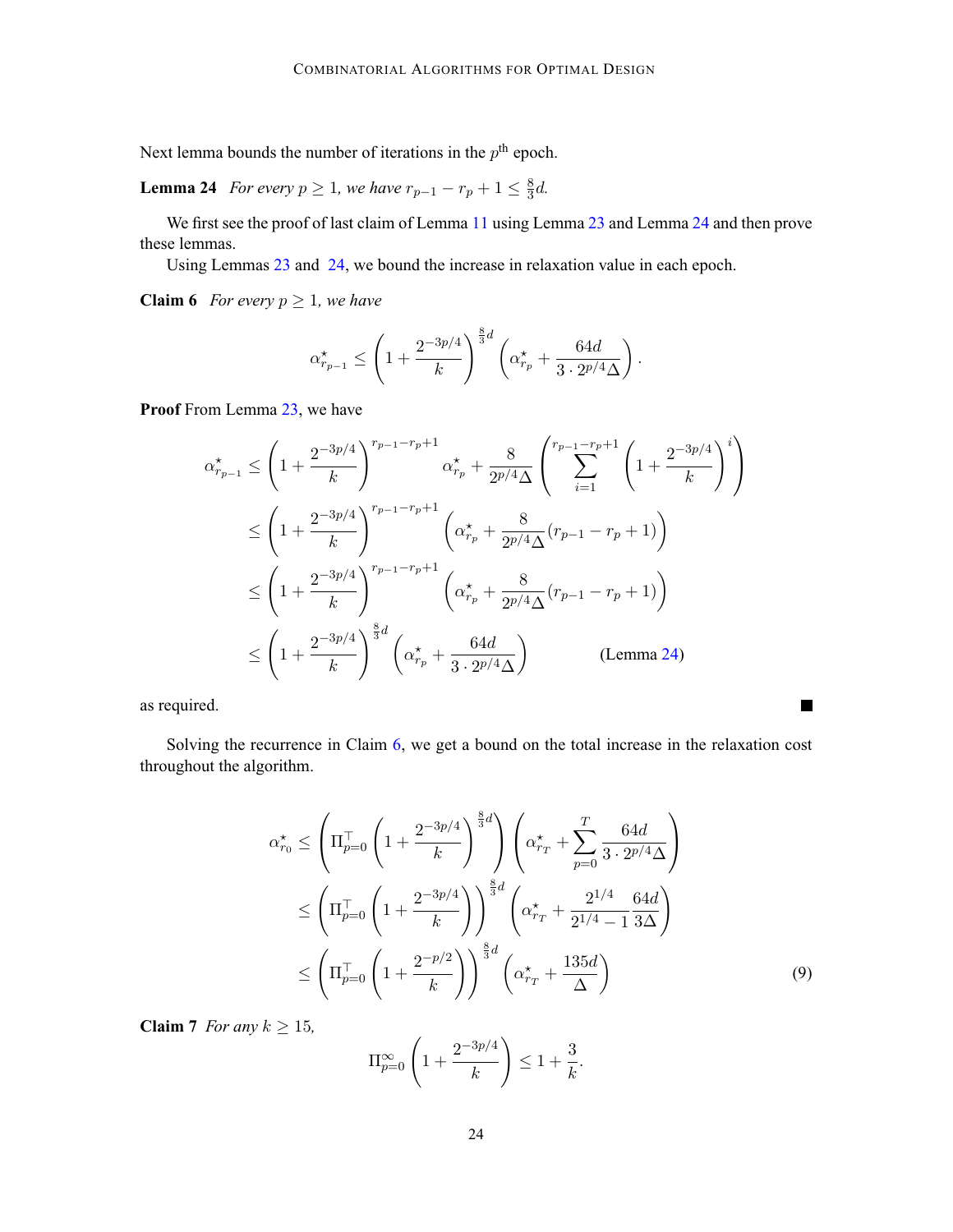<span id="page-24-0"></span>**Proof**

$$
\Pi_{p=0}^{\infty} \left( 1 + \frac{2^{-3p/4}}{k} \right) = 1 + \frac{1}{k} \sum_{p=0}^{\infty} 2^{-3p/4} + \frac{1}{k^2} \sum_{p_1=0}^{\infty} \sum_{p_2=0}^{\infty} 2^{-3p_1/4} 2^{-3p_2/4} \n+ \frac{1}{k^3} \sum_{p_1=0}^{\infty} \sum_{p_2=0}^{\infty} \sum_{p_3=0}^{\infty} 2^{-3p_1/4 - 3p_2/4 - 3p_3/4} \dots \n= 1 + \frac{\sum_{p=0}^{\infty} 2^{-3p/4}}{k} + \left( \frac{\sum_{p=0}^{\infty} 2^{-3p/4}}{k} \right)^2 + \left( \frac{\sum_{p=0}^{\infty} 2^{-3p/4}}{k} \right)^3 + \dots \n\leq 1 + \frac{2.47}{k} + \left( \frac{2.47}{k} \right)^2 + \left( \frac{2.47}{k} \right)^3 + \dots \n= \frac{1}{1 - 2.47/k} \n\leq 1 + \frac{3}{k}
$$

Last inequality follows since  $k \geq 15$ .

Substituting bound from claim  $7$  in Equation  $(9)$  $(9)$  $(9)$ , we get

$$
\alpha_{r_0}^{\star} \le \left(1 + \frac{3}{k}\right)^{\frac{8}{3}d} \left(\alpha_{r_T}^{\star} + \frac{135d}{k}\right) \le \left(1 + e^8 \frac{d}{k}\right) \left(\alpha_{r_T}^{\star} + \frac{135d}{k}\right)
$$

Last inequality follows from the fact that  $(1 + a/x)^y \le 1 + e^a \frac{x}{y}$  if  $x > y > 0$  and  $a \ge 1$ .

By definition,  $r_T = 0$ . Hence,  $\alpha_0^* = \alpha_{r_T}^* = \phi_f^{\text{A}}(V)$ . Also, by definition  $\alpha_{r_0}^* = \phi_f^{\text{A}}(U)$ . Hence,

$$
\phi_f^{\mathcal{A}}(U) \le \left(1 + e^8 \frac{d}{k}\right) \left(\phi_f^{\mathcal{A}}(V) + \frac{135d}{\Delta}\right) \le \left(1 + 3000 \frac{d}{k}\right) \left(\phi_f^{\mathcal{A}}(V) + 135 \frac{d}{\Delta}\right).
$$

This finishes the proof of Lemma [11](#page-8-0).

To complete the missing details in the proof of Lemma [11](#page-8-0), we now prove Lemmas [23](#page-22-0) and [24.](#page-23-0) **Proof** [Lemma [23\]](#page-22-0) For simplicity of exposition, we make some simplifying assumptions. Without loss of generality, we assume that  $t_\ell = 1$ , i.e., the longest vector is the first vector in this iteration. Also, since trace is invariant under rotation of basis, we may assume that  $w_1^{\ell} = \sqrt{\gamma}e_1$  for some non-negative number  $\gamma$  where  $e_1 = \begin{pmatrix} 1 & 0 & \dots & 0 \end{pmatrix}^\top$  is the first standard vector. Hence,

$$
w_j^{\ell+1} = \left( I_{d \times d} - \frac{1}{2} e_1 e_1^\top \right) w_j^{\ell}.
$$

Since,  $w_1^{\ell}$  is the largest vector in this iteration and  $\ell \in [r_p, r_{p-1})$ , we have

$$
2^p \Delta \ge \gamma > 2^{p-1} \Delta. \tag{10}
$$

**T** 

Let **x** be the optimal solution for  $A$ -REL $(w_1^{\ell}, \ldots, w_n^{\ell})$ . We construct a feasible solution **y** for  $A\text{-}\text{REL}(w_1^{\ell+1}, \ldots, w_n^{\ell+1})$  with objective at most as required in the lemma. Let  $\delta \geq 0$  be a constant that will be fixed later. Let

$$
y_i = \begin{cases} \frac{k}{k+\delta}(\delta + x_1) & i = 1\\ \frac{k}{k+\delta}x_i & i \in [2, n] \end{cases}
$$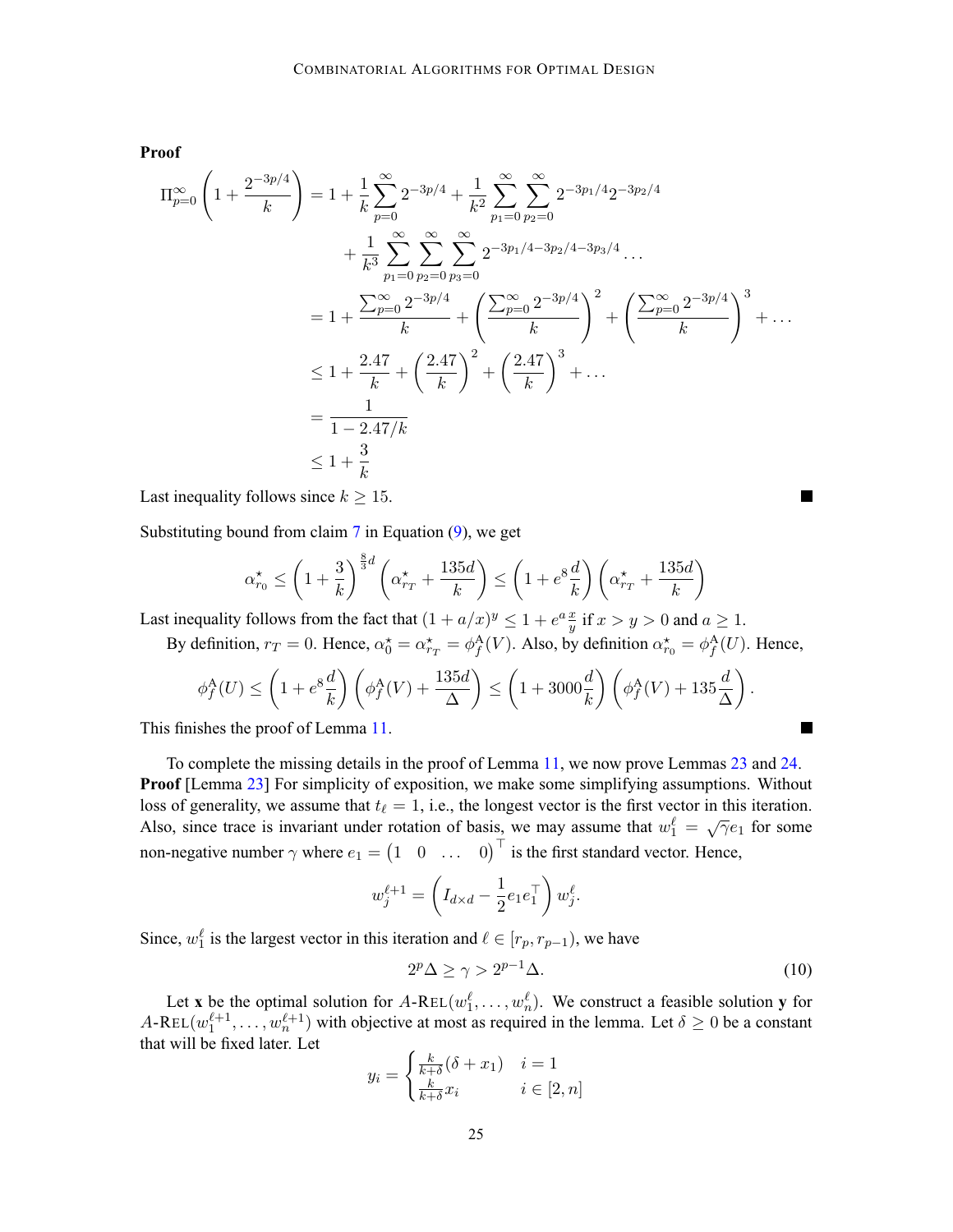<span id="page-25-0"></span>**Claim 8** *y is a feasible solution to*  $A$ -REL $(w_1^{\ell+1}, \ldots, w_n^{\ell+1})$ *.* 

**Proof** Since, **x** is a feasible solution of  $A$ -REL $(w_1^{\ell}, \ldots, w_n^{\ell})$ , we know that  $\sum_{i=1}^{n} x_i \leq k$ . Thus

$$
\sum_{i=1}^{n} y_i = \frac{k}{k+\delta} \delta + \frac{k}{k+\delta} \sum_{i=1}^{n} x_i \le \frac{k}{k+\delta} \delta + \frac{k}{k+\delta} k \le k.
$$

П

Clearly  $y \ge 0$  and thus it is feasible.

Now we bound the objective value of the solution **y**. Let

$$
X = \sum_{i=1}^{n} x_i w_i^{\ell} (w_i^{\ell})^{\top}, Y = \sum_{i=1}^{n} y_i w_i^{\ell+1} (w_i^{\ell+1})^{\top}.
$$

**Claim 9** *For any*  $\delta > 0$ ,  $tr(Y^{-1}) \leq \frac{k+\delta}{k}$  $\left(\text{tr}(X^{-1}) + \frac{4}{\delta \gamma}\right).$ 

Before we prove Claim 9, we complete the proof of Lemma [6](#page-23-0).

From Equation [\(10\)](#page-24-0), we have  $\gamma \ge 2^{p-1}\Delta$  and substituting  $\delta = 2^{-p/2}$  in Claim 9 we get,

$$
\text{tr}(Y^{-1}) \le \left(1 + \frac{2^{-p/2}}{k}\right) \left(\text{tr}(X^{-1}) + \frac{8}{2^{p/2}\Delta}\right).
$$

Since, **x** is an optimal solution to  $A$ -REL $(w_1^{\ell}, \ldots, w_n^{\ell})$ , we have  $\alpha_{\ell}^{\star} = \phi_A^{\Lambda}(w_1^{\ell}, \ldots, w_n^{\ell}) =$ tr(X<sup>-1</sup>). Moreover, since y is a feasible solution to A-REL( $w_1^{\ell+1}, \ldots, w_n^{\ell+1}$ ), we have

$$
\alpha_{\ell+1}^* = \phi_f^{\mathsf{A}}(w_1^{\ell+1}, \dots, w_n^{\ell+1}) \le \text{tr}(Y^{-1}) \le \left(1 + \frac{2^{-p/2}}{k}\right) \left(\alpha_{\ell}^* + \frac{8}{2^{p/2}\Delta}\right).
$$

Hence, it only remains to show the proof of Claim 9. **Proof** [Claim 9] Let  $X = \sum_{i=1}^{n} x_i w_i^{\ell} (w_i^{\ell})^{\top} =$  $\lceil p \quad \bar{q}^{\top}$  $\bar{q}$  R where  $p \in \mathbb{R}, \bar{q} \in \mathbb{R}^d, R \in \mathbb{R}^{d-1 \times d-1}$ . Then

$$
\frac{k+\delta}{k}Y = \delta w_1^{\ell+1} (w_1^{\ell+1})^\top + \sum_{i=1}^n x_i w_i^{\ell+1} (w_i^{\ell+1})^\top
$$
\n
$$
= \left( I_{d \times d} - \frac{1}{2} e_1 e_1^\top \right) \left( \delta w_1^{\ell} (w_1^{\ell})^\top + \sum_{i=1}^n w_i^{\ell} (w_i^{\ell})^\top \right) \left( I_{d \times d} - \frac{1}{2} e_1 e_1^\top \right)^\top
$$
\n
$$
= \begin{bmatrix} \frac{1}{2} & \bar{0}^\top \\ \bar{0} & I_{(d-1) \times (d-1)} \end{bmatrix} \begin{bmatrix} p+\delta \gamma & \bar{q}^\top \\ \bar{q} & R \end{bmatrix} \begin{bmatrix} \frac{1}{2} & \bar{0}^\top \\ \bar{0} & I_{(d-1) \times (d-1)} \end{bmatrix}
$$
\n
$$
= \begin{bmatrix} \frac{1}{4} (p+\delta \gamma) & \frac{1}{2} \bar{q}^\top \\ \frac{1}{2} \bar{q} & R \end{bmatrix}
$$

Since X is positive definite, we must have  $p > 0$ , R is also positive definite and more over  $p - \bar{q}^\top R^{-1} \bar{q} > 0$  (see Proposition 2.8.4 [Bernstein](#page-12-0) ([2005\)](#page-12-0)).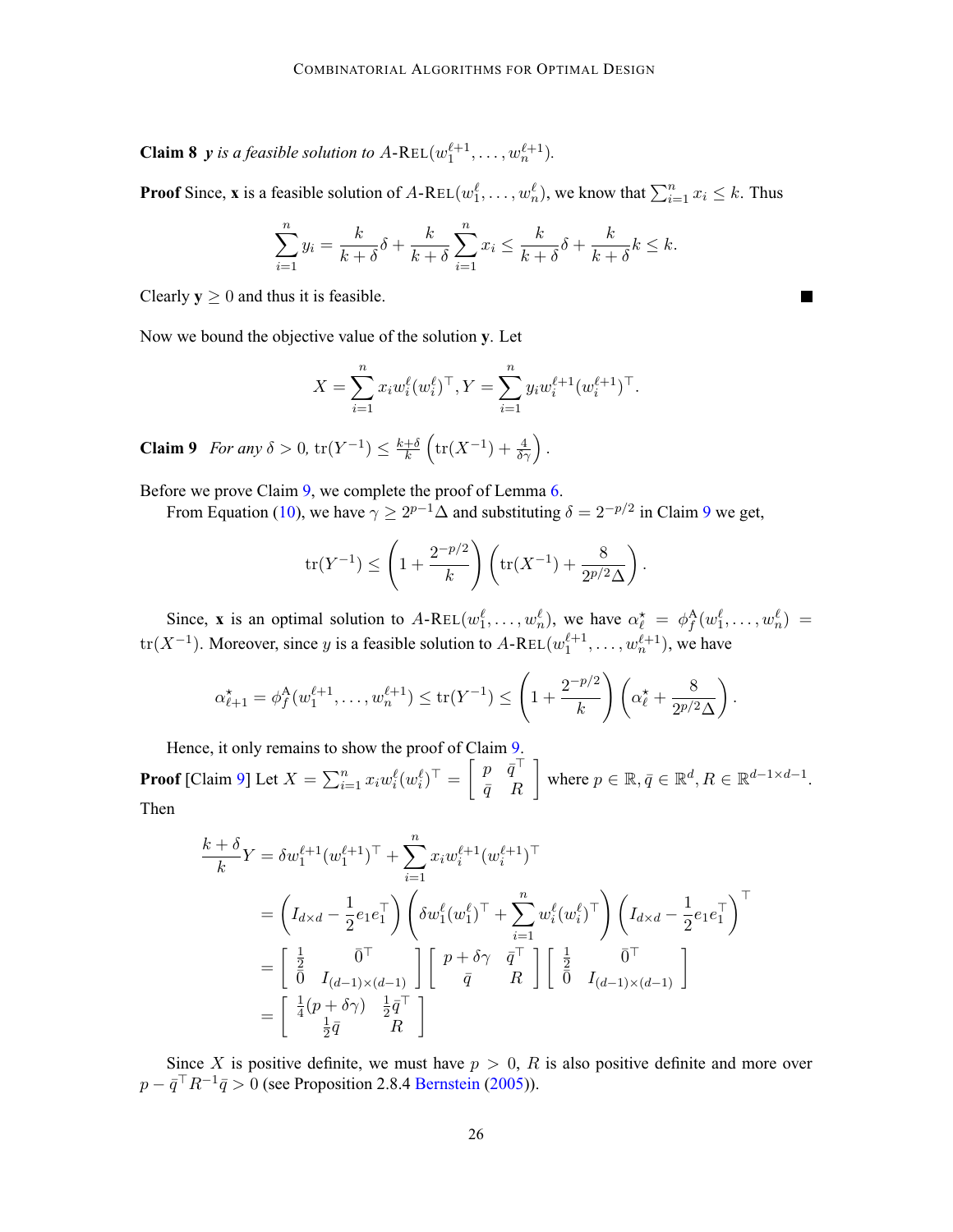<span id="page-26-0"></span>**Fact 1** *(Block Inversion formula)* For  $A \in \mathbb{R}^{a \times a}$ ,  $D \in \mathbb{R}^{d \times d}$ ,  $B \in \mathbb{R}^{a \times d}$ ,  $C \in \mathbb{R}^{d \times a}$  such that  $\left[\begin{array}{cc} A & B \\ C & D \end{array}\right]$  is invertible, we have

$$
\begin{bmatrix} A & B \ C & D \end{bmatrix}^{-1} = \begin{bmatrix} (A - BD^{-1}C)^{-1} & -(A - BD^{-1}C)^{-1}BD^{-1} \ -(D - CA^{-1}B)^{-1}CA^{-1} & (D - CA^{-1}B)^{-1} \end{bmatrix}
$$

Applying block inversion formula on  $X$ , we get

$$
X^{-1} = \begin{bmatrix} \frac{1}{p - \bar{q}^\top R^{-1} \bar{q}} & \cdots \\ \cdots & \left( R - \frac{1}{p} \bar{q} \bar{q}^\top \right)^{-1} \end{bmatrix}
$$

Since, X is a positive semi-definite matrix,  $X^{-1}$  is also a positive semi-definite matrix. Hence, principle submatrices are positive semidefinite. In particular,

$$
p - \bar{q}^\top R^{-1} \bar{q} \ge 0. \tag{11}
$$

and,

$$
R - \frac{1}{p}\bar{q}\bar{q}^{\top} \succeq 0_{(d-1)\times(d-1)}\tag{12}
$$

 $\blacksquare$ 

Next, let us compute  $tr(X^{-1})$ .

$$
\operatorname{tr}(X^{-1}) = \frac{1}{p - \bar{q}^\top R^{-1} \bar{q}} + \operatorname{tr}\left(\left(R - \frac{1}{p} \bar{q} \bar{q}^\top\right)^{-1}\right) \ge \operatorname{tr}\left(\left(R - \frac{1}{p} \bar{q} \bar{q}^\top\right)^{-1}\right). \tag{13}
$$

Applying block-inversion formula to  $\frac{k+\delta}{k}Y$ , we get

$$
\left(\frac{k+\delta}{k}Y\right)^{-1} = \begin{bmatrix} \left(\frac{1}{4}(p+\delta\gamma) - \frac{1}{4}\bar{q}^\top R^{-1}\bar{q}\right)^{-1} & \cdots \\ \cdots & \left(R - \frac{1}{(p+\delta\gamma)/4}\frac{1}{4}\bar{q}\bar{q}^\top\right)^{-1} \end{bmatrix}
$$

Hence,

$$
\frac{k}{k+\delta} \operatorname{tr} (Y^{-1}) = \frac{4}{\delta \gamma + p - \bar{q}^\top R^{-1} \bar{q}} + \operatorname{tr} \left( \left( R - \frac{1}{p + \delta \gamma} \bar{q} \bar{q}^\top \right)^{-1} \right)
$$

**Claim 10**

$$
\frac{4}{\delta \gamma + p - \bar{q}^\top R^{-1} \bar{q}} \le \frac{4}{\delta \gamma}
$$

**Proof** By Equation (11),  $p - \bar{q}^\top R^{-1} \bar{q} \ge 0$ . Hence, the inequality trivially follows.

**Claim 11**

$$
\operatorname{tr}\left(\left(R - \frac{1}{p + \delta\gamma}\bar{q}\bar{q}^{\top}\right)^{-1}\right) \leq \operatorname{tr}\left(\left(R - \frac{1}{p}\bar{q}\bar{q}^{\top}\right)^{-1}\right)
$$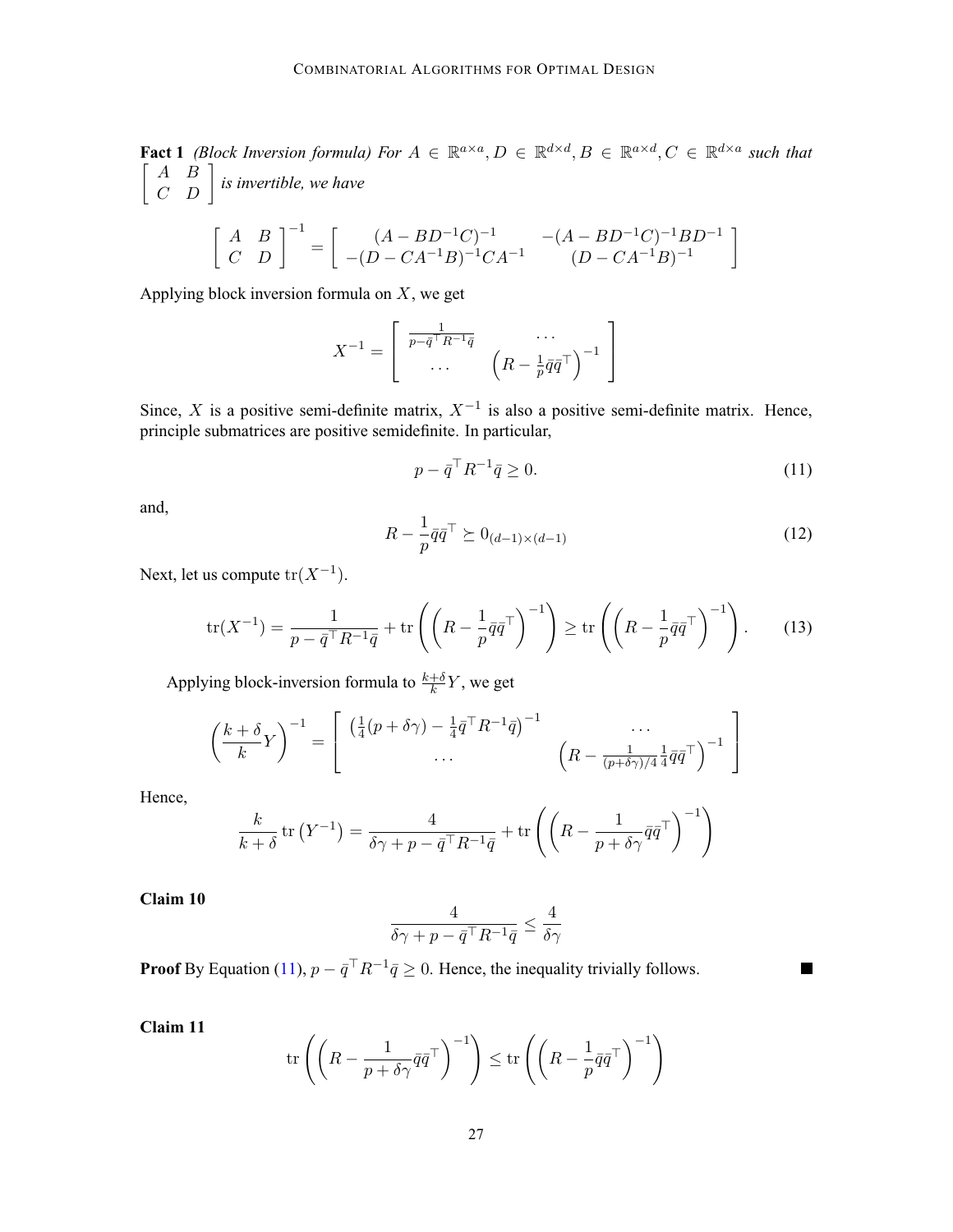<span id="page-27-0"></span>**Proof** Since,  $\delta, \alpha \ge 0$ ,  $\frac{1}{p+\delta\gamma} \le \frac{1}{p}$ . Hence,

$$
\frac{1}{p + \delta \gamma} \bar{q} \bar{q}^{\top} \preceq \frac{1}{p} \bar{q} \bar{q}^{\top}
$$
\n
$$
-\frac{1}{p + \delta \gamma} \bar{q} \bar{q}^{\top} \succeq -\frac{1}{p} \bar{q} \bar{q}^{\top}
$$
\n
$$
R - \frac{1}{p + \delta \gamma} \bar{q} \bar{q}^{\top} \succeq R - \frac{1}{p} \bar{q} \bar{q}^{\top}
$$
\n
$$
\left(R - \frac{1}{p + \delta \gamma} \bar{q} \bar{q}^{\top}\right)^{-1} \preceq \left(R - \frac{1}{p} \bar{q} \bar{q}^{\top}\right)^{-1}
$$
\n
$$
\text{tr}\left(\left(R - \frac{1}{p + \delta \gamma} \bar{q} \bar{q}^{\top}\right)^{-1}\right) \leq \text{tr}\left(\left(R - \frac{1}{p} \bar{q} \bar{q}^{\top}\right)^{-1}\right)
$$

Applying the above two claims, we get

$$
\frac{k}{k+\delta} \operatorname{tr} (Y^{-1}) \le \frac{10^4}{\delta \gamma} + \operatorname{tr} \left( \left( R - \frac{1}{p} \overline{q} \overline{q}^\top \right)^{-1} \right)
$$
  

$$
\frac{k}{k+\delta} \operatorname{tr} (Y^{-1}) \le \frac{10^4}{\delta \gamma} + \operatorname{tr} (X^{-1}) \qquad (eq \ (13))
$$
  

$$
\operatorname{tr} (Y^{-1}) \le \frac{k+\delta}{k} \left( \operatorname{tr} (X^{-1}) + \frac{10^4}{\delta \gamma} \right).
$$

П

**The Co** 

П

This finishes the proof of Claim [9](#page-25-0).

Proof of Claim [9](#page-25-0) also finishes the proof of Lemma [23.](#page-22-0)

**Proof** (Lemma [24](#page-23-0)) By definition of  $r_p$  and  $r_{p-1}$ , we know that for any  $\ell \in [r_p, r_{p-1})$ ,

$$
2^{p-1}\Delta \leq \max_{i \in [n]} ||w_i^{\ell}||_2^2 \leq 2^p \Delta
$$

Let  $M_{r_p} = I_{d \times d}$ ,  $R_{r_p} = I_{d \times d}$  and for  $\ell \in [r_p, r_{p-1})$ , let

$$
M_{\ell+1} = \left( I_{d \times d} - \frac{1}{2} \frac{w_{t_{\ell}}^{\ell}(w_{t_{\ell}}^{\ell})^{\top}}{||w_{t_{\ell}}^{\ell}||_2^2} \right) M_{\ell}, \qquad R_{\ell+1} = M_{\ell+1}^T M_{\ell+1}.
$$

For  $\ell \in [r_p, r_{p-1})$ , consider the potential function  $\text{tr}(R_\ell)$ . We show the following properties about this potential function:

**Claim 12** *Let*  $M_\ell, R_\ell$  *be as defined above for*  $\ell \in [r_p, r_{p-1})$ *. Then,*  $\text{tr}(R_{r_p}) = d$  *and for*  $\ell \in$ [rp, rp−1)*,*

•  $tr(R_\ell) \geq 0$ *, and*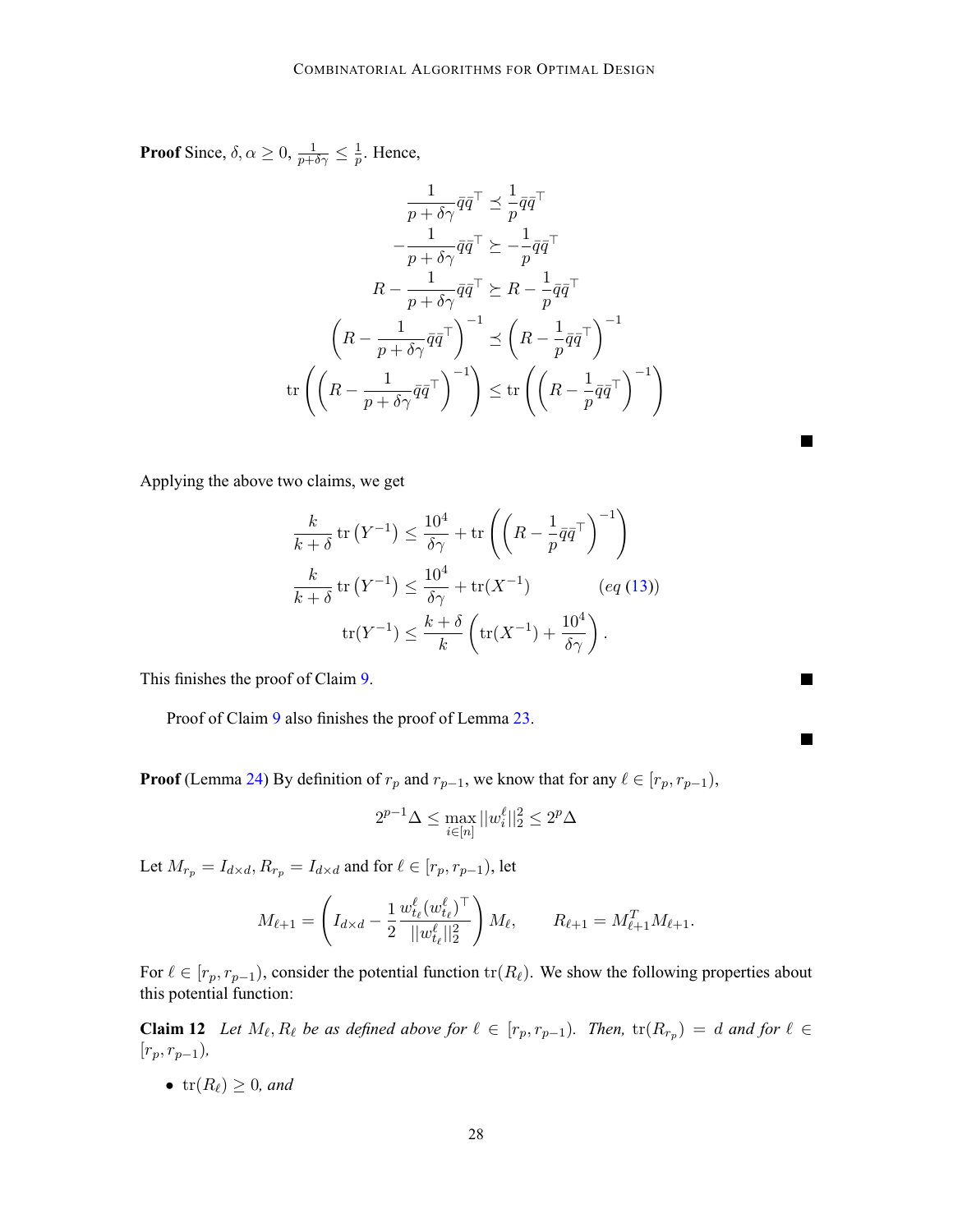•  $tr(R_{\ell+1}) \le tr(R_{\ell}) - \frac{3}{8}.$ 

Using Claim [12](#page-27-0), it is easy to see that  $r_{p-1} - r_p + 1 \le \frac{8}{3}d$ . Hence, to prove Lemma [24,](#page-23-0) it is enough to prove Claim [12.](#page-27-0)

**Proof** (Claim [12\)](#page-27-0) Since,  $R_{r_p} = I_{d \times d}$ ,  $\text{tr}(R_{r_p}) = d$  is trivially true. Also, for any  $\ell \in [r_p, r_{p-1}),$  $R_{\ell} = M_{\ell}^{\perp} M_{\ell}$  which is positive semidefinite. Hence,  $tr(R_{\ell}) \geq 0$  for any  $\ell \in [r_p, r_{p-1})$ . For  $\ell \in [r_p, r_{p-1}),$ 

$$
R_{\ell+1} = M_{\ell+1}^{\top} M_{\ell+1} = M_{\ell}^{\top} \left( I_{d \times d} - \frac{1}{2} \frac{w_{t_{\ell}}^{\ell}(w_{t_{\ell}}^{\ell})^{\top}}{||w_{t_{\ell}}^{\ell}||_2^2} \right)^{\top} \left( I_{d \times d} - \frac{1}{2} \frac{w_{t_{\ell}}^{\ell}(w_{t_{\ell}}^{\ell})^{\top}}{||w_{t_{\ell}}^{\ell}||_2^2} \right) M_{\ell}
$$

Matrix  $\left(I_{d \times d} - \frac{1}{2}\right)$  $w^\ell_{t_\ell}(w^\ell_{t_\ell})^\top$  $||w_{t_\ell}^\ell||_2^2$  $\overline{ }$ is symmetric. Hence,

$$
R_{\ell+1} = M_{\ell}^{\top} \left( I_{d \times d} - \frac{w_{t_{\ell}}^{\ell} (w_{t_{\ell}}^{\ell})^{\top}}{||w_{t_{\ell}}^{\ell}||_{2}^{2}} + \frac{1}{4} \frac{w_{t_{\ell}}^{\ell} (w_{t_{\ell}}^{\ell})^{\top}}{||w_{t_{\ell}}^{\ell}||_{2}^{2}} \frac{w_{t_{\ell}}^{\ell} (w_{t_{\ell}}^{\ell})^{\top}}{||w_{t_{\ell}}^{\ell}||_{2}^{2}} \right) M_{\ell}
$$
  
\n
$$
= M_{\ell}^{\top} \left( I_{d \times d} - \frac{w_{t_{\ell}}^{\ell} (w_{t_{\ell}}^{\ell})^{\top}}{||w_{t_{\ell}}^{\ell}||_{2}^{2}} + \frac{1}{4} \frac{w_{t_{\ell}}^{\ell} (w_{t_{\ell}}^{\ell})^{\top}}{||w_{t_{\ell}}^{\ell}||_{2}^{2}} \right) M_{\ell}
$$
  
\n
$$
= M_{\ell}^{\top} M_{\ell} - \frac{3}{4} \frac{(M_{\ell}^{\top} w_{t_{\ell}}^{\ell}) (w_{t_{\ell}}^{\ell})^{\top} M_{\ell}}{||w_{t_{\ell}}^{\ell}||_{2}^{2}} = R_{\ell} - \frac{3}{4} \frac{(M_{\ell}^{\top} w_{t_{\ell}}^{\ell}) (M_{\ell}^{\top} w_{t_{\ell}}^{\ell})^{\top}}{||w_{t_{\ell}}^{\ell}||_{2}^{2}}
$$

By definition  $w_{t_\ell}^{\ell} = M_\ell w_{t_\ell}^{r_p}$ . Hence,

$$
R_{\ell+1} = R_{\ell} - \frac{3}{4} \frac{(M_{\ell}^{\top} M_{\ell} w_{t_{\ell}}^{r_p})(M_{\ell}^{\top} M_{\ell} w_{t_{\ell}}^{r_p})^{\top}}{||w_{t_{\ell}}^{\ell}||_2^2} = R_{\ell} - \frac{3}{4} \frac{(R_{\ell} w_{t_{\ell}}^{r_p})(R_{\ell} w_{t_{\ell}}^{r_p})^{\top}}{||w_{t_{\ell}}^{\ell}||_2^2}
$$

And the trace is

$$
\text{tr}(R_{\ell+1}) = \text{tr}\left(R_{\ell} - \frac{3}{4} \frac{(R_{\ell} w_{t_{\ell}}^{r_p})(R_{\ell} w_{t_{\ell}}^{r_p})^{\top}}{||w_{t_{\ell}}^{\ell}||_2^2}\right) = \text{tr}(R_{\ell}) - \frac{3}{4} \frac{||R_{\ell} w_{t_{\ell}}^{r_p}||_2^2}{||w_{t_{\ell}}^{\ell}||_2^2}
$$

By Cauchy-Shwarz inequality,  $||u||_2^2 \ge (v^T u)^2/||v||_2^2$ . Substituting  $u = R_\ell w_{t_\ell}^{r_p}$  and  $v = w_{t_\ell}^{r_p}$ , we get

$$
\mathrm{tr}(R_{\ell+1}) \leq \mathrm{tr}(R_{\ell}) - \frac{3}{4} \frac{\left((w_{t_{\ell}}^{r_p})^{\top} R_{\ell} w_{t_{\ell}}^{r_p}\right)^2}{||w_{t_{\ell}}^{r_p}||_2^2 \cdot ||w_{t_{\ell}}^{\ell}||_2^2} = \mathrm{tr}(R_{\ell}) - \frac{3}{4} \frac{\left((w_{t_{\ell}}^{r_p})^{\top} M_{\ell}^{\top} M_{\ell} w_{t_{\ell}}^{r_p}\right)^2}{||w_{t_{\ell}}^{r_p}||_2^2 \cdot ||w_{t_{\ell}}^{\ell}||_2^2}
$$

$$
= \mathrm{tr}(R_{\ell}) - \frac{3}{4} \frac{||M_{\ell} w_{t_{\ell}}^{r_p}||_2^4}{||w_{t_{\ell}}^{r_p}||_2^2 ||w_{t_{\ell}}^{\ell}||_2^2} = \mathrm{tr}(R_{\ell}) - \frac{3}{4} \frac{||w_{t_{\ell}}^{\ell}||_2^4}{||w_{t_{\ell}}^{r_p}||_2^2 ||w_{t_{\ell}}^{\ell}||_2^2}
$$

$$
= \mathrm{tr}(R_{\ell}) - \frac{3}{4} \frac{||w_{t_{\ell}}^{\ell}||_2^2}{||w_{t_{\ell}}^{r_p}||_2^2}
$$

Since,  $\ell \in [r_p, r_{p-1}), ||w^{\ell}_{t_{\ell}}||_2^2 = \max_{i \in [n]} ||w^{\ell}_i||_2^2 \ge 2^{p-1}\Delta$ . Also, by definition of  $r_p, ||w^{r_p}_{t_{\ell}}||_2^2 \le$  $\max_{i \in [n]} ||w_i^{r_p}||_2^2 \leq 2^p \Delta$ . Hence,

$$
\text{tr}(R_{\ell+1}) \le \text{tr}(R_{\ell}) - \frac{3}{4} \frac{2^{p-1} \Delta}{2^p \Delta} = \text{tr}(R_{\ell}) - \frac{3}{8}.
$$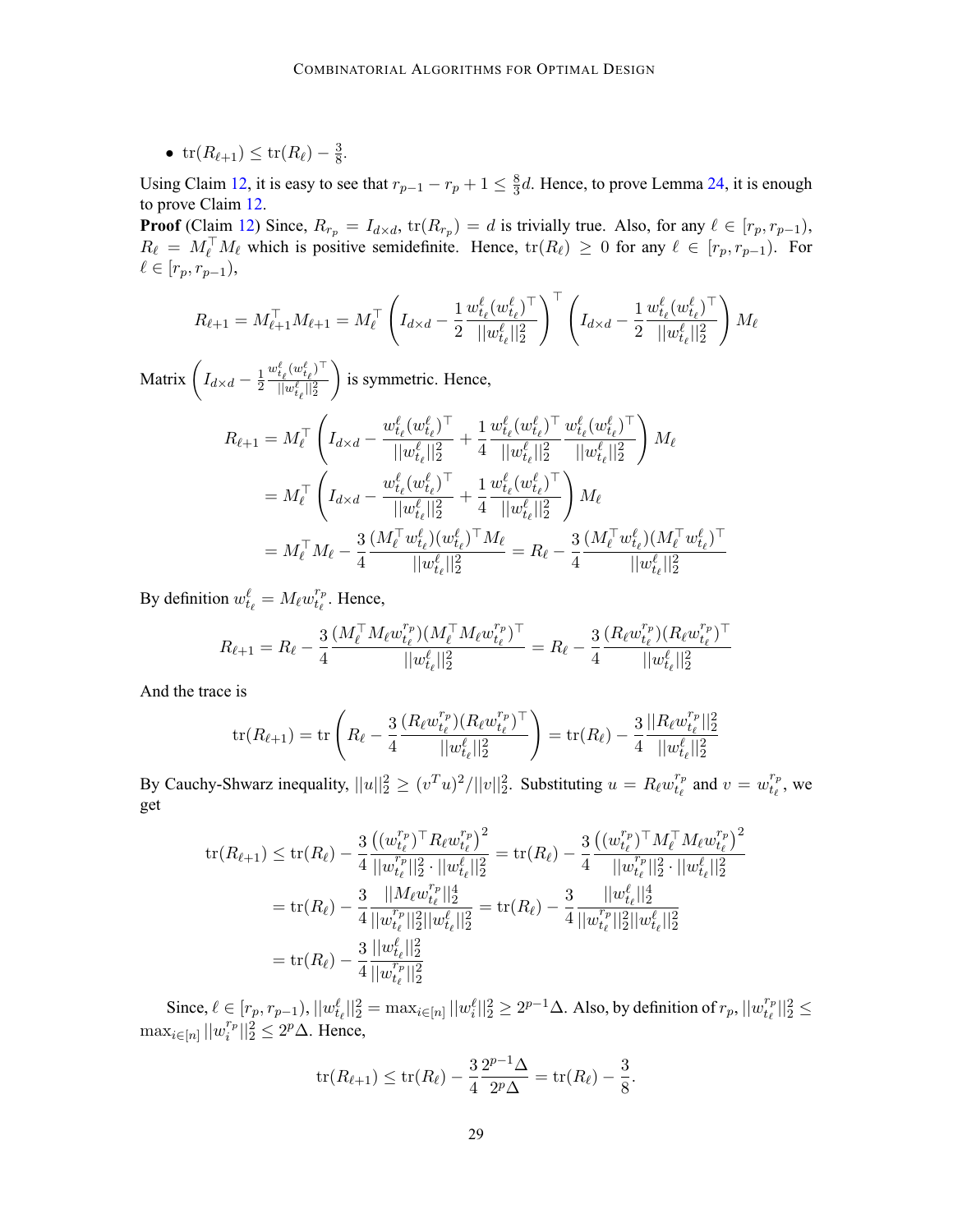<span id="page-29-0"></span>as desired.

Hence, the proof of Lemma [24](#page-23-0) is completed.

#### B.1.3. PROOF OF LEMMA [20](#page-17-0)

**Proof** [Lemma [20](#page-17-0)] Proof of first and second statement is same as that in Lemma [8](#page-5-0). So, we start by proving that  $h_i(1 + \tau_j) - 2\tau_{ij}h_{ij} \geq 0$ .

**Claim 13** *For any*  $j \in [n]$ ,  $X^{-1/2}u_ju_j^{\top}X^{-1/2} \preceq \tau_jI_d$ .

**Proof** Since, X is a symmetric matrix,  $X^{-1}$  and  $X^{-1/2}$  are also symmetric matrices. Hence, if  $q = X^{-1/2}u_j$ , then  $X^{-1/2}u_ju_j^\top X^{-1/2} = qq^\top$ . Such a matrix has one non-zero eigenvalue equal to  $||q||_2^2 = u_j^{\top} X^{-1} u_j = \tau_j$ . Hence,  $X^{-1/2} u_j u_j^{\top} X^{-1/2} \preceq \tau_j I_d$ .  $\blacksquare$ 

Next, we use this to derive further inequalities.

$$
X^{-1/2}u_ju_j^{\top}X^{-1/2} \preceq \tau_j I_d
$$
  
\n
$$
2X^{-1/2}u_ju_j^{\top}X^{-1/2} \preceq 2\tau_j I_d
$$
  
\n
$$
2X^{-1/2}u_ju_j^{\top}X^{-1/2} \preceq (1+\tau_j)I_d \qquad (\tau_j \le 1, j \in [n])
$$
  
\n
$$
X^{-1/2}X^{-1/2}u_ju_j^{\top}X^{-1/2}X^{-3/2} \preceq X^{-1/2}(1+\tau_j)X^{-3/2} \qquad (X^{-1/2}, X^{-3/2} \text{ are PSD})
$$
  
\n
$$
2X^{-1}u_ju_j^{\top}X^{-2} \preceq (1+\tau_j)X^{-2}
$$

If  $A \preceq B$ , then  $v^\top A v \le v^\top B v$  for all v. Hence,  $u_i^\top (2X^{-1}u_ju_j^\top X^{-2}) \le (1+\tau_j)X^{-2}u_i \le 0$ . Or in other words,  $h_i(1 + \tau_i) - 2\tau_{ij}h_{ij} \ge 0$ . Next, we show that  $\sum_{i \in I} \tau_{ij}^2 = h_j$ .

$$
\sum_{i \in I} \tau_{ij}^2 = \sum_{i \in I} u_i^{\top} X^{-1} u_j u_i^{\top} X^{-1} u_j = \sum_{i \in I} u_i^{\top} X^{-1} u_j u_j^{\top} X^{-1} u_i
$$
  
\n
$$
= \sum_{i \in u} \langle X^{-1} u_j u_j^{\top} X^{-1}, u_i u_i^{\top} \rangle
$$
  
\n
$$
= \langle X^{-1} u_j u_j^{\top} X^{-1}, \sum_{i \in Z} u_i u_i^{\top} \rangle
$$
  
\n
$$
= \langle X^{-1} u_j u_j^{\top} X^{-1}, X \rangle
$$
  
\n
$$
= \langle u_j^{\top} X^{-1}, X X^{-1} u_j^{\top} \rangle
$$
  
\n
$$
= \langle u_j^{\top} X^{-1}, u_j^{\top} \rangle = u_j^{\top} X^{-1} u_j = h_j
$$

**In the Second**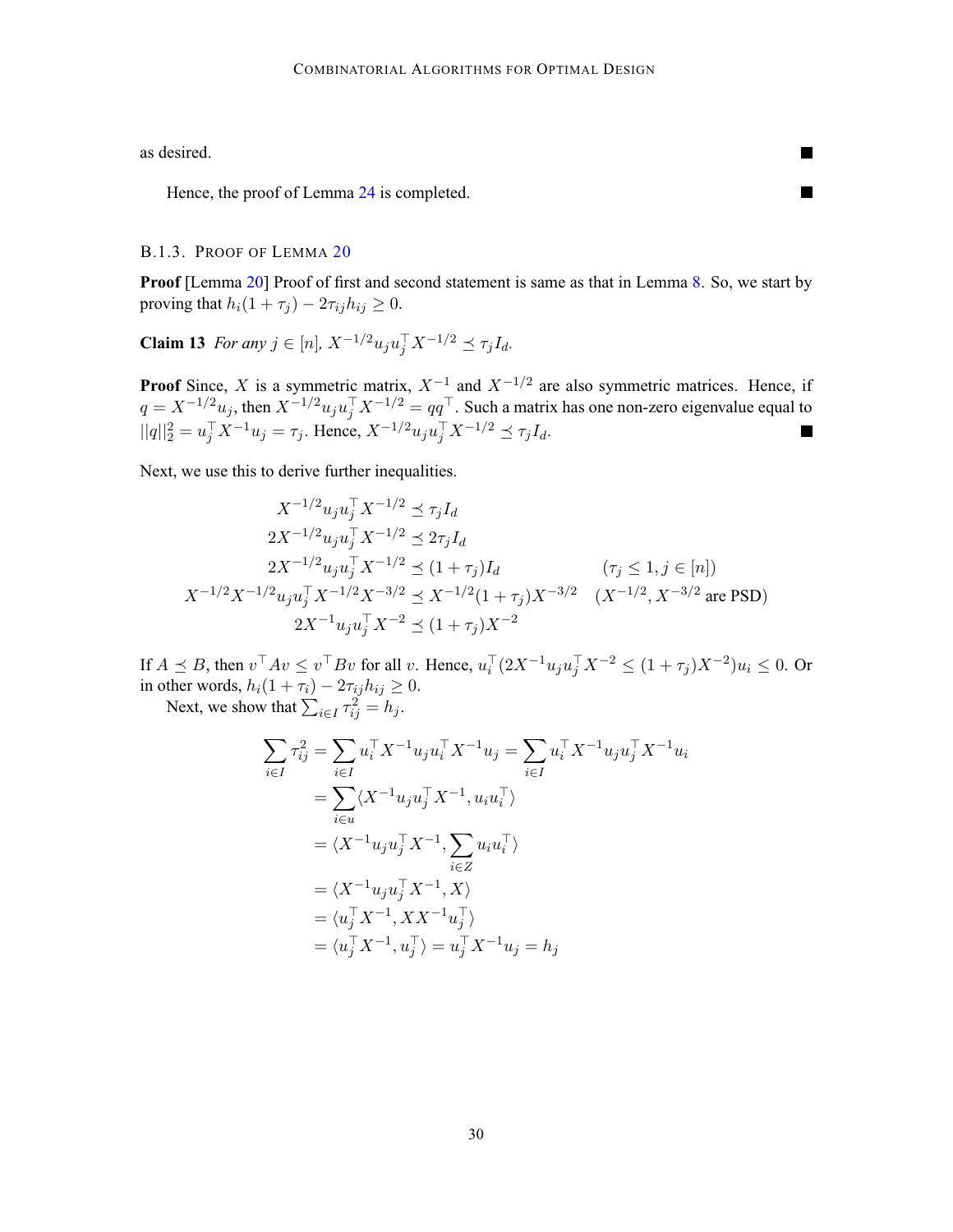<span id="page-30-0"></span>Next, we show that  $\sum_{i \in I} h_i = \beta$ .

$$
\sum_{i \in I} h_i = \sum_{i \in Z} u_i^\top X^{-2} u_i
$$
  
= 
$$
\sum_{i \in I} \langle X^{-2}, u_i u_i^\top \rangle
$$
  
= 
$$
\langle X^{-2}, \sum_{i \in I} u_i u_i^\top \rangle = \langle X^{-2}, X \rangle
$$
  
= 
$$
\langle X^{-1}, X^{-1} X \rangle
$$
  
= 
$$
\langle X^{-1}, I_d \rangle = \text{tr}(X^{-1})
$$

Next, we show that  $\sum_{i \in I} \tau_{ij} h_{ij} = h_j$ .

$$
\sum_{i \in I} \tau_{ij} h_{ij} = \sum_{i \in I} u_i^{\top} X^{-1} u_j u_i^{\top} X^{-2} u_j = \sum_{i \in I} u_i^{\top} X^{-1} u_j u_j^{\top} X^{-2} u_i
$$
  
= 
$$
\sum_{i \in I} \langle X^{-1} u_j u_j^{\top} X^{-2}, u_i u_i^{\top} \rangle
$$
  
= 
$$
\langle X^{-1} u_j u_j^{\top} X^{-2}, \sum_{i \in Z} u_i u_i^{\top} \rangle = \langle X^{-1} u_j u_j^{\top} X^{-2}, X \rangle
$$
  
= 
$$
\langle u_j^{\top} X^{-2}, u_j^{\top} X^{-1} X \rangle
$$
  
= 
$$
\langle u_j^{\top} X^{-2}, u_j \rangle = h_j
$$

Next, we show that  $\tau_j \leq \sqrt{h_j} ||u_j||_2$ .

$$
\sqrt{h_j}||u_j||_2 = \sqrt{u_j^{\top} X^{-2} u_j}||u_j||_2
$$
  
=  $\sqrt{||X^{-1} u_j||_2^2}||u_j||_2 = ||X^{-1} u_j||_2||u_j||_2$   
 $\ge u_j^{\top} X^{-1} u_j = \tau_j.$ 

Here, the last inequality follows from Cauchy-Schwarz inequality: for any  $u, v \in \mathbb{R}^d$ ,  $u^{\top}v \leq$  $||u||_2||v||_2.$ 

Next, we show the last two equalities. For  $i \in [n]$ ,  $X_{-i} = X - u_i u_i^{\top}$ . Let  $j \in [n]$ . By Sherman-Morrison formula,

$$
X_{-i}^{-1} = X^{-1} + \frac{X^{-1}u_i u_i^{\top} X^{-1}}{1 - u_i^{\top} X^{-1} u_i} = X^{-1} + \frac{X^{-1}u_i u_i^{\top} X^{-1}}{1 - \tau_i}
$$
(14)

Hence,

$$
u_j^{\top} X_{-i}^{-1} u_j = u_j^{\top} X^{-1} u_j + \frac{u_j^{\top} X^{-1} u_i u_i^{\top} X^{-1} u_j}{1 - \tau_i}
$$
  
=  $\tau_j + \frac{u_j^{\top} X^{-1} u_i u_i^{\top} X^{-1} u_j}{1 - \tau_i}$   
=  $\tau_j + \frac{\tau_{ij} \cdot \tau_{ij}}{1 - \tau_i} = \frac{\tau_j + \tau_{ij}^2 - \tau_i \tau_j}{1 - \tau_i}$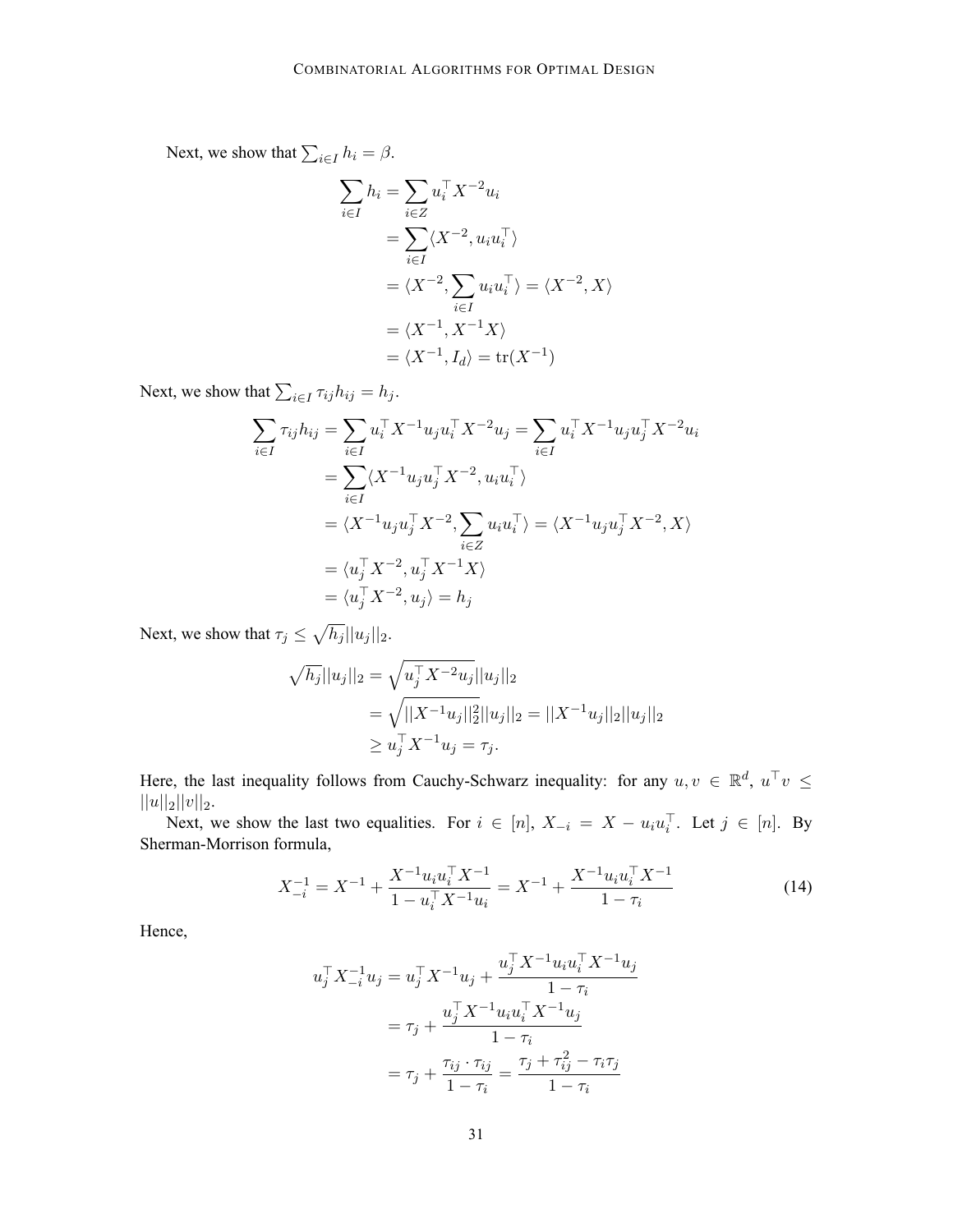Squaring the terms in equation  $(14)$  $(14)$ , we get

$$
X_{-i}^{-2} = X^{-2} + \frac{X^{-1}u_i u_i^{\top} X^{-2} u_i u_i^{\top} X^{-1}}{(1 - \tau_i)^2} + \frac{X^{-1}u_i u_i^{\top} X^{-2}}{1 - \tau_i} + \frac{X^{-2}u_i u_i^{\top} X^{-1}}{1 - \tau_i}
$$
  
=  $X^{-2} + h_i \frac{X^{-1}u_i u_i^{\top} X^{-1}}{(1 - \tau_i)^2} + \frac{X^{-1}u_i u_i^{\top} X^{-2}}{1 - \tau_i} + \frac{X^{-2}u_i u_i^{\top} X^{-1}}{1 - \tau_i}$ 

Hence,

$$
u_j^{\top} X_{-i}^{-2} u_j = u_j^{\top} X^{-2} u_j + h_i \frac{u_j^{\top} X^{-1} u_i u_i^{\top} X^{-1} u_j}{(1 - \tau_i)^2} + \frac{u_j^{\top} X^{-1} u_i u_i^{\top} X^{-2} u_j}{1 - \tau_i} + \frac{u_j^{\top} X^{-2} u_i u_i^{\top} X^{-1} u_j}{1 - \tau_i}
$$
  
=  $h_j + h_i \frac{\tau_{ij} \cdot \tau_{ij}}{(1 - \tau_i)^2} + \frac{\tau_{ij} h_{ij}}{1 - \tau_i} + \frac{h_{ij} \tau_{ij}}{1 - \tau_i}$   
=  $h_j + \frac{h_i \tau_{ij}^2}{(1 - \tau_i)^2} + \frac{2\tau_{ij} h_{ij}}{1 - \tau_i}$ 

# **B.2. Guessing A-Optimum Value**  $\phi^{\mathbf{A}}(V)$

We remarked earlier that Algorithm [4](#page-9-0) requires the knowledge of the optimum solution value  $\phi^{\mathcal{A}}(V)$ . We can guess this value efficiently by performing a binary search. We explain the details and the proof of the polynomial runtime of the search in this section.

Let  $\alpha = \text{tr}\left(\left(\sum_{i=1}^n v_i v_i^T\right)^{-1}\right)$ . Since we may pick at most k copies of each vector, we have that  $\phi^{\mathcal{A}}(V) \ge \text{tr}\left(\left(k\sum_{i=1}^{n} v_i v_i^T\right)^{-1}\right) = \frac{1}{k}\alpha$ . The fractional solution  $x_i = \frac{k}{n}$  is feasible for A-REL(V). Hence,  $\phi_f^{\mathbf{A}}(V) \le \text{tr}\left(\left(\frac{k}{n}\sum_{i=1}^n v_i v_i^T\right)^{-1}\right) = \frac{n}{k}\alpha$ . Using the result in [Allen-Zhu et al.](#page-12-0) ([2017\)](#page-12-0), we get that  $\phi^{\mathbf{A}}(V) \leq (1+\epsilon)\phi_f^{\mathbf{A}}(V)$ . Hence,  $\phi^{\mathbf{A}}(V) \in \left[\frac{1}{k}\alpha, \frac{n(1+\epsilon)}{k}\alpha\right]$ . Hence, given an instance, we first compute  $\alpha$  and then perform a binary search for  $\phi^{\mathcal{A}}(V)$  in the interval  $[\frac{1}{k}\alpha, \frac{n(1+\epsilon)}{k}]$ .

Suppose the current range of the optimum is  $[\ell, u]$ . We guess OPT to be  $\frac{\ell+u}{2}$  (use this as Aoptimum  $\phi^{\mathcal{A}}(V)$  and run the modified local search algorithm. We claim that if it outputs a solution with cost at most  $(1+\epsilon) \frac{\ell+u}{2}$  then  $\phi^{\mathbf{A}}(V)$  lies in the range  $[\ell,(1+\epsilon) \frac{\ell+u}{2}]$ . If it outputs a solution with cost more than  $(1+\epsilon)\frac{\ell+u}{2}$ , then  $\phi^{\mathbf{A}}(V)$  lies in the range  $[\frac{\ell+u}{2}, u]$ . The first statement is trivially true. The second statement is equivalent to the following: If  $\phi^{\mathcal{A}}(V)$  is less than  $\frac{\ell+u}{2}$ , then the algorithm outputs a solution of cost at most  $(1 + \epsilon) \frac{\ell + u}{2}$ . Proof of this fact follows exactly the same way as the proof of Theorem 13 by substituting  $\phi^{\mathbf{A}}(V)$  with  $\frac{\ell+u}{2}$  everywhere. The proof still follows, since the only place we use the meaning of the  $\phi^{\mathcal{A}}(V)$  value is in claiming that there exists a fractional solution with value  $\phi^{\mathcal{A}}(V)$ . Because  $\phi^{\mathcal{A}}(V)$  is less than  $\frac{\ell+u}{2}$ , this statement is true with  $\phi^{\mathcal{A}}(V)$ replaced by  $\frac{\ell+u}{2}$ .

We can guess the value of  $\phi^{\mathcal{A}}(V)$  upto a factor of  $1 + \epsilon$  in  $\log_{1+\epsilon}(n(1+\epsilon)) \leq \frac{\log(n(1+\epsilon))}{\epsilon}$ iterations. This introduces an additional multiplicative factor of  $1 + \epsilon$  in the approximation factor in Theorem [13](#page-9-0). Hence, we get an approximation factor of  $(1 + \epsilon)(1 + \epsilon) \le (1 + 3\epsilon)$  and polynomial number of iterations.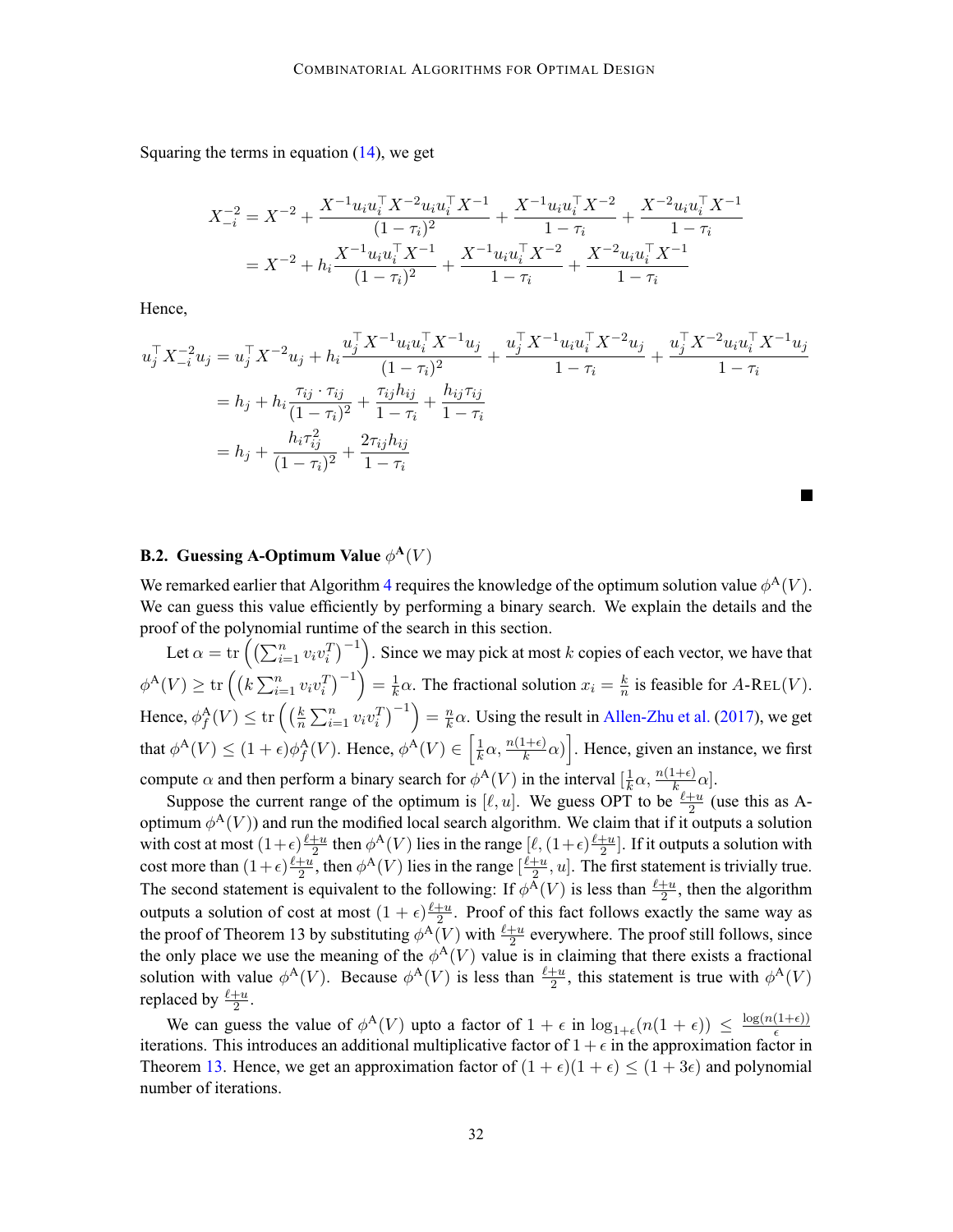#### **B.3. Example of Instances to** A**-DESIGN**

In this section, we give more details deferred from Section [3.3,](#page-10-0) starting with the proof of Theorem [14.](#page-10-0)

**Proof** [Theorem [14](#page-10-0)] The case  $d = 2$  is proven in Lemma [15](#page-10-0), so let  $d \geq 3$ . Let

$$
v_1 = [1; \frac{1}{N^2}; 0; \dots; 0], v_2 = [1; -\frac{1}{N^2}; 0; \dots; 0], w_1 = [N^4; N; 0; \dots; 0],
$$
  

$$
w_2 = [N^4; -N; 0; \dots; 0], U = \left\{ u_i := \frac{1}{N^3} e_i : i = 3 \dots, d \right\},
$$

and let  $\{v_1, v_2, w_1, w_2\} \cup U$  be the input vectors to A-DESIGN. Let  $p = \lfloor \frac{k-d+2}{2} \rfloor, q = \lceil \frac{k-d+2}{2} \rceil$ . Consider a solution S which picks p and q copies of  $v_1$  and  $v_2$ , and one copy of  $u_i$  for each  $i =$  $3, \ldots, d$ . We claim that S is locally optimal.

Consider a swap of elements  $S' = S \setminus \{s\} \cup \{s'\}$  where  $s' \neq s$ . If  $s \in U$ , then  $S'$  does not span full dimension. Hence,  $s \in \{v_1, v_2\}$ . If  $s' = e_i \in U$  for some i, then the increase of eigenvalue of S' in the *i*th axis reduces the objective by  $\Theta(N^3)$ . However, by Claim [2,](#page-10-0) removing a vector s will increase the objective by  $\Omega(N^4)$ . Finally, if  $s' \notin U$ , then the swap appears within the first two dimension, so the calculation that a swap increases the objective is identical to the case  $d = 2$ , proven in Lemma [15.](#page-10-0) Therefore, S is locally optimal.

We now observe that the objective given by S is  $\Theta(N^4)$ , dominated by eigenvalues of eigenvectors spanning the first two dimension. However, consider a solution  $S^*$  which picks p and q copies of  $w_1$  and  $w_2$ , and one copy of  $u_i$  for each  $i = 3, \ldots, d$ . The objective of  $S^*$  contributed by eigenvalues of eigenvectors lying in the first two dimension is  $O(N^2)$  $O(N^2)$  $O(N^2)$  (Claim 2), so the total objective of  $S^*$  is  $\Theta(N^3)$ , which is arbitrarily smaller than  $\Theta(N^4)$ , the objective of S.

We also remark that the exmple of input vectors to A-DESIGN given in this section also shows that A-DESIGN objective  $S \to \text{tr}\left( \left( \sum_{i \in S} v_i v_i^\top \right)^{-1} \right)$  is not supermodular, making the analysis of algorithms in submodular optimization unapplicable. A set function  $g: 2^U \to \mathbb{R}$  is called submodular if  $g(S \cup \{u\}) - g(S) \ge g(S' \cup \{u\}) - g(S')$  for all  $S \subseteq S' \subseteq U$  and  $u \in U$ , and  $g$ is supermodular if  $-g$  is submodular. In other words, g is supermodular if the marginal loss of g by adding u is decreasing as the set S is increasing by a partial ordering " $\subseteq$ ". As a set increases, the marginal loss of the A-DESIGN objective not only potentially increase, but also has no upper bound.

**Remark 25** *For any*  $d \geq 2, T > 0$ *, there exist sets of vectors*  $S \subseteq S'$  *in*  $\mathbb{R}^d$  *and a vector*  $w \in \mathbb{R}^d$ *such that*

$$
\frac{\mathrm{tr}\left(\left(\sum_{i\in S'} vv^\top\right)^{-1}\right) - \mathrm{tr}\left(\left(\sum_{i\in S'} vv^\top + ww^\top\right)^{-1}\right)}{\mathrm{tr}\left(\left(\sum_{i\in S} vv^\top\right)^{-1}\right) - \mathrm{tr}\left(\left(\sum_{i\in S} vv^\top + ww^\top\right)^{-1}\right)} > T
$$

**Proof** We first assume  $d = 2$ . Use the same definitions of vectors from Lemma [15](#page-10-0) and set  $S =$  ${v_1, v_2}, S' = {v_1, v_2, w_1}$  ${v_1, v_2}, S' = {v_1, v_2, w_1}$  ${v_1, v_2}, S' = {v_1, v_2, w_1}$  and  $w = w_2$ . By Claim 2,

$$
\operatorname{tr}\left(\left(\sum_{i\in S} vv^\top\right)^{-1}\right) - \operatorname{tr}\left(\left(\sum_{i\in S} vv^\top + ww^\top\right)^{-1}\right) = O(N)
$$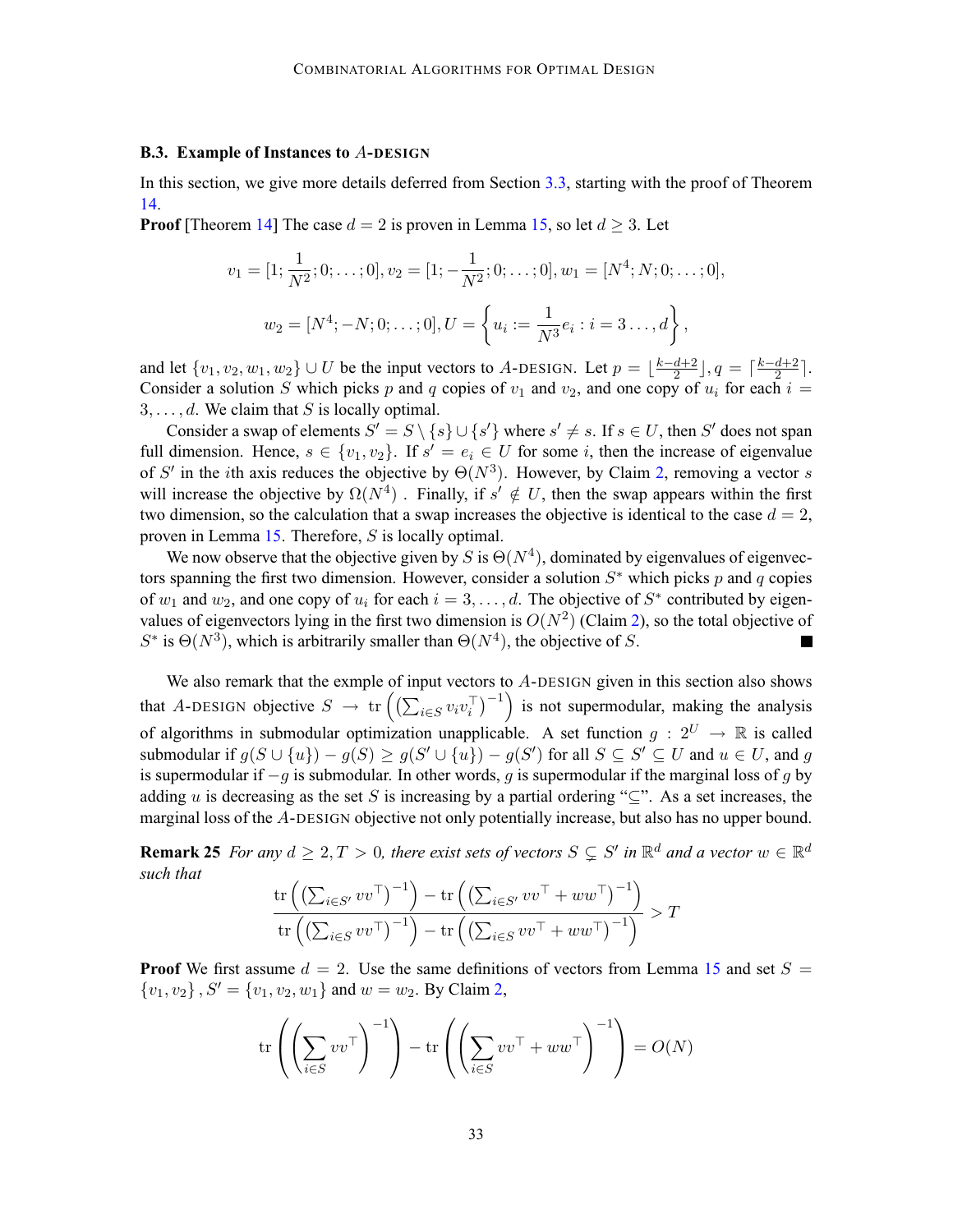<span id="page-33-0"></span>and

$$
\operatorname{tr}\left(\left(\sum_{i\in S'} vv^\top\right)^{-1}\right) - \operatorname{tr}\left(\left(\sum_{i\in S'} vv^\top + ww^\top\right)^{-1}\right) \ge \operatorname{tr}\left(\left(\sum_{i\in S'} vv^\top\right)^{-1}\right) \\ - \operatorname{tr}\left(\left(w_1 w_1^\top + w_2 w_2^\top\right)^{-1}\right) \\ = \Theta(N^4),
$$

so the proof is done because N tends to infinity. For the case  $d \geq 3$ , we may pad zeroes to all vectors in the above example and add a unit vector to S. S' to each of other  $d-2$  dimensions. vectors in the above example and add a unit vector to S, S' to each of other  $d - 2$  dimensions.

## **Appendix C. Approximate Local Search for** D**-DESIGN**

While Theorem [7](#page-4-0) proves a guarantee for every local optimum, it is not clear at all whether the local optimum solution can be obtained efficiently. Here we give a approximate local search algorithm that only makes improvements when they result in substantial reduction in the objective. We show that this algorithm is polynomial time as well results in essentially the same guarantee as Theorem [7](#page-4-0).

**Algorithm 6** Approximate Local search algorithm for D-DESIGN Input:  $V = v_1, \ldots, v_n \in \mathbb{R}^d, d \leq k \in n$ , parameter  $\delta > 0$ . Let I be any (multi)-subset of  $[1, n]$  of size k such that  $X = \sum_{i \in I} v_i v_i^{\top}$  is non-singular matrix. **while**  $\exists i \in I, j \in [1, n]$  such that  $det\left(X - v_i v_i^\top + v_j v_j^\top\right)$  $=$   $(1 + \delta) \cdot det(X)$  **do**  $X = X - v_i v_i^{\dagger} + v_j v_j^{\dagger}$  $I = I \setminus \{i\} \cup \{j\}$ **end while** Return  $(I, X)$ 

Recall that  $\phi_f^D$  denote the be the common optimum value of (D-REL) and its dual (D-REL-DUAL). I<sup>\*</sup> denote the indices of the vector in the optimal solution and  $\phi^D = \det \left( \sum_{i \in I^*} v_i v_i^{\top} \right)^{\frac{1}{d}}$ be its objective. We have  $\phi_f^D \ge \log \phi^D$ . We have the following result about Algorithm 6.

**Theorem 26** *Let* X *be the solution returned by Algorithm 6. Then,*

$$
det(X) \ge e^{-k\delta} \left(\frac{k-d+1}{k}\right)^d e^{d \cdot \phi_f^{\text{D}}}
$$

*and therefore,*

$$
\det(X)^{\frac{1}{d}} \ge e^{-\frac{k\delta}{d}} \frac{k-d+1}{k} \cdot \phi^{\mathsf{D}}.
$$

Moreover, the running time of the algorithm is polynomial in  $n, d, k, \frac{1}{\delta}$  and the size of the input.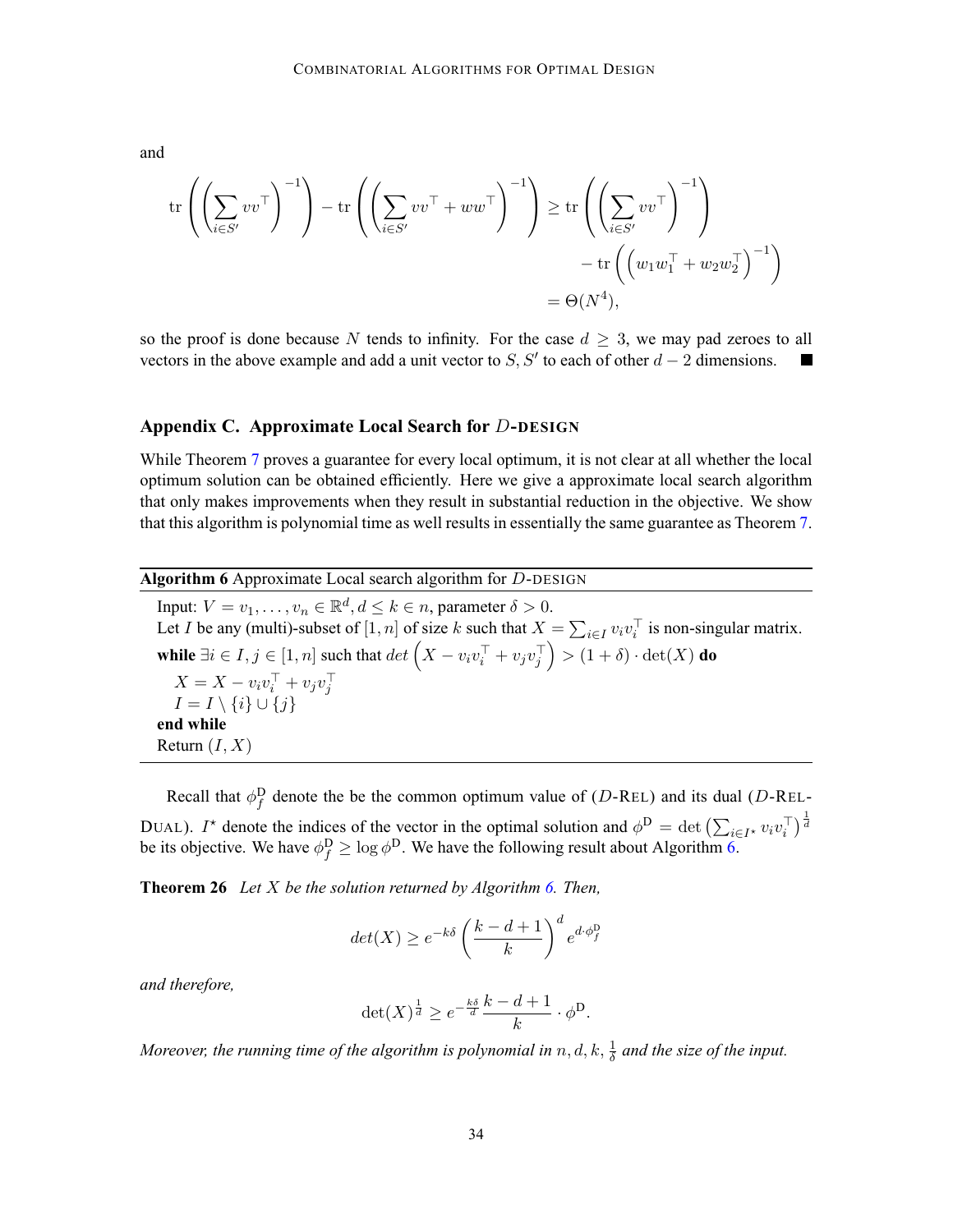<span id="page-34-0"></span>Proof of the theorem is analogous to the proof of Theorem [7](#page-4-0). Let  $(I, X)$  be the returned solution of the algorithm. We also let  $V_I$  denote the  $d \times |I|$  matrix whose columns are  $v_i$  for each  $i \in I$ . Observe that  $X = V_I V_I^{\dagger}$  and X is invertible since  $\det(X) > 0$  at the beginning of the iteration and it only increases in later iterations. We let  $\tau_i = v_i^\top X^{-1}v_i$  for any  $1 \leq i \leq n$ . Observe that if  $i \in I$ , then  $\tau_i$  is the leverage score of row  $v_i$  with respect to the matrix  $V_I^{\top}$ . We also  $\tau_{ij} = v_i^{\top} X^{-1} v_j$  for any  $1 \le i, j \le n$ . As in Theorem [7,](#page-4-0) we have some properties regarding  $\tau_i$  and  $h_i$ .

# **Lemma 27** *We have the following.*

- *1. For any*  $i \in I$ *, we have*  $\tau_i \leq 1$ *. Moreover, for any*  $i \in I$ *,*  $\tau_i = 1$  *if and only if*  $X v_i v_i^{\dagger}$  *is singular.*
- 2. We have  $\sum_{i \in I} \tau_i = d$ .
- *3. For any*  $1 \leq j \leq n$ , we have  $\sum_{i \in I} \tau_{ij} \tau_{ji} = \tau_j$ .
- *4. For any*  $1 \le i, j \le n$ , we have  $\tau_{ij} = \tau_{ji}$  and  $\tau_{ij} \le \sqrt{\tau_i \tau_j}$ .

Proof of the lemma is identical to that of Lemma [8.](#page-5-0) Next, we show an upper bound on  $\tau_i$  for the approximate local optimal solution.

**Lemma 28** *For any*  $j \in [1, n]$ *,* 

$$
\tau_j \le \frac{d + \delta k}{k - d + 1}.
$$

Before we prove the lemma, we complete the proof of Theorem [26.](#page-33-0)

**Proof** [Theorem [26](#page-33-0)] We construct a feasible solution to the (D-REL-DUAL) of the objective value of at most  $\frac{1}{d} \log \det(X) + \log \frac{k}{k-d+1} + \frac{k\delta}{d}$ . This would imply that

$$
O_f^* \le \frac{1}{d} \log \det(X) + \log \frac{k}{k - d + 1} + \frac{k\delta}{d}
$$

which proves the first part of the theorem. The second part follows since  $\phi_f^D \ge \log \phi^D$ . Let

$$
Y = \alpha X
$$
,  $\mu = \max_{1 \le j \le n} v_j^{\top} Y^{-1} v_j = \frac{1}{\alpha} \max_{j \in [1,n]} v_j^{\top} X^{-1} v_j$ 

where  $\alpha > 0$  will be fixed later. Then,  $(Y, \mu)$  is a feasible solution of (D-REL-DUAL). Hence,

$$
\phi_f^D \le \frac{1}{d} \log \det(\alpha X) + \frac{k}{d} \cdot \frac{1}{\alpha} \max_{j \in [1,n]} v_j^{\top} X^{-1} v_j - 1
$$
  
 
$$
\le \log \alpha + \frac{1}{d} \log \det(X) + \frac{k}{d\alpha} \cdot \frac{d + k\delta}{k - d + 1} - 1
$$
 (Lemma 28)

Setting  $\alpha = \frac{k}{k-d+1}$ , we get

$$
\phi_f^D \le \log \frac{k}{k-d+1} + \frac{1}{d} \log \det(X) + 1 + \frac{k\delta}{d} - 1 = \log \frac{k}{k-d+1} + \frac{1}{d} \log \det(X) + \frac{k\delta}{d}
$$

as required.

**Proof** [Lemma 28] Since X is a symmetric matrix,  $X^{-1}$  is also a symmetric matrix and therefore  $\tau_{ij} = \tau_{ji}$  for each i, j. We first show that the approximate local optimality condition implies the following claim: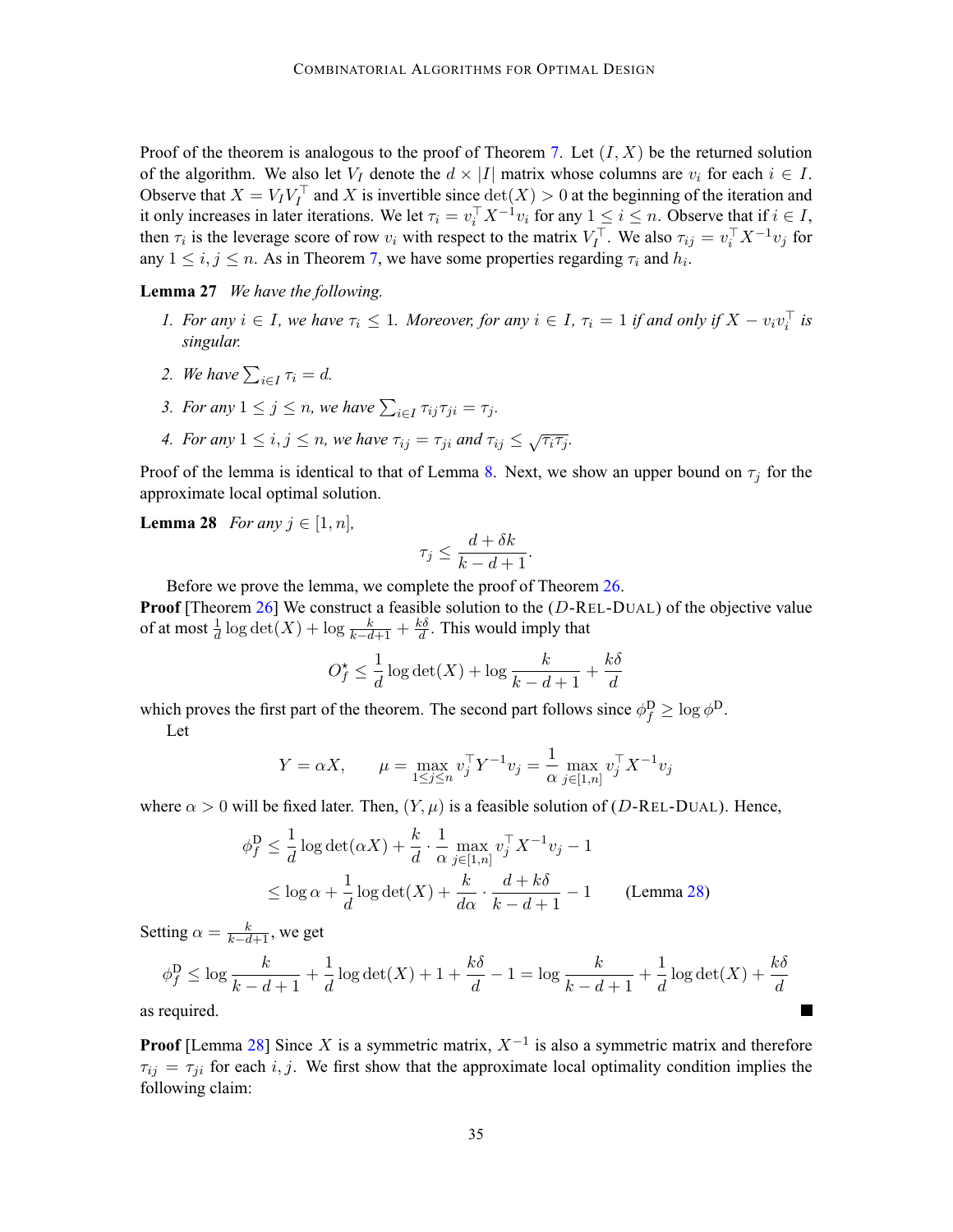**Claim 14** *For any*  $i \in I$  *and*  $j \in [n]$ *, we have* 

$$
\tau_j - \tau_i \tau_j + \tau_{ij} \tau_{ji} \le \delta + \tau_i. \tag{15}
$$

**Proof** Let  $i \in I$ ,  $j \in [n]$  and  $X_{-i} = X - v_i v_i^{\dagger}$ . First, consider the case when  $X_{-i}$  is singular. From Lemma [8](#page-5-0), we have that  $\tau_i = 1, \tau_{ij} = \tau_{ji} \leq \sqrt{\tau_i \tau_j} \leq 1$ . Hence,

$$
\tau_j - \tau_i \tau_j + \tau_{ij} \tau_{ji} \le \tau_j - \tau_j + 1 = \tau_i \le \delta + \tau_i
$$

Now consider the case when  $X_{-i}$  is non-singular. By local optimality of I, we get that

$$
\det\left(X_{-i} + v_j v_j^{\top}\right) \le (1+\delta)\det\left(X_{-i} + v_i v_i^{\top}\right) \tag{16}
$$

**Claim 15** *For any invertible matrix*  $A \in \mathbb{R}^{d \times d}$  *and*  $v \in \mathbb{R}^d$ *,* 

$$
\det(A + vv^{\top}) = \det(A)(1 + v^{\top}A^{-1}v)
$$

Hence, local optimality of *I* implies that for any  $i \in I, j \in [n]$ ,

$$
\det(X_{-i})(1 + v_j^{\top} X_{-i}^{-1} v_j) \le (1 + \delta) \det(X_{-i})(1 + v_i^{\top} X_{-i}^{-1} v_i)
$$

Dividing both sides by  $\det(X_{-i})$ , we get for each  $i \in I$  and  $j \in [n]$ , we have  $1 + v_j^{\top} X_{-i}^{-1} v_j \leq$  $(1 + \delta)(1 + v_i^{\top} X_{-i}^{-1} v_i)$  or equivalently,

$$
v_j^\top X_{-i}^{-1} v_j \le \delta + (1+\delta) v_i^\top X_{-i}^{-1} v_i.
$$

From the Sherman-Morrison Formula we obtain that for any  $i \in I$  and  $j \in [n]$ , we have

$$
v_j^{\top} \left( X^{-1} + \frac{X^{-1} v_i v_i^{\top} X^{-1}}{1 - v_i^{\top} X^{-1} v_i} \right) v_j \le \delta + (1 + \delta) v_i^{\top} \left( X^{-1} + \frac{X^{-1} v_i v_i^{\top} X^{-1}}{1 - v_i^{\top} X^{-1} v_i} \right) v_i.
$$

Now using the definition of  $\tau_i$ ,  $\tau_j$  and  $\tau_{ij}$ , we obtain that for any  $i \in I$  and  $1 \le j \le n$ , we have

$$
\tau_j + \frac{\tau_{ji}\tau_{ij}}{1-\tau_i} \le \delta + (1+\delta)\left(\tau_i + \frac{\tau_i^2}{1-\tau_i}\right).
$$

Multiplying by  $1 - \tau_i$ , which is positive from Lemma [8,](#page-5-0) on both sides we obtain that for any  $i \in I$ and  $1 \leq j \leq n$ ,

$$
\tau_j - \tau_i \tau_j + \tau_{ij} \tau_{ji} \le \delta(1 - \tau_i) + (1 + \delta)\tau_i = \delta + \tau_i
$$

thus finishing the proof of the claim.

Now summing over the inequality in Claim [14](#page-34-0) for all  $i \in I$ , we get

$$
\sum_{i \in I} (\tau_j - \tau_i \tau_j + \tau_{ij} \tau_{ji}) \leq \sum_{i \in I} \delta + \sum_{i \in I} \tau_i.
$$

Applying Lemma [8](#page-5-0), we obtain that

$$
k\tau_j - d\tau_j + \tau_j \le \delta k + d.
$$

Rearranging, we obtain that

$$
\tau_j \le \frac{d + \delta k}{k - d + 1}
$$

 $\overline{\phantom{a}}$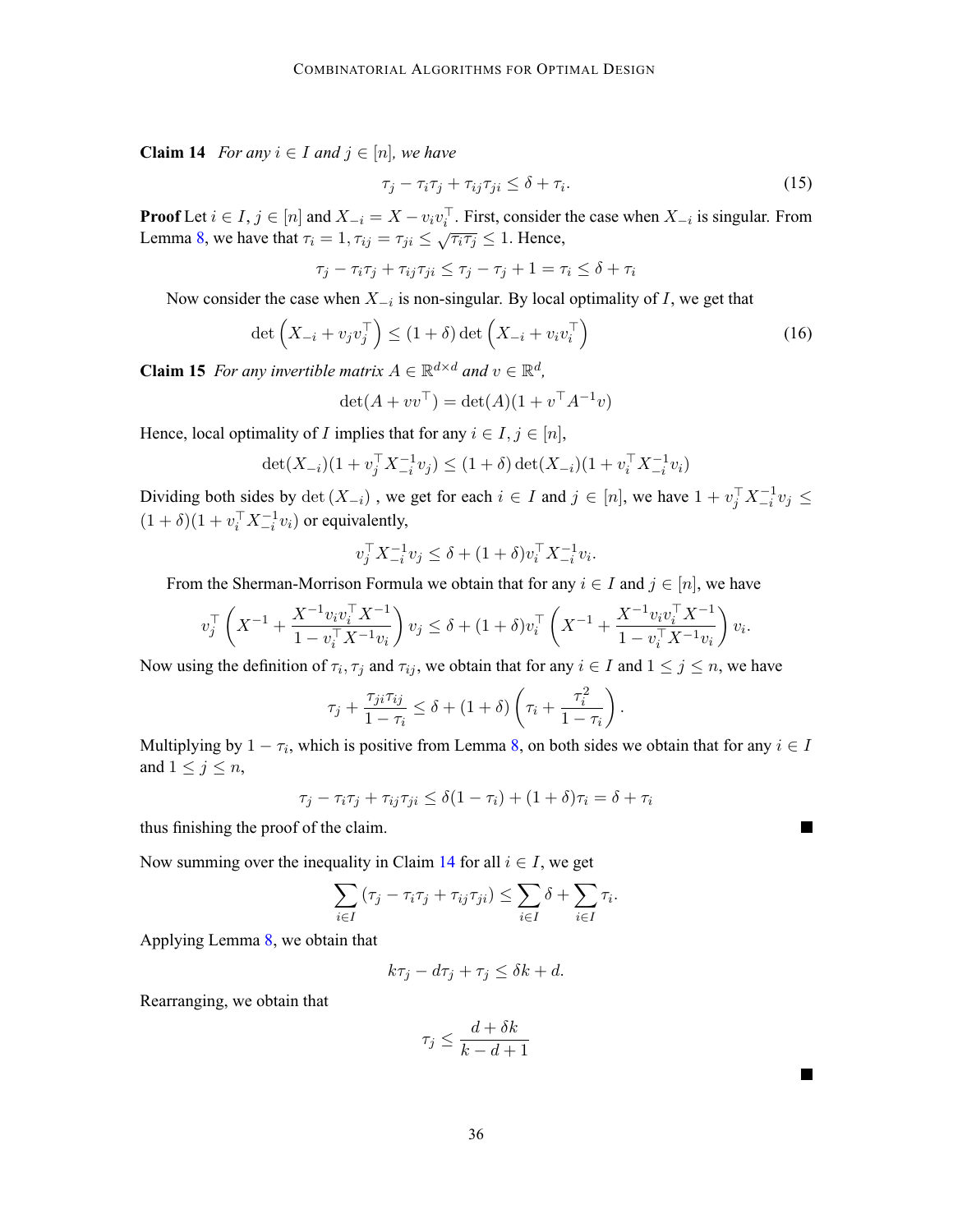<span id="page-36-0"></span>**Runtime Analysis.** One may obtain the worst-case runtime for local search for D-design as follows. Let  $L$  be the maximum number of the length of binary string that encodes the number in each component across all input vectors  $v_i$ . Suppose we start with any solution S with nonzero determinant  $\det(V_S V_S^T) = \sum_{R \subseteq S, |R| = d} \det(V_R V_R^T)$  (Cauchy-Binet), which can be done in polynomial time by finding a set of linearly independent vectors. Since  $V_S V_S^{\top}$  is PSD,  $\det(V_S V_S^T)$  is nonnegative and hence must be strictly positive, and therefore at least one term  $\det(V_R V_R^T)$  is strictly positive. We now use the fact that for a square matrix A, the binary encoding length of  $det(A)$  is at most twice of the encoding length of matrix  $A$  (the exact definition of encoding length and the proof are in Theorem 3.2 of [Schrijver](#page-13-0) ([1998](#page-13-0))). Since the length of  $d \times d$  matrix  $V_R V_R^T$  is at most  $d^2 + L d^2 \le 2L d^2$ , the length of  $\det(V_R V_R^T)$  is at most  $4L d^2$ . Hence, the value of the determinant is at least  $2^{-4Ld^2}$ .

The optimum solution  $S^*$  of D-DESIGN attains objective  $\sum_{R \subset S^*, |R| = d} \det(V_R V_R^T)$  (Cauchy-Binet). Each term  $\det(V_R V_R^T)$  again has length at most  $4Ld^2$ , and so is at most  $2^{4Ld^2}$ . Therefore, the optimum is at most  $\binom{k}{d} \cdot 2^{4Ld^2} \leq k^d 2^{4Ld^2}$ . Hence, any solution S with nonzero determinant is a  $k^d 2^{8Ld^2}$ -approximation. Each swap increases the objective by a multiplicative factor  $1 + \delta$ , so the algorithm takes at most  $\log_{1+\delta}(k^d 2^{8Ld^2}) \leq \frac{2}{\delta}d \log k \cdot (8Ld^2) = O(\frac{Ld^3 \log k}{\delta})$  swapping steps for  $\delta$  < 1/2. We may use matrix determinant lemma (for rank-one update) to compute the new determinant objective rather than recomputing it in the next iteration. The matrix determinant lemma computation takes  $O(d^2)$  times, so one swapping steps takes  $O(knd^2)$  time by computing all kn potential pairs of swaps. Therefore, the local search in total takes  $O(\frac{Ld^3 \log k}{\delta} knd^2) = O(\frac{Lknd^5 \log k}{\delta})$ arithmetic operations.

# **Appendix D. Approximate Local Search for** A**-DESIGN**

| <b>Algorithm 7</b> Approximate Local search algorithm for $A$ -DESIGN |                                                                                                                                                          |
|-----------------------------------------------------------------------|----------------------------------------------------------------------------------------------------------------------------------------------------------|
|                                                                       | Input: $U = \{u_1, \ldots, u_n\} \subseteq \mathbb{R}^d, d \leq k \in \mathbb{N}$ .                                                                      |
|                                                                       | Let <i>I</i> be any (multi)-subset of [1, <i>n</i> ] of size <i>k</i> such that $X = \sum_{i \in I} v_i v_i^{\top}$ is non-singular.                     |
|                                                                       | while $\exists i \in I, j \in [1, n]$ such that $\text{tr}\left( (X - u_i u_i^{\top} + u_j u_j^{\top})^{-1} \right) < (1 - \delta) \text{tr}(X^{-1})$ do |
|                                                                       | $X = X - u_i u_i^{\top} + u_j u_i^{\top}$                                                                                                                |
|                                                                       | $I = I \setminus \{i\} \cup \{j\}$                                                                                                                       |
|                                                                       | end while                                                                                                                                                |
|                                                                       | Return $(I, X)$                                                                                                                                          |
|                                                                       |                                                                                                                                                          |

Recall that for any input vectors  $V = \{v_1, \ldots, v_n\}$ , the primal program is  $A$ -REL(V) and the dual program is  $A$ -REL-DUAL $(V)$ . We index these convex program by input vectors as we aim to analyze their objectives when the input changes by the capping algorithm.  $\phi_f^{\mathcal{A}}(V)$  denote the (common) optimal value of objective values of the convex program with input vectors from  $V$ .  $I^*$ denote the indices of the vectors in the optimal solution of  $A$ -DESIGN with input vector set  $V$  and let  $\phi^{\mathcal{A}}(V) = \text{tr}\left(\left(\sum_{i \in I^*} v_i v_i^{\top}\right)^{-1}\right)$  be its objective. Recall that  $\phi_f^{\mathcal{A}}(V) \leq \phi^{\mathcal{A}}(V)$ .

Similar to the local search result for A-DESIGN of Theorem [12](#page-8-0), we can prove the following theorem: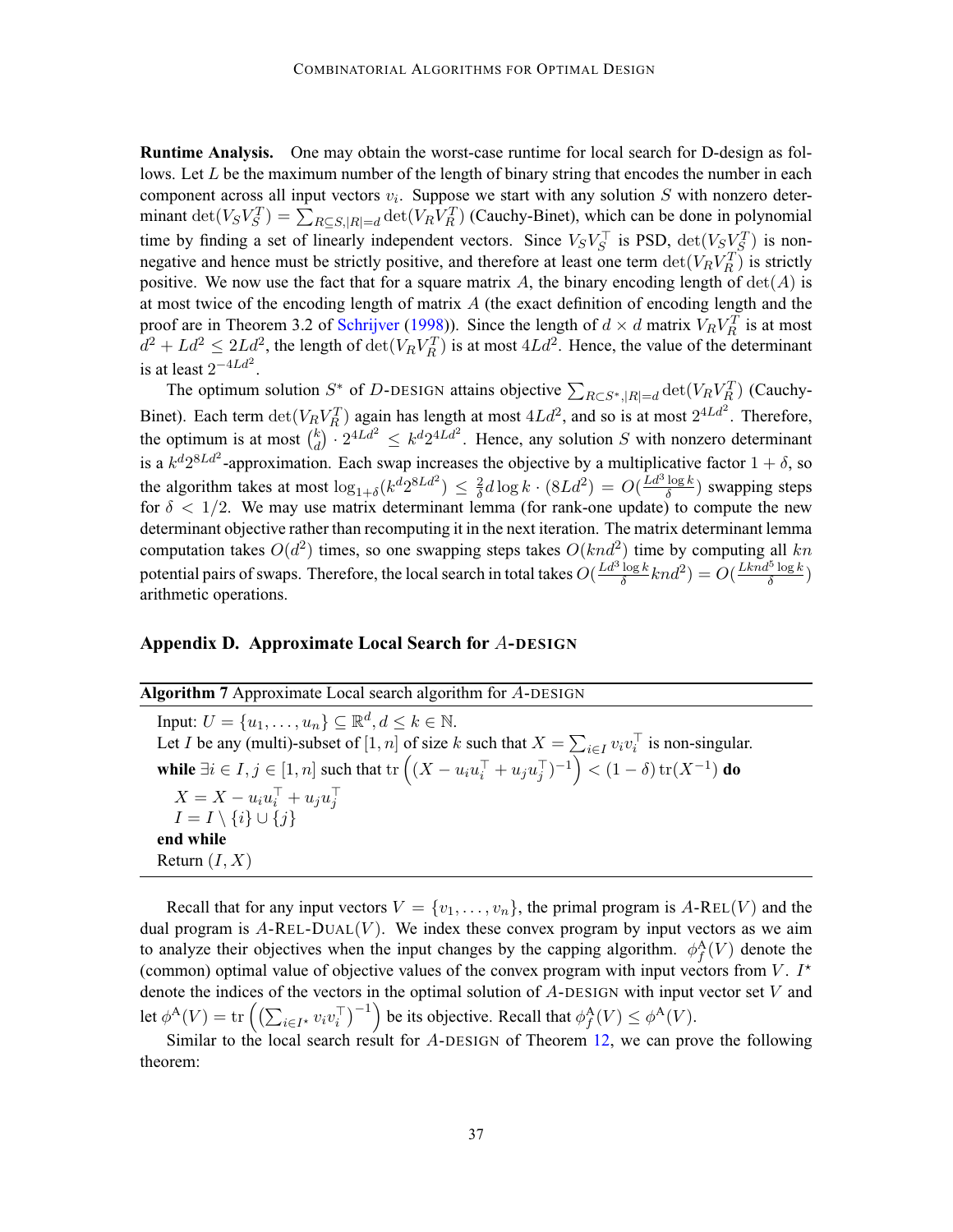<span id="page-37-0"></span>**Theorem 29** *Let X be the matrix returned by Algorithm [7.](#page-36-0) If*  $||u_i||_2^2 \leq \Delta$  *for all*  $i \in [n]$ *,* 

$$
\text{tr}(X^{-1}) \le \phi_f^{\mathbf{A}}(U) \left( \left( 1 - \frac{d-2}{k} \right) \frac{1}{1 + (k-d)\delta} - \sqrt{\frac{\Delta \phi_f^{\mathbf{A}}(U)}{k}} \right)^{-1}.
$$

To prove Theorem [29](#page-36-0), we can prove the following lemma instead of Lemma [22](#page-18-0).

**Lemma 30** *For any*  $j \in [n]$ *,* 

$$
\frac{h_j}{1+\tau_j} \le \frac{\beta(1+(k-d)\delta)}{k-d+2}
$$

Instead of Theorem [13](#page-9-0), Theorem [29](#page-36-0) now leads to the following theorem:

**Theorem 31** *For input vectors*  $V = \{v_1, \ldots, v_n\}$  *and parameter* k, let  $U = \{u_1, \ldots, u_n\}$  *be the set of vectors returned by the Capping Algorithm [2](#page-7-0) with vector set V and*  $\Delta = \frac{d}{\epsilon^2 \phi^A(V)}$ *. Let*  $(I, X)$ *be the solution returned by Algorithm [3](#page-9-0) with vector set U and parameter k. If*  $k \geq \frac{2d}{\epsilon^4}$ ,  $\delta \leq \frac{\epsilon d}{2k}$ ,  $and \epsilon \leq 0.001$  *then*,

$$
\mathrm{tr}\left(\left(\sum_{i\in I} v_i v_i^\top\right)^{-1}\right) \le (1+2\epsilon)\phi^{\mathbf{A}}(V).
$$

Proof of the theorems and lemmas are identical to the corresponding theorems and lemmas proved in Section [3.](#page-7-0) Hence, we avoid the tedious calculations in reproving these theorems.

**Runtime Analysis** We claim that the running times of both capping and approximate local search for A-DESIGN are polynomial in  $n, d, k, \frac{1}{\delta}$  and the size of the input. The runtime analysis of approximate local search algorithm for  $A$ -DESIGN is identical to the one for  $D$ -DESIGN (with a change of objective, but the objective can still be computed ion polynomial time).

The significant change is the use of capping algorithm, which needs to be shown to ternimate in polynomial time. Let  $L$  be the maximum number of the length of binary string that encodes the number in each component across all input vectors  $v_i$ . Then  $||v_i||^2 \le \sqrt{d} \cdot 2^{2L}$  for all *i*'s. In each iteration, the capping algorithm reduces the length of at least one vector by at least half, and hence by  $n \log \frac{2^{2L}}{\Delta} = O(nL \log \frac{1}{\Delta})$  iteration of capping, all vectors have length at most  $\Delta$ . As in the analysis of approximate local search for D-DESIGN, the encoding length of  $\phi^{\mathcal{A}}(V)$  is polynomial in n, d, k, L, and so is  $\log \frac{1}{\Delta}$  (as  $\Delta = \frac{d}{\epsilon^2 \phi^A(V)}$ ). Hence, the capping algorithm takes polynomial (in  $n, d, k, L$ ) number of steps.

# **Appendix E. Greedy Algorithm for** D**-DESIGN**

To prove Theorem [2](#page-2-0), we again use the convex programming relaxation for the D-DESIGN prob-lem. Recall the relaxation (D-REL) and its dual (D-REL-DUAL) shown in figure [2b](#page-5-0).  $\phi_f^D$  denote the be the common optimum value of ( $D$ -REL) and its dual ( $D$ -REL-DUAL). I<sup>\*</sup> denote the indices of the vector in the optimal solution and let  $\phi^D = \det \left( \sum_{i \in I^*} v_i v_i^\top \right)^{\frac{1}{d}}$  be its objective. Observe that  $\phi_f^D \ge \log \phi^D$ . Now, Theorem [2](#page-2-0) follows from the following theorem with an appropriate initialization of first  $d$  vectors which will be specified later.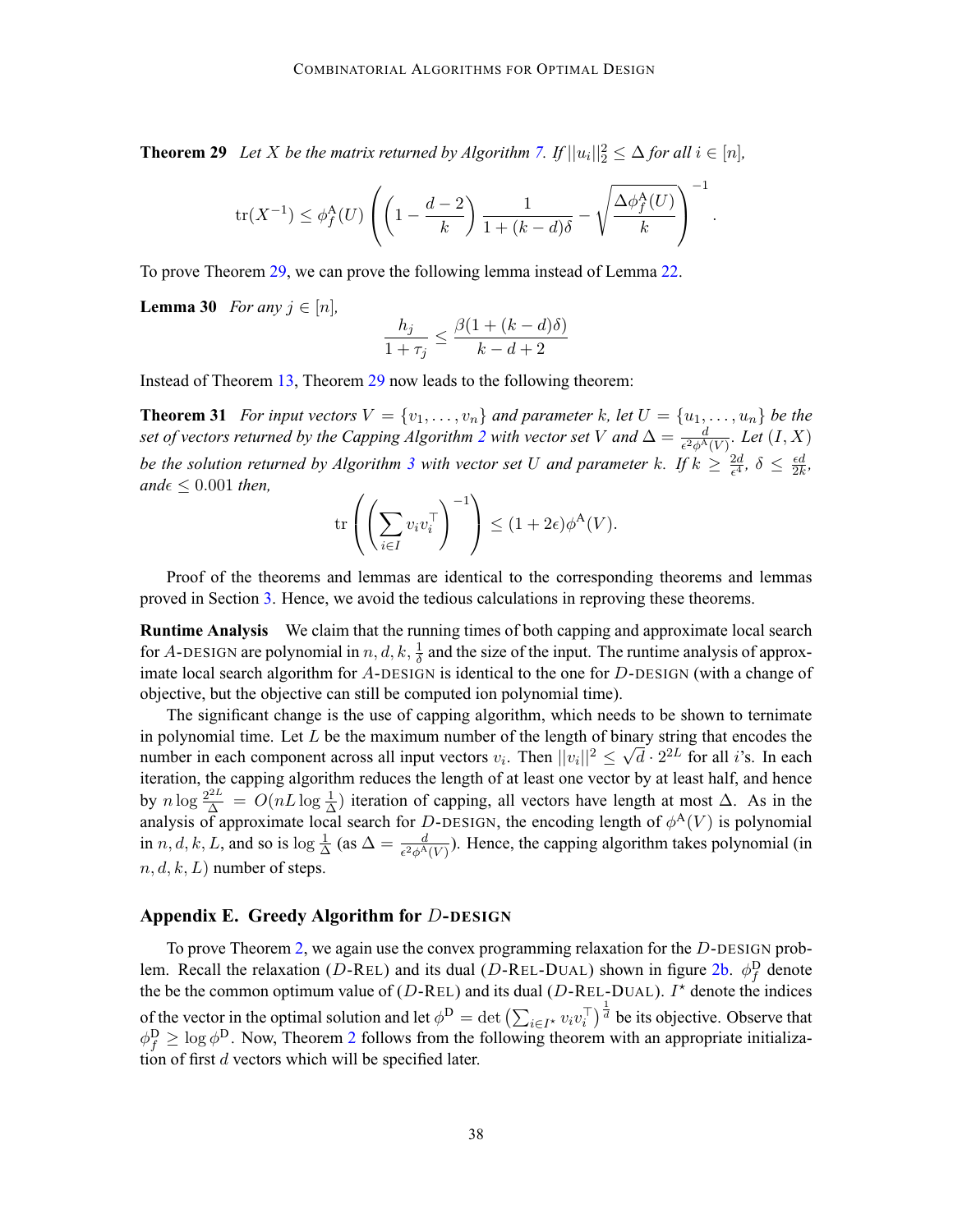<span id="page-38-0"></span>**Algorithm 8** Greedy algorithm for D-DESIGN

Input:  $V = v_1, ..., v_n \in \mathbb{R}^d, d \leq k \in \mathbb{N}, S_0 \subset [n].$  $X_0 = \sum_{j \in S_0} v_j v_j^\top.$ **for**  $i = 1$  to  $k - |S_0|$  **do**  $j_i = \text{argmax}_{j \in [n]} \det(X + v_j v_j^{\top})$  $S_i = S_{i-1} \cup \{j_i\}, X_i = X_{i-1} + v_{j_i}v_{j_i}^{\perp}$ **end for**  $I = S_{k-\vert S_0\vert}, X = X_{k-\vert S_0\vert}$ Return  $(I, X)$ .

**Theorem 32** For any set of vectors  $v_1, \ldots, v_n \in \mathbb{R}^d$ , suppose  $S_0 \subset [1, n]$  is a set of size d such that  $\det \left( \sum_{i \in S_0} v_i v_i^\top \right)^{\frac{1}{d}} > \frac{d}{k} \kappa \cdot \phi^D$  *for some*  $\frac{1}{e} \ge \kappa > 0$  and  $k \ge \frac{d}{\epsilon} \left( \log \frac{1}{\epsilon} + \log \log \frac{1}{\kappa} \right)$ . Let  $(I, X)$ *be the solution returned by Algorithm 8. Then,*

$$
\det(X) \ge (1 - 5\epsilon)\phi^D
$$

Before we prove Theorem [32](#page-37-0), we state and prove the following theorem, which better conveys main ideas of the proof.

**Theorem 33** *For any set of vectors*  $v_1, \ldots, v_n \in \mathbb{R}^d$  and  $k \geq \frac{d \log \frac{1}{\epsilon}}{\epsilon}$ , suppose  $S_0 \subset [1, n]$  is a set *of size d such that* det  $\left(\sum_{i\in S_0} v_i v_i^\top\right)^{\frac{1}{d}} > \frac{d}{k} \kappa \cdot \phi^D$  *for some*  $1 > \kappa > 0$ *. Let*  $s = \max\{d \log \log \frac{1}{\kappa}, 0\}$ *and*  $(I, X)$  *be the solution returned by picking*  $k - d + s$  *vectors greedily. Then,* 

$$
\det(X) \ge (1 - 4\epsilon)\phi^{\mathsf{D}}
$$

Theorem 33 gives a bi-criteria approximation where we pick small number s of extra vectors than the budget  $k$  while obtaining near-optimal solution. These  $s$  vectors are required to improve the initial approximation  $\frac{d}{k}\kappa$  to a ratio  $\frac{d}{k}$  independent of n or  $\kappa$ .

**Proof** [Theorem 33] To prove this theorem, we show the following two lemmas. First lemma shows the increase in the solution value in each greedy step.

**Lemma 34** For 
$$
t \in [0, k - |S_0| - 1]
$$
,  $det(X_{t+1}) \ge det(X_t) \left(1 + \frac{d}{k} \frac{e^{\phi_t^D}}{(det(X_t))^{1/d}}\right)$ 

Next lemma shows that this recursion leads to the desired bound in the theorem.

**Lemma 35** *Let*  $\ell \geq 0$ *. Let*  $z_0, \ldots, z_{k-\ell}$  *be such that for*  $t \in [0, k-\ell-1], z_{t+1} \geq z_t \left(1 + \frac{d}{kz_t}\right)$  $\big)^{1/d}$ . *Then,*

*1.* If  $z_0 < \frac{d}{k}$ , then for any  $s \ge d \log \log \frac{dz_0}{k}$ , we have

$$
z_s \ge \frac{d}{ek}
$$

2. If  $z_0 \geq \frac{d}{ek}$ , then we have

$$
z_{k-\ell} \ge \frac{k-d-\ell}{k} - \frac{2d}{k} \log \frac{k}{d}
$$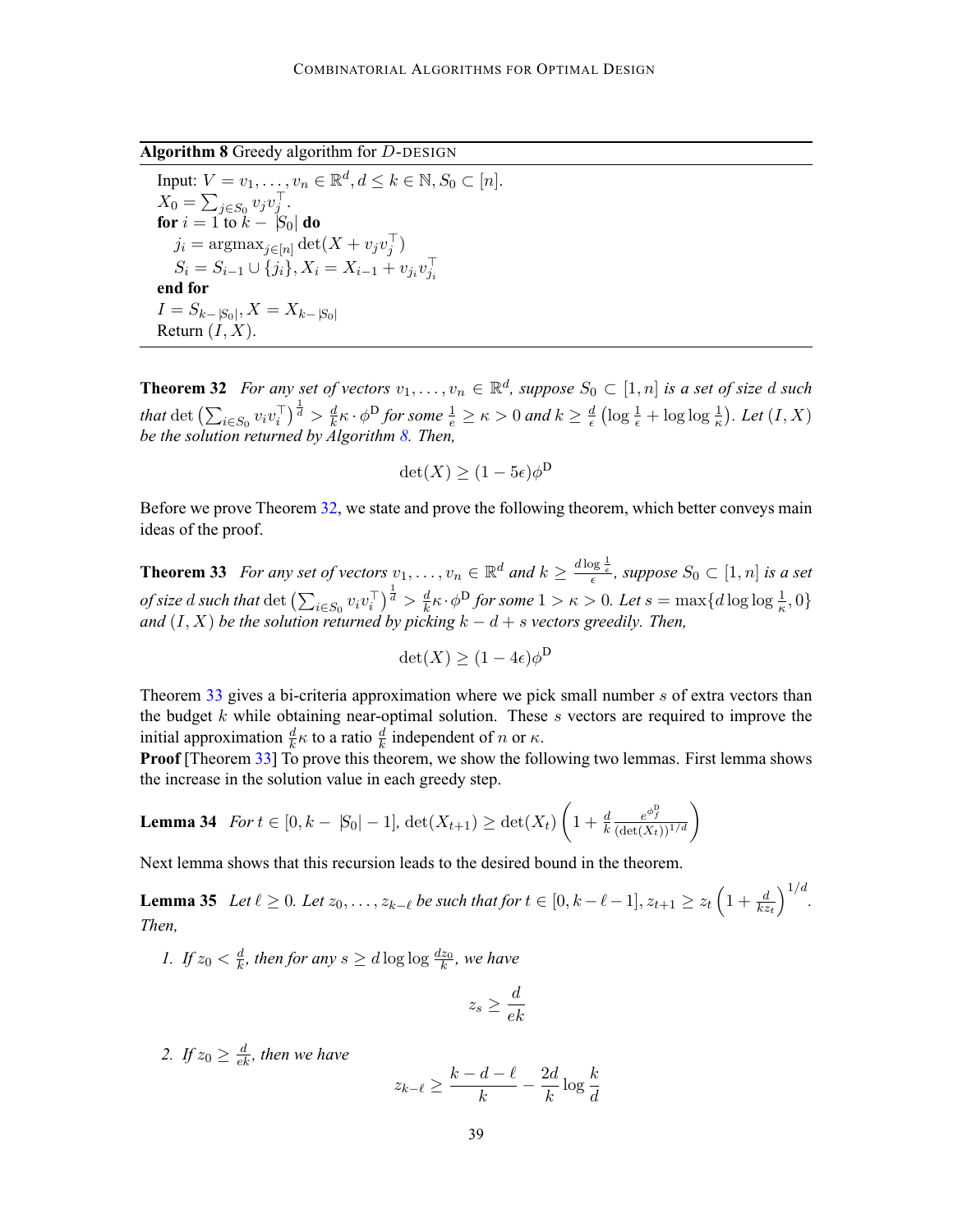Proof of Theorem [33](#page-38-0) follows from these two lemmas by defining  $z_t = \frac{e^{\phi_t^D}}{(\det(X_t))^{1/d}}$  in the bound in Lemma [34](#page-38-0). Lemma [35](#page-38-0) implies that for any initial  $\kappa$  approximation with d initial vectors to the D design problem of k vectors,  $s = d \log \log \frac{1}{\kappa}$  vectors is enough to guarantee  $\frac{d}{\epsilon k}$ -approximation. Then, the second bound of Lemma [35](#page-38-0) applies for the rest of the greedy algorithm. We now prove these two lemmas.

**Proof** [Lemma [34](#page-38-0)] By definition,  $\det(X_{t+1}) = \max_{j \in [n]} \det(X_t + v_j v_j^{\perp})$ . By Lemma [17,](#page-13-0)  $\det(X_t + v_j^{\perp})$  $v_j v_j^{\top}$ ) = det $(X_t) (1 + v_j^{\top} X_t^{-1} v_j)$ . Hence,

$$
\det(X_{t+1}) = \det(X_t) \left( 1 + \max_{j \in [n]} v_j^{\top} X_t^{-1} v_j \right) \tag{17}
$$

Next, we lower bound  $\max_{j \in [n]} v_j^\top X_t^{-1} v_j$  by constructing a feasible solution to the (D-REL-DUAL). Let

$$
Y = \alpha X_t
$$
,  $\mu = \max_{j \in [n]} v_j^{\top} Y^{-1} v_j = \frac{1}{\alpha} \max_{j \in [n]} v_j^{\top} X_t^{-1} v_j$ 

where  $\alpha$  will be fixed later. Then,  $(Y, \mu)$  is a feasible solution of (D-REL-DUAL). Hence,

$$
\phi_f^{\mathbf{D}} \leq \frac{1}{d} \log \det(\alpha X_t) + \frac{k}{d} \cdot \frac{1}{\alpha} \max_{j \in [n]} v_j^{\top} X_t^{-1} v_j - 1
$$

which implies

$$
\frac{d\alpha}{k} \left( \phi_f^{\mathcal{D}} + 1 - \log \alpha - \frac{1}{d} \log \det(X_t) \right) \le \max_{j \in [n]} v_j^{\top} X_t^{-1} v_j
$$

Setting,  $\alpha = \frac{e^{\phi_f^{\text{D}}}}{\det(X_t)^{1/d}}$ , we get

$$
\max_{j \in [n]} v_j^{\top} X_t^{-1} v_j \ge \frac{d}{k} \frac{e^{\phi_j^{\mathrm{D}}}}{\det(X_t)^{1/d}} \left( \phi_j^{\mathrm{D}} + 1 - \log \frac{e^{\phi_j^{\mathrm{D}}}}{\det(X_t)^{1/d}} - \frac{1}{d} \log \det(X_t) \right) = \frac{d}{k} \frac{e^{\phi_j^{\mathrm{D}}}}{\det(X_t)^{1/d}}
$$

Substituting the bounds in equation  $(17)$ , we get

$$
\det(X_{t+1}) \ge \det(X_t) \left( 1 + \frac{d}{k} \frac{e^{\phi_t^D}}{(\det(X_t))^{1/d}} \right)
$$

This finishes the proof of Lemma [34](#page-38-0).

**Proof** [Lemma [35\]](#page-38-0) We first prove the first bound. The recursion implies that  $\frac{z_{t+1}}{z_t} \geq$  $\int d$  $kz_t$  $\int_{0}^{\frac{1}{d}}$ , which is equivalent to

$$
\log z_{t+1} \ge \frac{1}{d} \log \frac{d}{k} + \frac{d-1}{d} \log z_t \tag{18}
$$

Define  $a_t := \log \frac{d}{k} - \log z_t$ . If  $a_u \le 0$  for any  $u \le s$ , then we are done because  $z_s \ge z_u \ge \frac{d}{k}$ . Else, we can rearrange terms to obtain

$$
a_{t+1} \le \left(1 - \frac{1}{d}\right) a_t \tag{19}
$$

.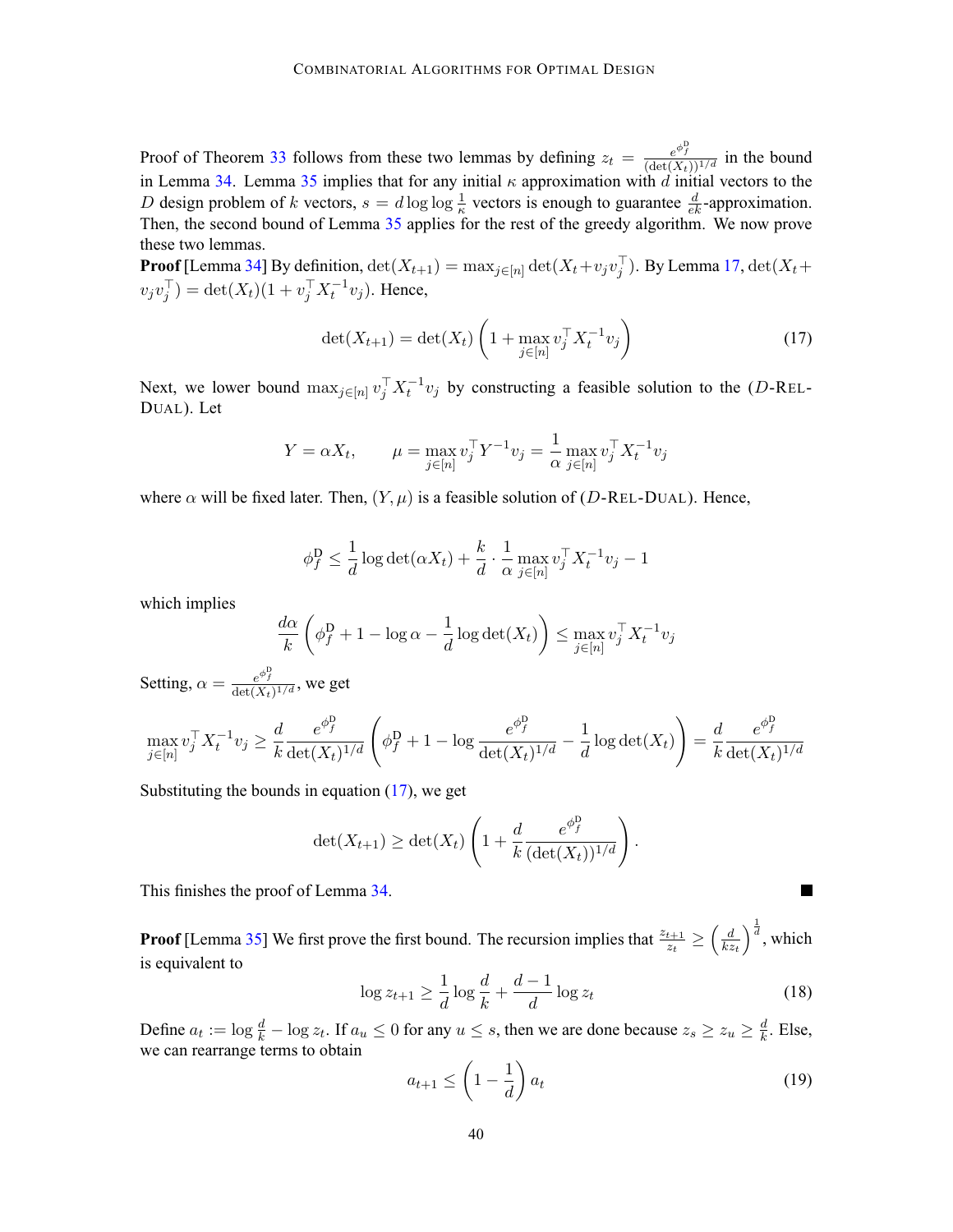Hence, we have

$$
a_s \le \left(1 - \frac{1}{d}\right)^s a_0
$$
  

$$
\le e^{-\frac{s}{d}} a_0 \le e^{-\frac{s}{d}} \log \frac{d z_0}{k}
$$
  

$$
\le 1
$$

where the last inequality follows from  $s \ge \log \log \frac{dz_0}{k}$ . Therefore,  $\log \frac{d}{k} - \log z_s = a_s \le 1$ , giving the desired bound.

To prove the second bound, the recursion is equivalent to

$$
\log \frac{z_{t+1}}{z_t} \ge \frac{1}{d} \log \left( 1 + \frac{d}{k z_t} \right) \tag{20}
$$

It is clear that  $z_t$  is an increasing sequence in t, hence  $\frac{d}{kz_t} \leq \frac{d}{kz_0} = e$ . We use  $\log(1 + x) \geq \frac{x}{e}$  for  $0 \leq x \leq e$  (by concavity of log x) to lower bound the right-hand-side of (20) above inequality to obtain

$$
\log \frac{z_{t+1}}{z_t} \ge \frac{1}{d} \cdot \frac{d}{ekz_t} = \frac{1}{ekz_t}
$$

Thus, by using  $e^x \ge 1 + x$ , we have  $\frac{z_{t+1}}{z_t} \ge e^{\frac{1}{ekz_t}} \ge 1 + \frac{1}{ekz_t}$ , which implies

$$
z_{t+1} \ge z_t + \frac{1}{ek}
$$

Therefore, we obtain  $z_t \geq \frac{t}{ek}$  for all  $t \geq 0$ .

Next, we apply the bound  $\log(1+x) \ge x - \frac{x^2}{2} = x(1 - \frac{x}{2})$  whenever  $0 \le x$  on the right-handside of  $(20)$  to obtain

$$
\log \frac{z_{t+1}}{z_t} \ge \frac{1}{d} \frac{d}{kz_t} \left( 1 - \frac{d}{2kz_t} \right) \ge \frac{1}{kz_t} \cdot \left( 1 - \frac{2d}{t} \right)
$$

where the last inequality comes from  $z_t \geq \frac{t}{ek}$ . Thus, applying  $e^x \geq 1 + x$ , we have  $\frac{z_{t+1}}{z_t} \geq$  $1 + \frac{1}{kz_t} \cdot \left(1 - \frac{2d}{t}\right)$ , which implies

$$
z_{t+1} \ge z_t + \frac{1}{k} - \frac{2d}{tk} \tag{21}
$$

**In the Second** 

Summing (21) from  $t = d$  to  $t = k - \ell - 1$  gives

$$
z_{k-\ell} \ge z_d + \frac{k-d-\ell-1}{k} - \frac{2d}{k} \left( \frac{1}{d} + \frac{1}{d+1} + \dots + \frac{1}{k-\ell-1} \right) \ge \frac{k-d-\ell}{k} - \frac{2d}{k} \log \frac{k}{d}
$$

as desired.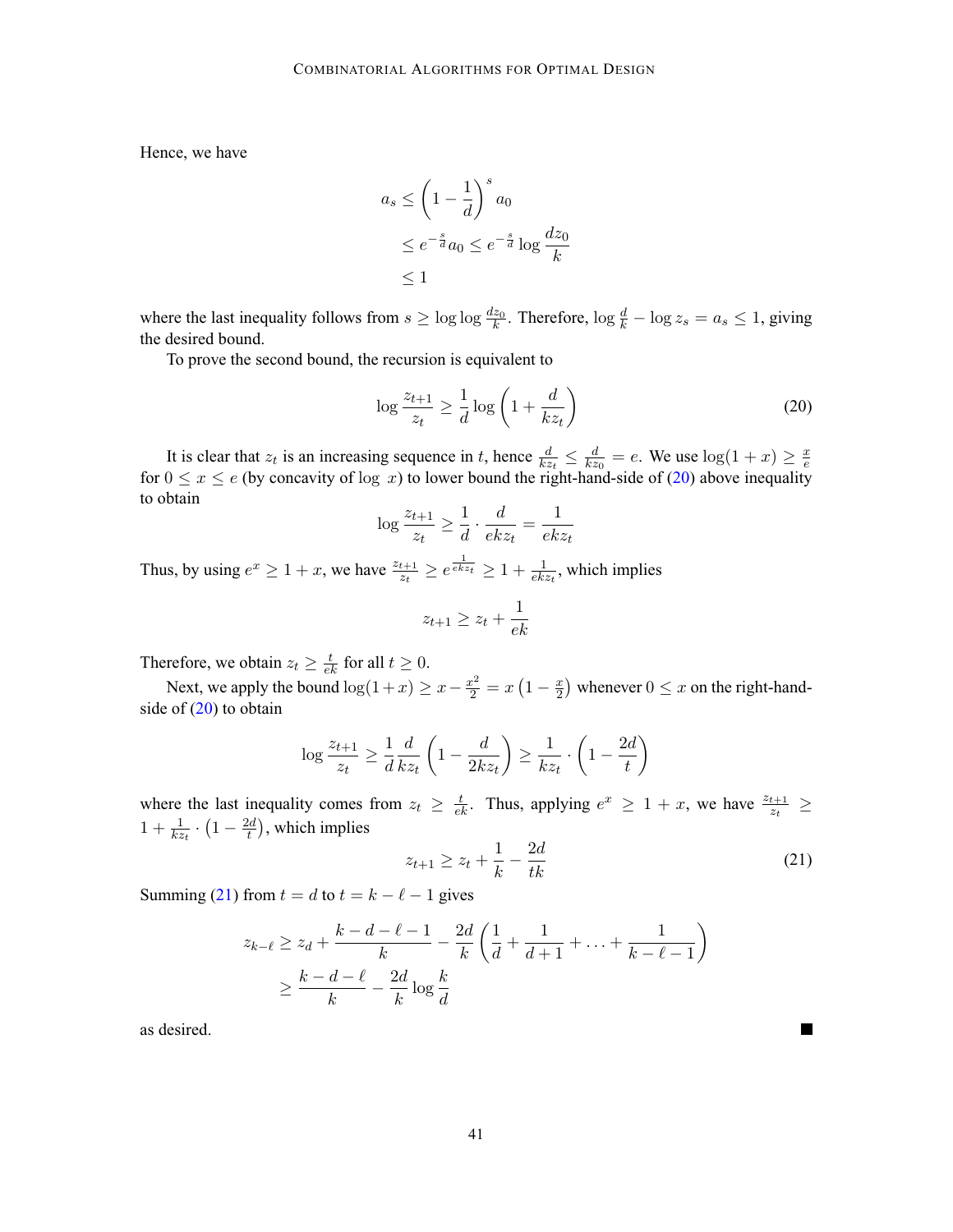<span id="page-41-0"></span>Now we prove Theorem [33](#page-38-0). We first pick s vectors greedily to guarantee that  $z_s \geq \frac{d}{ek}$ . (If  $z_0 > \frac{d}{\epsilon}$ , then  $s = 0$ .) Substituting  $\ell = d$  and  $k \ge \frac{d \log \frac{1}{\epsilon}}{\epsilon}$  in Lemma [35](#page-38-0) gives

$$
z_{k-\ell} \ge 1 - \frac{d}{k} \left( 2 + 2 \log \frac{k}{d} \right)
$$
  
 
$$
\ge 1 - \frac{2\epsilon}{\log \frac{1}{\epsilon}} \left( 1 + \log \frac{1}{\epsilon} + \log \log \frac{1}{\epsilon} \right) \ge 1 - 4\epsilon
$$

where the second inequality follows from  $\frac{1}{x}(1 + \log x)$  being decreasing function on  $x \ge 1$ , and the last inequality is by  $1 + x \le e^x$  with  $x = \log \frac{1}{e}$ .

We are now ready to prove the main theorem. **Proof** [Theorem [32](#page-37-0)] The proof is identical to the proof of Theorem [33](#page-38-0) except that, after using  $s = \log \log \frac{1}{\kappa}$  vectors to obtain  $\frac{d}{\epsilon k}$ -approximation, we only take  $k - d - s$  greedy steps instead of  $k - d$  greedy steps. Hence, we set  $\ell = d + s$  to the second bound of Lemma [35](#page-38-0) to obtain

$$
z_{k-\ell} \geq \frac{k-2d-s}{k} - \frac{2d}{k} \log \frac{k}{d} = 1 - \frac{d}{k} \left( 2 + 2 \log \frac{k}{d} \right) - \frac{s}{k}
$$

We have  $1-\frac{d}{k}(2+2\log\frac{k}{d}) \geq 1-4\epsilon$  identical to the proof of Theorem [33](#page-38-0). By  $k \geq \frac{d}{\epsilon}\log\log\frac{1}{\kappa} = \frac{s}{\epsilon}$ , we have  $\frac{s}{k} \leq \epsilon$ , completing the proof.

We finally note on combinatorial algorithms for setting initial solution of size  $d$ . One may use volume sampling algorithms to achieve  $\frac{n}{k}$ -approximation to optimal objective in for picking d vectors ([Avron and Boutsidis,](#page-12-0) [2013](#page-12-0)). Alternatively, we can perform local search on initial  $d$  vectors to obtain  $d(1 + \delta)$ -approximation in time polynomial in  $\frac{1}{\delta}$ , as shown in Section [C](#page-33-0). Since we know that the relaxation gaps of A- and D- optimal design are at most  $\frac{k}{k-d+1}$ , we can bound the optimum values of design problems between picking d and k vectors to be at most k multiplicative factor apart ([Avron and Boutsidis](#page-12-0), [2013;](#page-12-0) [Nikolov et al.,](#page-13-0) [2019](#page-13-0)). The approximation ratios of two algorithms are hence n and  $dk(1 + \delta)$ , respectively. We formalize this argument and the result with locally optimal initial set as the following statement, which proves Theorem [2](#page-2-0).

**Corollary 36** *Greedy algorithm initialized by a local optimal set of size d returns a*  $(1 + 5\epsilon)$ *approximation whenever*  $k \geq \frac{d}{\epsilon}(\log \frac{1}{\epsilon} + \log \log d + 1)$ *.* 

We first argue the ratio of optimum  $D$ -DESIGN values when the size of the set is  $d$  and  $k$ . Denote  $\phi^{\text{D}}(d), \phi^{\text{D}}(k) = \phi^{\text{D}}$  the optimum *D*-DESIGN objective det  $\left(\sum_{i \in S} v_i v_i^{\top}\right)^{\frac{1}{d}}$  on size d, k, respectively. Denote  $\phi_f^D(d), \phi_f^D(k) = \phi_f^D$  the common optimum value of (D-REL) and its dual (D-REL-DUAL) for size constraints of  $d, k$  respectively.

**Claim 16** *We have*

$$
\phi^{\mathbf{D}}(k) \leq k\phi^{\mathbf{D}}(d)
$$

**Proof** Because ( $D$ -REL) is a relaxation of  $D$ -DESIGN (up to log scale), we have

$$
\exp \phi_f^{\mathbf{D}}(k) \ge \phi^{\mathbf{D}}(k), \qquad \exp \phi_f^{\mathbf{D}}(d) \ge \phi^{\mathbf{D}}(d)
$$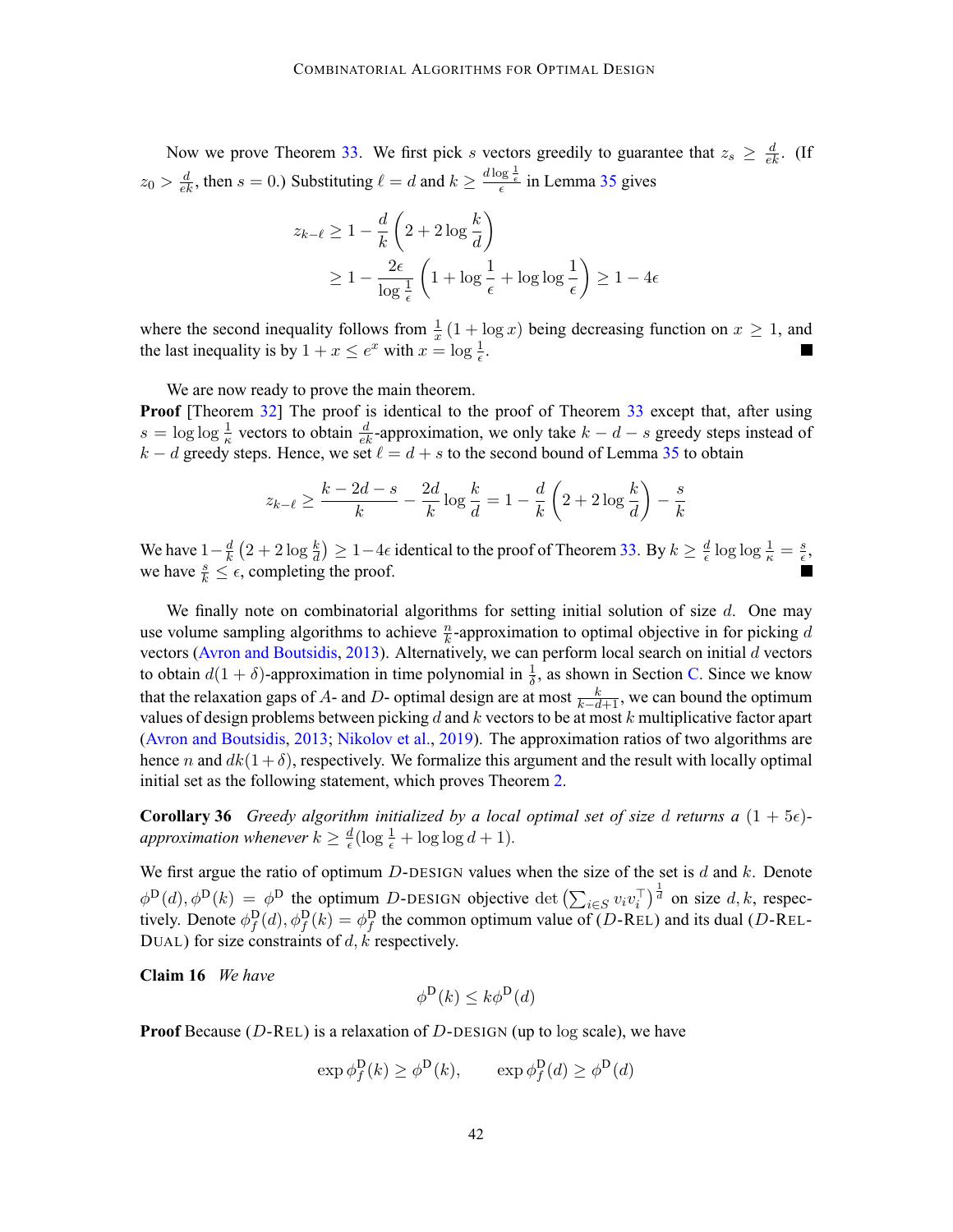<span id="page-42-0"></span>We may scale any optimal solution of (D-REL) with size k to size d by applying  $x_i := \frac{d}{k}x_i$ coordinate-wise. Therefore, we have

$$
\phi_f^{\mathcal{D}}(d) \ge \phi_f^{\mathcal{D}}(k) + \log \frac{d}{k}
$$

Finally, we know that the integrality gap of (D-REL) is  $\frac{k}{k-d+1}$ . This follows from the approximation result of local search algorithm which compares the objective value of returned set to the objective to the convex relaxation. (This exact bound of the gap also follows from previous work on proportional volume sampling ([Nikolov et al.](#page-13-0), [2019](#page-13-0)).) We apply this gap for size budget  $d$  to obtain

$$
\exp \phi_f^{\mathbf{D}}(d) \le d\phi^{\mathbf{D}}(d)
$$

Therefore, we have

$$
\phi^{\mathcal{D}}(k) \le \exp \phi_f^{\mathcal{D}}(k) \le \frac{k}{d} \exp \phi_f^{\mathcal{D}}(d) \le k\phi^{\mathcal{D}}(d)
$$
\n(22)

as desired.

**Proof** [Corollary [36](#page-41-0)] Theorem [1](#page-1-0) implies that a local search solution satisfies d-approximation when budget size is d. Hence, by Claim [16](#page-41-0), a local solution is  $dk$ -approximation compared to D-DESIGN with a size budget of  $k$ .

We now apply Theorem [32](#page-37-0): it is sufficient to show that

$$
k \ge \frac{d}{\epsilon} \left( \log \frac{1}{\epsilon} + \log \log \frac{1}{\kappa} \right) \tag{23}
$$

**The State** 

for  $\kappa = \frac{1}{d^2}$ , so the result follows.

# **Appendix F. Greedy Algorithm for** A**-DESIGN**

In this section, we prove Theorem [4](#page-2-0). As remarked in the case of local search algorithm, we need to modify the instance to cap the length of the vectors in the case of greedy algorithm as well. This is done by Algorithm [2.](#page-7-0) As shown in Lemma [11,](#page-8-0) the value of any feasible solution only increases after capping and the value of the convex programming relaxation increases by a small factor if  $k$  is large.

We now show that the greedy algorithm run on these vectors returns a near optimal solution. For any input vectors  $V = \{v_1, \ldots, v_n\}$ , the primal program is  $A\text{-}ReLU$  and the dual program is A-REL-DUAL(V).  $\phi_f^{\mathbf{A}}(V)$  denotes the (common) optimal value of objective values of the convex program with input vectors from V.  $I^*$  denotes the indices of the vectors in the optimal solution of A-DESIGN with input vector set V and  $\phi^{\mathcal{A}}(V) = \text{tr}\left(\left(\sum_{i \in I^*} v_i v_i^{\top}\right)^{-1}\right)$  be its objective. We show the following theorem about Algorithm [9](#page-43-0) in terms of capping length  $\Delta$ .

**Theorem 37** Let  $||u_i||_2^2 \leq \Delta$ ,  $S_0 \subseteq [n]$  of size  $r \geq d$  such that  $tr\left(\left(\sum_{i \in S_0} u_i u_i^\top\right)^{-1}\right) \leq \kappa \cdot \phi^{\mathbf{A}}(U)$ *for some*  $\kappa \geq 1$ , and  $\Lambda = \sqrt{\frac{\Delta \phi_f^A(U)}{k}}$ . Let  $(I, X)$  be the solution returned by Algorithm [9](#page-43-0). Then we *have*

$$
\operatorname{tr}(X^{-1}) \le \left(1 - \frac{d+r}{k} - 2\Lambda \log \frac{k \max\{\Lambda \kappa, 1\}}{d}\right)^{-1} \phi^{\mathbf{A}}(U)
$$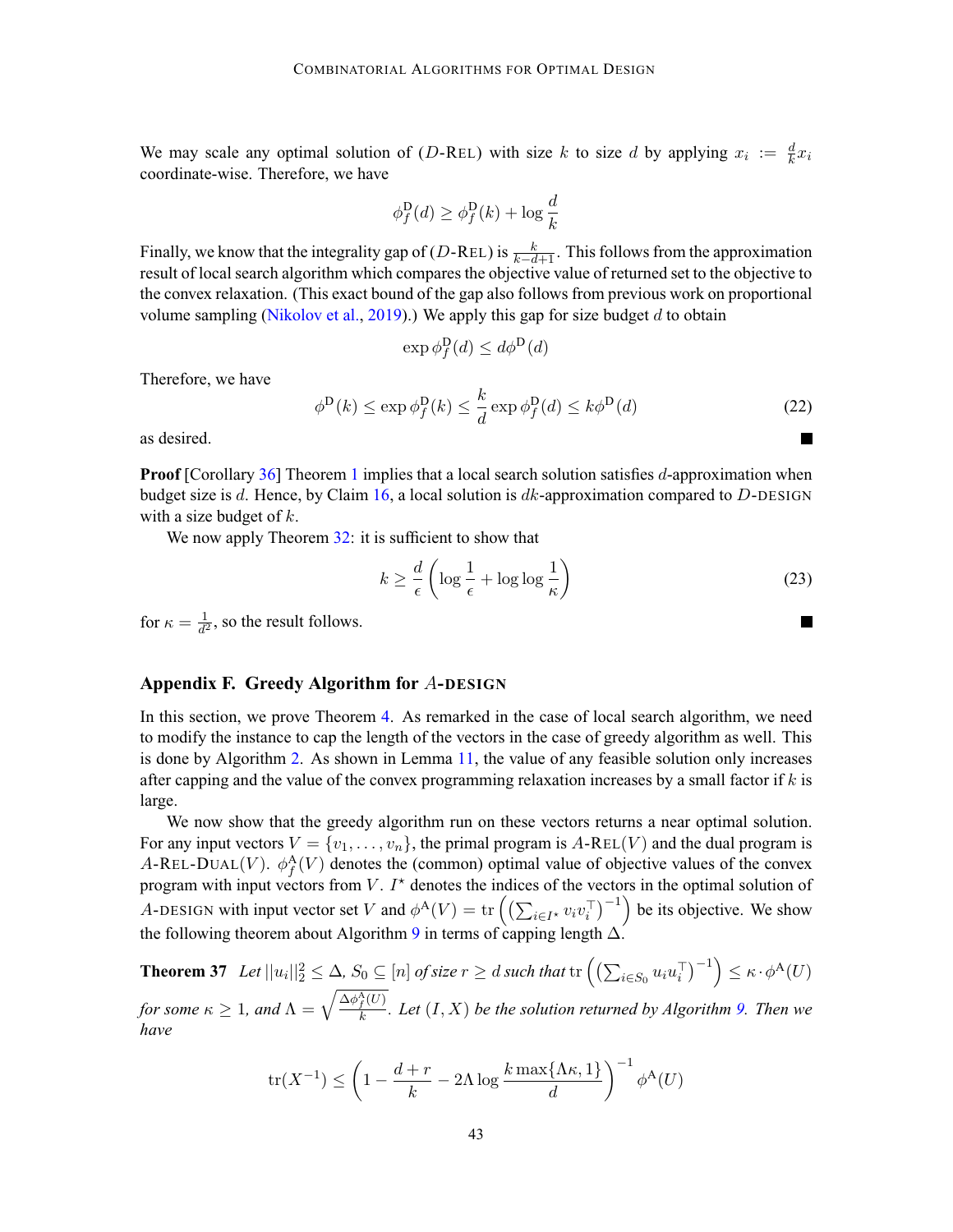<span id="page-43-0"></span>**Algorithm 9** Greedy algorithm for A-DESIGN

Input: 
$$
U = u_1, ..., u_n \in \mathbb{R}^d, d \le k \in \mathbb{N}, S_0 \subset [n].
$$
  
\n $X_0 = \sum_{j \in S_0} u_j u_j^{\top}.$   
\nfor  $i = 1$  to  $k - |S_0|$  do  
\n $j_i = \operatorname{argmin}_{j \in [n]} \operatorname{tr} \left( \left( X + u_j u_j^{\top} \right)^{-1} \right)$   
\n $S_i = S_{i-1} \cup \{ j_i \}, X_i = X_{i-1} + u_{j_i} u_{j_i}^{\top}$   
\nend for  
\n $I = S_{k-|S_0|}, X = X_{k-|S_0|}.$   
\nReturn  $(I, X).$ 

Similar to the analysis of local search for A-DESIGN, capping vector length is necessary to obtain theoretical guarantee. We will optimize over the length  $\Delta$  later in Theorem [40.](#page-46-0) **Proof** [Theorem [37](#page-42-0)] To prove the theorem, we show the following two lemmas:

**Lemma 38** *For any*  $t \in [0, k - |S_0|]$ *, let*  $z_t = \frac{\text{tr}(X_t^{-1})}{\phi_f^A(U)}$ *. Then, for any*  $t \in [0, k - |S_0| - 1]$ *,* 

$$
z_{t+1} \le z_t \left( 1 - \frac{z_t}{k \left( 1 + z_t \sqrt{\frac{\Delta \phi_f^{\mathsf{A}}(U)}{k}} \right)} \right)
$$

**Lemma 39** *Let*  $\Lambda \geq 0$  *and*  $\ell \geq 0$ *. Suppose*  $z_{t+1} \leq z_t \left(1 - \frac{z_t}{k(1+z_t\Lambda)}\right)$  for all  $t \geq 0$ *, then* 

*1. If*  $z_0 > \frac{1}{\Lambda}$ *, then for any*  $s \ge 2\Lambda k \log(\Lambda z_0)$ *, we have* 

$$
z_s \leq \frac{1}{\Lambda}
$$

2. If  $z_0 \leq \frac{1}{\Lambda}$ , we have

$$
z_{k-\ell} \le \left(1 - \frac{d+\ell}{k} - 2\Lambda \log \frac{k}{d}\right)^{-1}
$$

**Proof** [Lemma 38] By definition,

$$
\operatorname{tr}(X_{t+1}^{-1}) = \min_{j \in [n]} \operatorname{tr} \left( \left( X_t + u_j u_j^{\top} \right)^{-1} \right).
$$

By Sherman-Morrison formula,

$$
\text{tr}(X_{t+1}^{-1}) = \text{tr}(X_t^{-1}) - \max_{j \in [n]} \frac{u_j^{\top} X_t^{-2} u_j}{1 + u_j^{\top} X_t^{-1} u_j}
$$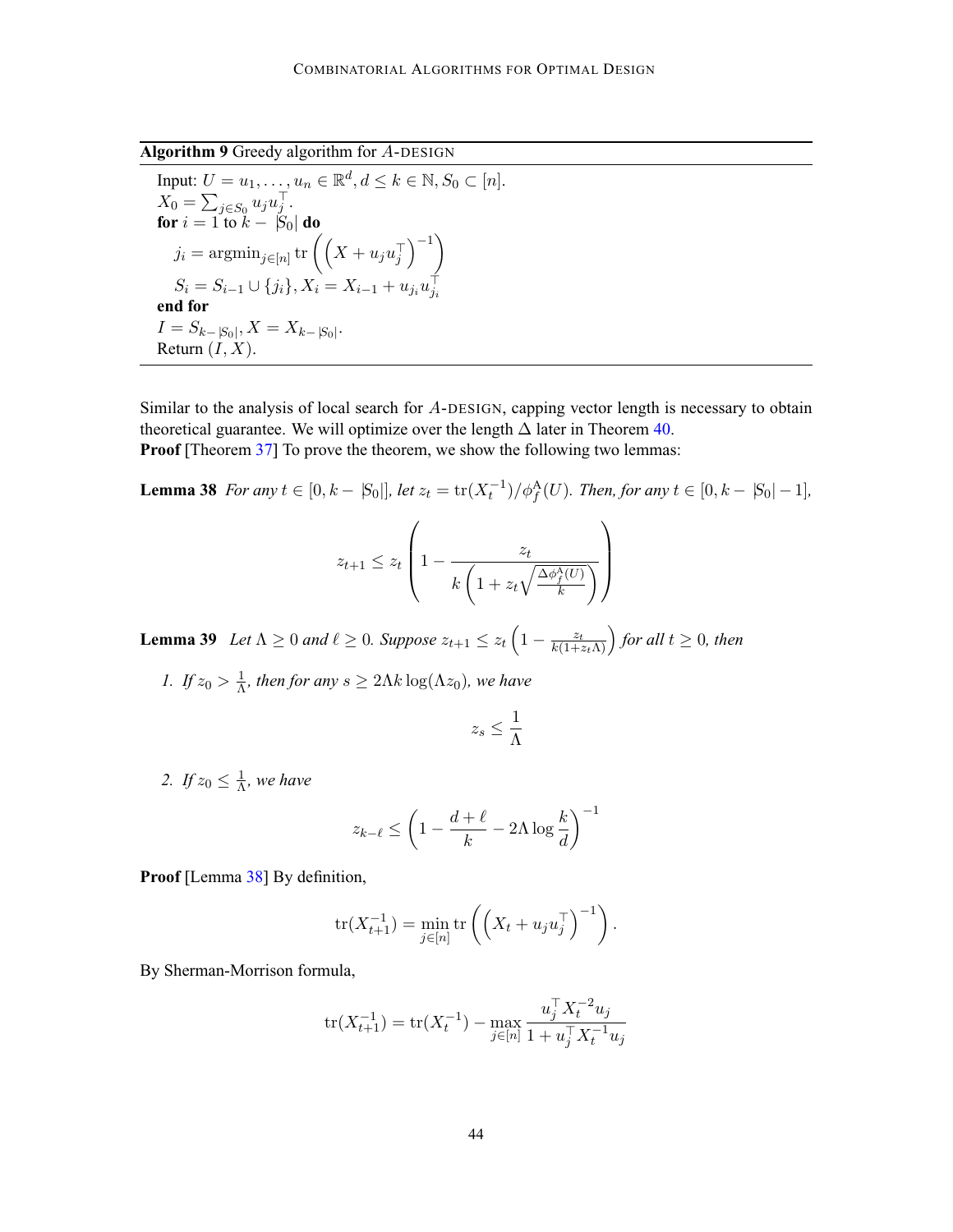Note that  $u_j^\top X_t^{-1} u_j = \langle u_j, X_t^{-1} u_j \rangle$ . By Cauchy-Schwarz inequality,  $u_j^\top X_t^{-1} u_j$  is at most  $||u_j||_2||X_t^{-1}u_j||_2 = ||u_j||_2\sqrt{u_j^\top X_t^{-2}u_j}$ . Since,  $||u_j||_2^2 \leq \Delta$ , we get  $u_j^\top X_t^{-1}u_j \leq \sqrt{\Delta \cdot u_j^\top X_t^{-2}u_j}$ . Hence,

$$
\text{tr}(X_{t+1}^{-1}) \le \text{tr}(X_t^{-1}) - \max_{j \in [n]} \frac{u_j^{\top} X_t^{-2} u_j}{1 + \sqrt{\Delta \cdot u_j^{\top} X_t^{-2} u_j}}
$$
(24)

Next, we lower bound  $\max_{j \in [n]} u_j^\top X_t^{-2} u_j$  by finding a feasible solution to A-REL-DUAL. Let,

$$
Y = \gamma X_t^{-2}, \qquad \lambda = \max_{j \in [n]} u_j^{\top} Y u_j = \gamma \max_{j \in [n]} u_j^{\top} X_t^{-2} u_j
$$

where  $\gamma > 0$  will be fixed later. Then,  $(Y, \lambda)$  is a feasible solution to A-REL-DUAL(U). Hence,

$$
\phi_f^{\mathcal{A}}(U) \ge 2 \operatorname{tr} \left( \left( \gamma X_t^{-2} \right)^{1/2} \right) - k \gamma \max_{j \in [n]} u_j^{\top} X_t^{-2} u_j
$$
  

$$
\max_{j \in [n]} u_j^{\top} X_t^{-2} u_j \ge \frac{1}{k \gamma} \left( 2\sqrt{\gamma} \operatorname{tr}(X_t^{-1}) - \phi_f^{\mathcal{A}}(U) \right)
$$

Substituting  $\gamma =$  $\int \phi_f^{\rm A}(U)$  $\text{tr}(X_t^{-1})$  $\setminus^2$ , we get

$$
\max_{j \in [n]} u_j^{\top} X_t^{-2} u_j \ge \frac{\text{tr}(X_t^{-1})^2}{k \phi_f^A(U)}.
$$

As proved in Claim [3,](#page-18-0)  $\frac{x}{1+c\sqrt{x}}$  is a monotonically increasing function for  $x \ge 0$  if  $c \ge 0$ . Hence,

$$
\max_{j \in [n]} \frac{u_j^{\top} X_t^{-2} u_j}{1 + \sqrt{\Delta \cdot u_j^{\top} X_t^{-2} u_j}} \geq \frac{\frac{\text{tr}(X_t^{-1})^2}{k \phi_f^{\mathbf{A}}(U)}}{1 + \sqrt{\Delta \frac{\text{tr}(X_t^{-1})^2}{k \phi_f^{\mathbf{A}}(U)}}}
$$

Substituting  $z_t = \frac{\text{tr}(X_t^{-1})}{\phi_f^A(U)}$ , we get

$$
\max_{j \in [n]} \frac{u_j^{\top} X_t^{-2} u_j}{1 + \sqrt{\Delta \cdot u_j^{\top} X_t^{-2} u_j}} \ge \frac{\text{tr}(X_t^{-1})}{k} \frac{z_t}{1 + z_t \sqrt{\frac{\Delta \phi_f^{\mathbf{A}}(U)}{k}}}.
$$

Substituting this inequality in Equation  $(24)$ , we get

$$
\text{tr}(X_{t+1}^{-1}) \le \text{tr}(X_t^{-1}) \left( 1 - \frac{z_t}{k \left( 1 + z_t \sqrt{\frac{\Delta \phi_f^{\mathbf{A}}(U)}{k}} \right)} \right).
$$

Substituting  $z_t = \frac{\text{tr}(X_t^{-1})}{\phi_f^A(U)}$  and  $z_{t+1} = \frac{\text{tr}(X_{t+1}^{-1})}{\phi_f^A(U)}$ , we get

$$
z_{t+1} \le z_t \left( 1 - \frac{z_t}{k \left( 1 + z_t \sqrt{\frac{\Delta \phi_f^{\Lambda}(U)}{k}} \right)} \right).
$$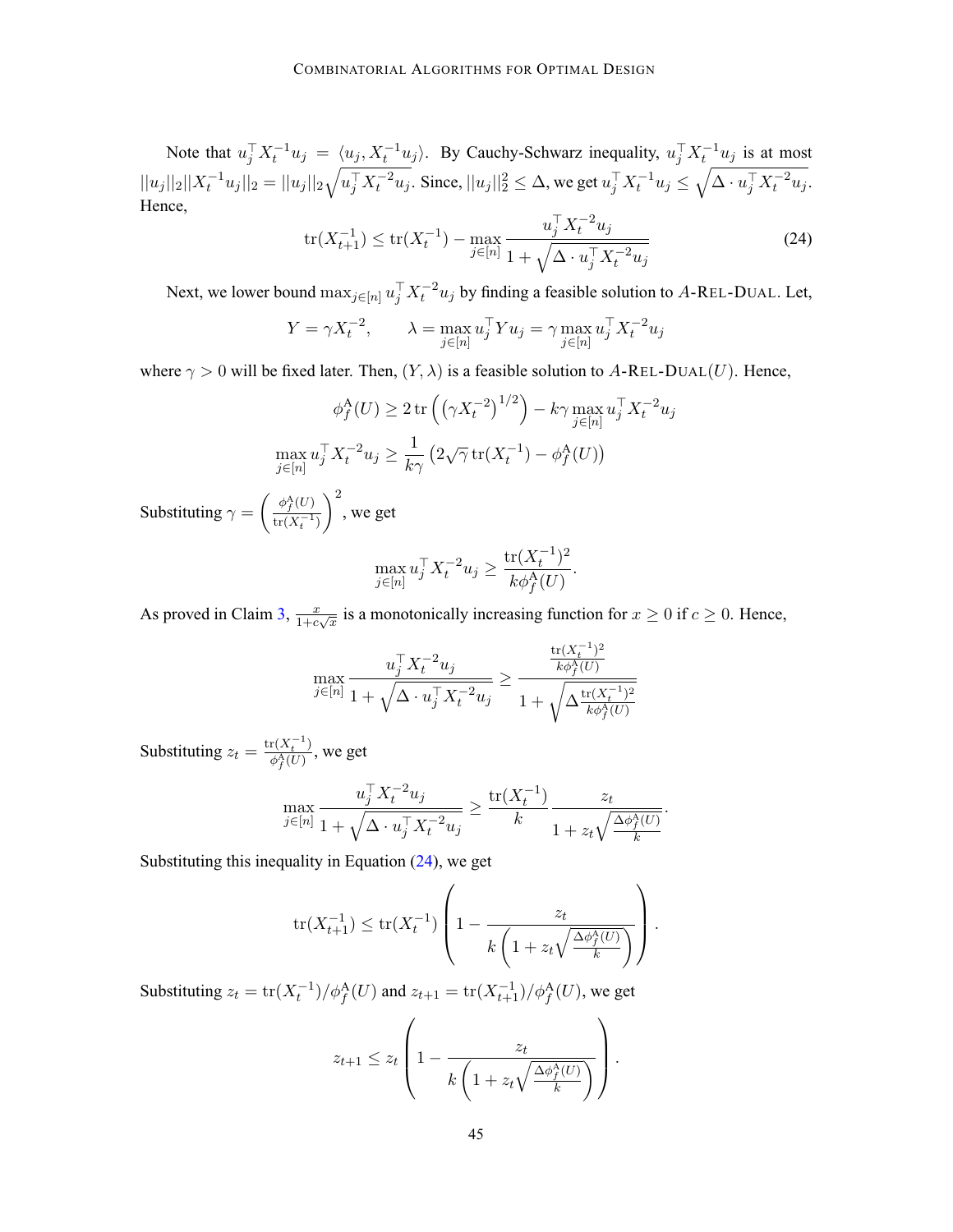This finishes the proof of Lemma [38](#page-43-0).

**Proof** [Lemma [39](#page-43-0)] We first prove the first bound. If  $z_t \leq \frac{1}{\Lambda}$  for any  $t < s$ , then we are done, so assume  $z_t \Lambda \geq 1$ . The recursion then implies

$$
z_{t+1} \le z_t \left(1 - \frac{z_t}{k(2z_t \Lambda)}\right) = z_t \left(1 - \frac{1}{2k\Lambda}\right)
$$

Therefore,

$$
z_s \le z_0 \left(1 - \frac{1}{2k\Lambda}\right)^s
$$
  
 
$$
\le z_0 e^{-\frac{1}{2\Lambda}s} \le z_0 e^{-\log \Lambda z_0} = \frac{1}{\Lambda}
$$

as desired.

We now prove the second bound. Let  $a_t = \frac{1}{z_t}$ . Then the recursion  $z_{t+1} \le z_t \left(1 - \frac{z_t}{k(1+z_t\Lambda)}\right)$ can be rewritten as

$$
\frac{a_{t+1}}{a_t} \ge \left(1 - \frac{1}{k\left(\Lambda + a_t\right)}\right)^{-1} \tag{25}
$$

Applying  $\left(1 - \frac{1}{k(\Lambda + a_t)}\right)$  $\int^{-1} \geq 1 + \frac{1}{k(\Lambda + a_t)}$  and rearranging terms, we obtain

$$
a_{t+1} \ge a_t + \frac{a_t}{k(\Lambda + a_t)} = a_t + \frac{1}{k} - \frac{\Lambda}{k(\Lambda + a_t)}
$$
\n
$$
(26)
$$

It is obvious from (25) that  $a_t$  is an increasing sequence, and hence  $a_t \ge a_0 \ge \Lambda$  for all  $t \ge 0$ . So (26) implies

$$
a_{t+1} \ge a_t + \frac{1}{k} - \frac{\Lambda}{k(2\Lambda)} = a_t + \frac{1}{2k}
$$
 (27)

Therefore, we have  $a_t \geq \frac{t}{2k}$  for all  $t \geq 0$ .

Using this bound  $a_t \geq \frac{t}{2k}$ , the recursion (26) also implies

$$
a_{t+1} \ge a_t + \frac{1}{k} - \frac{\Lambda}{k(\frac{t}{2k})} = a_t + \frac{1}{k} - \frac{2\Lambda}{t}
$$
 (28)

Summing 28 from  $t = d$  to  $t = k - \ell - 1$  gives

$$
a_{k-\ell} \ge a_d + \frac{k-d-\ell}{k} - 2\Lambda \sum_{t=d}^{k-\ell-1} \frac{1}{t}
$$

$$
= \frac{k-d-\ell}{k} - 2\Lambda \log \frac{k}{d}
$$

proving the desired bound.

We now prove Theorem [37](#page-42-0). The first bound of Lemma [39](#page-43-0) shows that with initial approximation  $κ$ , we require  $s = \max\{0, 2\Lambda k \log(\Lambda κ)\}\$  steps to ensure  $\frac{1}{\Lambda}$  approximation ratio. After that, we can

L.

 $\blacksquare$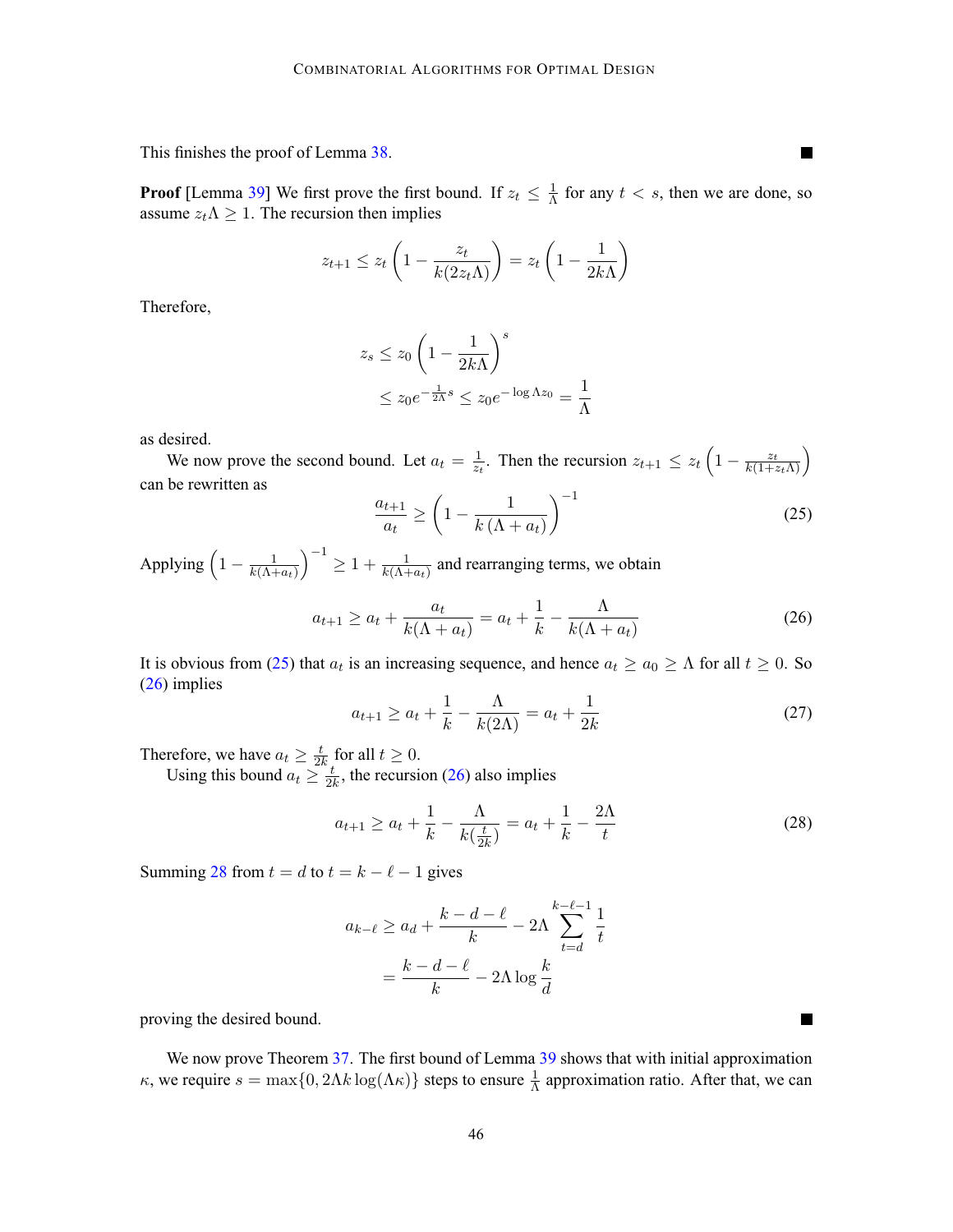<span id="page-46-0"></span>pick  $k - r - s$  vectors. Hence, we apply the second bound of Lemma [39](#page-43-0) with  $\ell = r + s$  to get the approximation ratio of  $X$  as

$$
z_{k-\ell} \le \left(1 - \frac{d+r+s}{k} - 2\Lambda \log \frac{k}{d}\right)^{-1}
$$
  
=  $\left(1 - \frac{d+r}{k} - 2\Lambda \left(\log \frac{k}{d} + \max \{\log \Lambda \kappa, 0\}\right)\right)^{-1}$   
=  $\left(1 - \frac{d+r}{k} - 2\Lambda \log \frac{k \max\{\Lambda \kappa, 1\}}{d}\right)^{-1}$ 

proving the desired bound.

Next, we tune  $\Delta$  in Theorem [37](#page-42-0) and use Lemma [11](#page-8-0) to obtain the final bound, from which Theorem [4](#page-2-0) will follow.

**Theorem 40** *For input vectors*  $V = \{v_1, \ldots, v_n\}$  *and parameter*  $k \in \mathbb{N}$ *, let*  $U = \{u_1, \ldots, u_n\}$  *be the set of vectors returned by the Capping Algorithm [2](#page-7-0) with input vector set* V and  $\Delta = \frac{d}{\epsilon \phi^A(V)}$ . Let  $S_0 \subseteq [n]$  be an initial set of size  $r \geq d$  where  $\text{tr}\left(\left(\sum_{i \in S_0} u_iu_i^\top\right)^{-1}\right) \leq \kappa \cdot \phi^{\mathbf{A}}(U)$  for some  $\kappa \geq 1$ *. Let*  $(I, X)$  *be the solution returned by Algorithm [9](#page-43-0) with vector set* U *and parameter* k*. If*  $k \geq \frac{r}{\epsilon} + \frac{d(\log^2 \kappa + \log^2 \frac{1}{\epsilon})}{\epsilon^3}$  and  $\epsilon \leq 0.0001$ , then

$$
\text{tr}\left(\left(\sum_{i\in I} v_i v_i^\top\right)^{-1}\right) \le (1 + 6000\epsilon)\phi^{\mathbf{A}}(V)
$$

**Proof** By Lemma [11](#page-8-0), substituting  $\Delta$ , we have

$$
\phi_f^{\mathcal{A}}(U) \le \left(1 + \frac{5000d}{k}\right) \left(\phi_f^{\mathcal{A}}(V) + 150\epsilon\phi^{\mathcal{A}}(V)\right)
$$
  
 
$$
\le (1 + 5500\epsilon)\phi^{\mathcal{A}}(V) \tag{29}
$$

where the last inequality follows from  $\phi^A(V) \ge \phi_f^A(V)$ ,  $k \ge \frac{d}{\epsilon}$  and  $\epsilon \le 0.0001$ . Thus, we have

$$
\Lambda = \sqrt{\frac{\Delta \phi_f^{\text{A}}(U)}{k}} = \sqrt{\frac{d\phi_f^{\text{A}}(U)}{\epsilon k \phi^{\text{A}}(V)}} \leq \sqrt{\frac{d(1+5500\epsilon)}{\epsilon k}} \leq 2\sqrt{\frac{d}{\epsilon k}}
$$

Next, Theorem [37](#page-42-0) implies that

$$
\operatorname{tr}(X^{-1}) \le \left(1 - \frac{d+r}{k} - 2\Lambda \log \frac{k \max\{\Lambda \kappa, 1\}}{d}\right)^{-1} \phi^{\mathbf{A}}(U) \tag{30}
$$

Note that

$$
2\Lambda \log \frac{k \max\{\Lambda \kappa, 1\}}{d} \le 2\Lambda \log \frac{k\kappa}{d}
$$

$$
\le 4\sqrt{\frac{d}{\epsilon k}} \log \frac{k}{d} + 4\sqrt{\frac{d}{\epsilon k}} \log \kappa
$$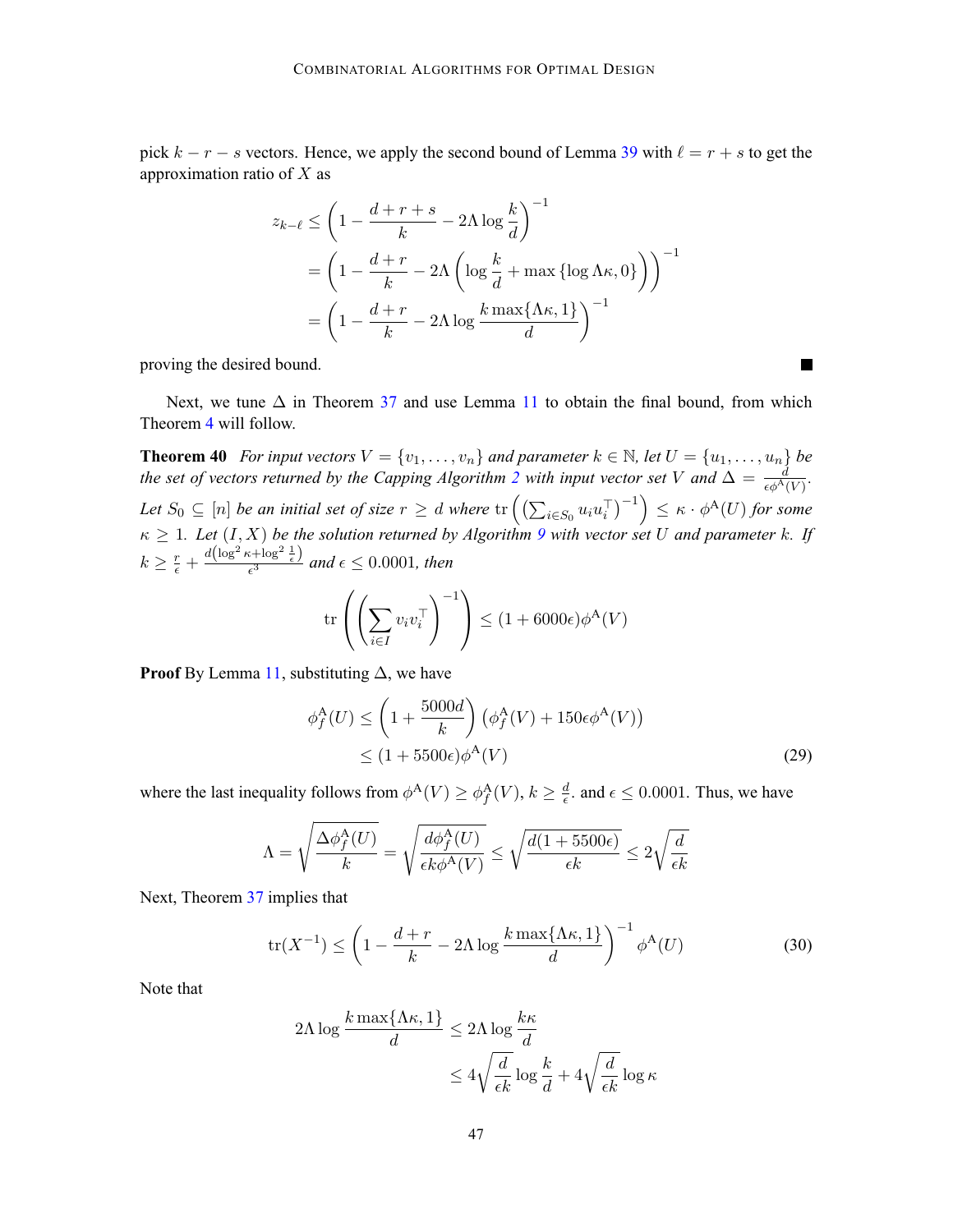<span id="page-47-0"></span>Since  $\frac{1}{\sqrt{x}} \log x$  is a decreasing function on  $x \ge 8$ , applying  $k \ge \frac{d \log^2 \frac{1}{\epsilon}}{\epsilon^3}$ , we have

$$
\sqrt{\frac{d}{\epsilon k}}\log \frac{k}{d} \leq \frac{\epsilon}{\log \frac{1}{\epsilon}} \left(3 \log \frac{1}{\epsilon} + \log \log \frac{1}{\epsilon} + \log 2\right) \leq 4\epsilon
$$

where the last inequality follows from  $\epsilon \leq 0.0001$ . Also, applying  $k \geq \frac{d \log^2 \frac{1}{\epsilon}}{\epsilon^3}, k \geq \frac{d \log^2 \frac{1}{\epsilon}}{\epsilon^3} \geq \frac{d}{\epsilon}$ , and  $k \geq \frac{r}{\epsilon}$ , we have

$$
\sqrt{\frac{d}{\epsilon k}}\log \kappa \leq \epsilon, \qquad \frac{d}{k} \leq \epsilon, \qquad \frac{r}{k} \leq \epsilon
$$

Hence,  $(30)$  $(30)$  implies that

$$
\text{tr}(X^{-1}) \le (1 - 22\epsilon)^{-1} \phi^{\mathbf{A}}(U) \tag{31}
$$

П

Combining  $(31)$  with Lemma [11](#page-8-0) and  $(29)$  $(29)$  gives

$$
\operatorname{tr}\left(\left(\sum_{i\in I} v_i v_i^\top\right)^{-1}\right) \le \operatorname{tr}(X^{-1}) \le (1 - 22\epsilon)^{-1} (1 + 5500\epsilon)\phi^{\mathbf{A}}(V)
$$

$$
\le (1 + 6000\epsilon)\phi^{\mathbf{A}}(V)
$$

where the last inequality follows from  $\epsilon \leq 0.0001$ .

We note an efficient combinatorial algorithm of volume sampling [\(Avron and Boutsidis](#page-12-0), [2013](#page-12-0); Dereziński and Warmuth, [2017](#page-12-0)) that gives  $\frac{n}{k}$ -approximation to the A-DESIGN problem of selecting d vectors (note that these randomized algorithms can be derandomized, e.g. by rejection sampling). Alternatively, from our result on approximate local search algorithm for  $A$ -[D](#page-36-0)ESIGN in Section D, we can also initialize with  $c \cdot d$  vectors for an absolute constant c and perform local search algorithm to obtain  $1 + 0.0001 + \delta$  approximation in time polynomial in  $\frac{1}{\delta}$  for some small  $\delta$ . Similar to Claim [16,](#page-41-0) we can relate the optimum of A-DESIGN of size budget  $d \leq r \leq k$  and k to be at most factor  $\frac{k}{r-d+1}$  apart [\(Avron and Boutsidis](#page-12-0), [2013](#page-12-0); [Nikolov et al.,](#page-13-0) [2019](#page-13-0)). Hence, the volume sampling on initial set of size  $d$  and local search on initial set of size  $cd$  give approximation ratio of  $n$  and  $\frac{k}{cd-d+1}(1+0.0001+\delta) \leq \frac{k}{d}$ , respectively; that is,  $\kappa$  can be set to n or  $\frac{k}{d}$  in Theorem [40](#page-46-0) and we adjust r accordingly. Using the local search on initial cd vectors to set the value of  $\kappa$  and r, we prove Theorem [4.](#page-2-0)

**Proof** [Theorem [4](#page-2-0)] Suppose  $k \geq C \cdot \frac{d}{\epsilon^3} \log^2 \frac{1}{\epsilon}$  for some absolute constant  $C > 0$  to be specified later and  $\epsilon \leq 0.0001$ . By Theorem [40](#page-46-0), it is sufficient to have  $k \geq \frac{r}{\epsilon} + \frac{d(\log^2 \kappa + \log^2 \frac{1}{\epsilon})}{\epsilon^3}$ , where  $\kappa = \frac{k}{d}$  and  $r = cd$  by initializing the greedy algorithm with an output from an approximate local search algorithm of size cd for an absolute constant c. By checking the derivative of  $f(k) :=$  $k - \frac{cd}{\epsilon} - \frac{d(\log^2 \frac{k}{d} + \log^2 \frac{1}{\epsilon})}{\epsilon^3}$ ,  $f(k)$  is increasing when  $2d \log \frac{k}{d} \le k\epsilon^3$ , which is true for a large enough C. Hence, we only need to show  $f(k) \ge 0$  for  $k = C \cdot \frac{d}{\epsilon^3} \log^2 \frac{1}{\epsilon}$ . The condition  $f(k) \ge 0$  is equivalent to

$$
C \log^2 \frac{1}{\epsilon} \ge \log^2 \frac{C \log^2 \frac{1}{\epsilon}}{\epsilon^3} + \log^2 \frac{1}{\epsilon} + c\epsilon^2
$$
\n(32)